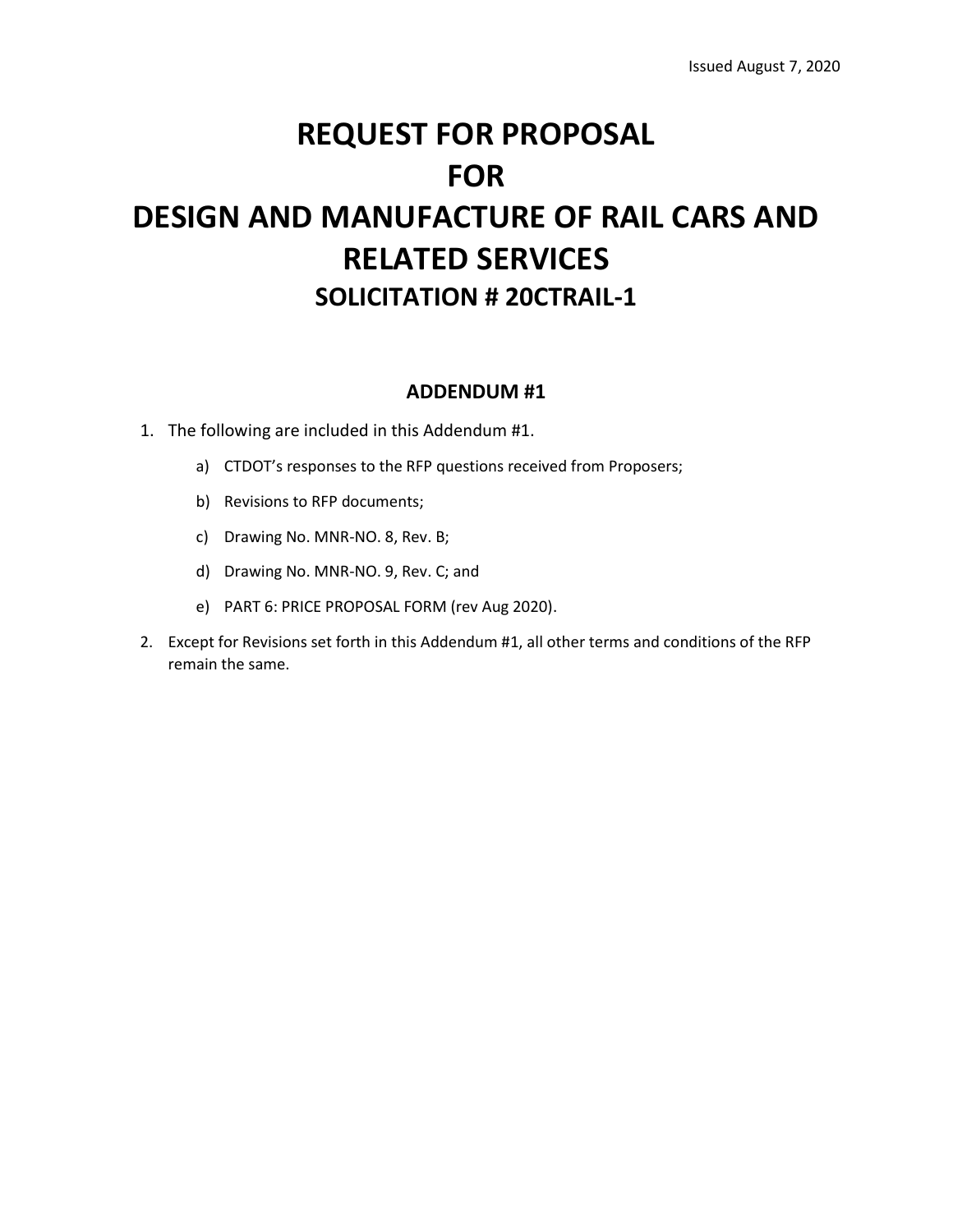- 1 Instructions
- 2 Definitions
- 3 Scope of Work
- 4 Technical Specification
- 5 Draft Contract
- 6 Price Proposal Form

|                     |                | Section   |                                                                                           |                                                                                                          |
|---------------------|----------------|-----------|-------------------------------------------------------------------------------------------|----------------------------------------------------------------------------------------------------------|
| <b>Question No.</b> | Part No.       | Reference | Question                                                                                  | Answer                                                                                                   |
|                     | G              | General   | How often does CTDOT anticipate changing the size of its consists?                        | The consist size is expected to change during every major holiday weekend or at least six times          |
|                     |                |           |                                                                                           | per year. Maintenance requirements, repairs, and service requirements may result in more                 |
|                     |                |           |                                                                                           | frequent changes.                                                                                        |
| 2                   | G              | General   | Would CTDOT consider an option for a leasing contract with or without maintenance in No.  |                                                                                                          |
|                     |                |           | lieu of a purchase contract?                                                              |                                                                                                          |
| 3                   | 1              | F.1       | Cover Letter                                                                              | No. The entity submitting the Proposal must be registered.                                               |
|                     |                |           |                                                                                           |                                                                                                          |
|                     |                |           | The RFP requires: Identification of Proposer entity.                                      |                                                                                                          |
|                     |                |           |                                                                                           |                                                                                                          |
|                     |                |           | If a corporation, partnership, or limited liability company registered with the           |                                                                                                          |
|                     |                |           | Connecticut Secretary of the State ("SOTS") at the time of submitting a Proposal,         |                                                                                                          |
|                     |                |           | Proposer must submit a current corporate, partnership, or company record printout from    |                                                                                                          |
|                     |                |           | the SOTS (which will not count toward the page limitation). Please note that the          |                                                                                                          |
|                     |                |           | selected Proposer will be required to be registered with the SOTS as of the date          |                                                                                                          |
|                     |                |           | Proposer executes its Contract with CTDOT.                                                |                                                                                                          |
|                     |                |           |                                                                                           |                                                                                                          |
|                     |                |           | Please confirm if an affiliate company registered with the Connecticut Secretary of State |                                                                                                          |
|                     |                |           | suffices to fulfill this requirement?                                                     |                                                                                                          |
| $\overline{4}$      | -1             | F.1.b     | Please clarify if "be registered with the SOTS" include the situation of a foreign state  | The entity submitting the Proposal, foreign or domestic, must be registered.                             |
|                     |                |           | company to register as a foreign entity in Connecticut.                                   |                                                                                                          |
| 5                   | 1              | F.2.o     | O. "Post-Warranty Service and Support: Proposer shall submit a separate technical         | Yes, it refers to Section 8, Option for Post-Warranty Service and Support. The Instructions to           |
|                     |                |           | proposal for all requirements described in RFP Part 3 (Scope of Work) Section 12:         | Proposers is modified accordingly.                                                                       |
|                     |                |           | Post-Warranty Serviceand Support (Option 5). The proposal shall include a detailed        |                                                                                                          |
|                     |                |           | narrative on the Proposer's approach to the requirements listed in the Scope of Work.     |                                                                                                          |
|                     |                |           | All material is to be furnished in accordance with the Technical Specification."          |                                                                                                          |
|                     |                |           |                                                                                           |                                                                                                          |
|                     |                |           | The "Part 3 (scope of work) section 12" cannot be found in the Specification. Does it     |                                                                                                          |
|                     |                |           | refer to "Section 8 Option for Post-Warranty Service and Support"?                        |                                                                                                          |
| 6                   | $\overline{1}$ | F.7.d     | <b>Instructions for Proposers</b>                                                         | A separate set of terms and conditions will not be distributed for Options 5 and 6. Proposers            |
|                     |                |           |                                                                                           | shall be subject to the requirements of the Scope of Work. At the time CTDOT elects to exercise          |
|                     |                |           | Section 7.d.v. & vi                                                                       | the Post Warranty Service and Support Option, Contractor and CTDOT shall finalize terms and              |
|                     |                |           |                                                                                           | conditions for Options 5 and 6.                                                                          |
|                     |                |           | Options 5 & 6 for Post Warranty Service and Support                                       |                                                                                                          |
|                     |                |           |                                                                                           |                                                                                                          |
|                     |                |           | Can CTDOT please confirm if a separate set of terms and conditions will be distributed    |                                                                                                          |
|                     |                |           | for Options 5 & 6 related to the Post Warranty Service and Support?                       |                                                                                                          |
| $\tau$              | 1              | Table 2   | Could CTDOT elaborate on how to evaluate "C. Economic Recovery"? Is there a               | Economic Recovery will be rated using weighted categories for percent of work (by cost) in               |
|                     |                |           | formula to be used similar to the "Price Score"?                                          | United States, percent of work (by cost) in Connecticut, percent of materials manufactured in            |
|                     |                |           |                                                                                           | United States, and percent of materials manufactured in Connecticut. Ratings in each of these            |
|                     |                |           |                                                                                           | categories will be given on a scale from 0 to 4, with $0 = not$ in US at all, $1 = 1-10\%$ in specified  |
|                     |                |           |                                                                                           | location, $2 = 11-20\%$ in specified location, $3 = 21-40\%$ in specified location, and $4 = 41-70\%$ in |
|                     |                |           |                                                                                           | specified location, and $5$ = greater than 70% in specified location.                                    |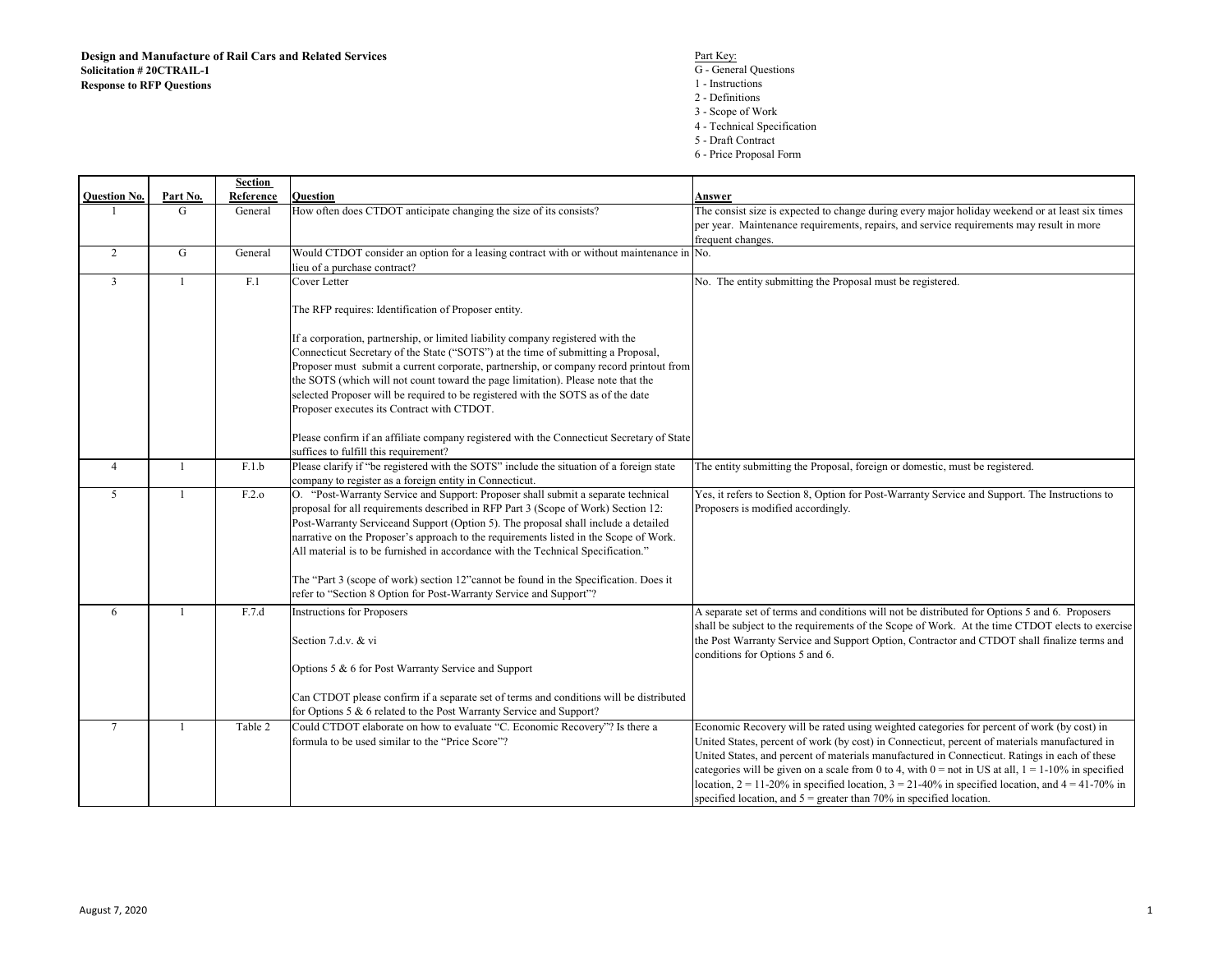- 
- 1 Instructions
- 2 Definitions
- 3 Scope of Work 4 - Technical Specification
- 5 Draft Contract
- 6 Price Proposal Form

|                     |                | Section        |                                                                                               |                                                                                                                                    |
|---------------------|----------------|----------------|-----------------------------------------------------------------------------------------------|------------------------------------------------------------------------------------------------------------------------------------|
| <b>Ouestion No.</b> | Part No.       | Reference      | <b>Ouestion</b>                                                                               | Answer                                                                                                                             |
| 8                   |                | Table 2        | G. PROPOSAL EVALUATION - Table 2: Proposal Evaluation Criteria                                | Yes, the pricing of the vehicle Options is considered in the evaluation. The Instructions to<br>Proposers is modified accordingly. |
|                     |                |                | Evaluation Criteria in table 2 defines the following:                                         |                                                                                                                                    |
|                     |                |                | F. Price<br>Maximum Points 20                                                                 |                                                                                                                                    |
|                     |                |                | Is the pricing of the Options considered in the evaluation? If so, how?                       |                                                                                                                                    |
| 9                   | $\overline{3}$ | 1.c.v          | From the Scope of Work document (1. c. v.):                                                   | No.                                                                                                                                |
|                     |                |                | The delivery requirement is for equpment to be delivered such that four car consists          |                                                                                                                                    |
|                     |                |                | seating 312 passengers will result.                                                           |                                                                                                                                    |
|                     |                |                | Question:                                                                                     |                                                                                                                                    |
|                     |                |                | Will it be acceptable for delivery to result in eleven unit articulated sets seating 325?     |                                                                                                                                    |
| 10                  | $\overline{3}$ | $\overline{7}$ | From the Scope of Work document (7):                                                          | No.                                                                                                                                |
|                     |                |                | The "Options" imply the following consists are planned:                                       |                                                                                                                                    |
|                     |                |                | Three cars, 232 seats                                                                         |                                                                                                                                    |
|                     |                |                | ii Five cars, 392 seats                                                                       |                                                                                                                                    |
|                     |                |                | iii & iv Seven cars, 552 seats or                                                             |                                                                                                                                    |
|                     |                |                | Eight cars, 632 seats                                                                         |                                                                                                                                    |
|                     |                |                | Question:                                                                                     |                                                                                                                                    |
|                     |                |                | Will the following be considered equivalent?                                                  |                                                                                                                                    |
|                     |                |                | i A nine car articulated consist seating 257 (versus 232)                                     |                                                                                                                                    |
|                     |                |                | ii A 13 car consist seating 393 (versus 392)                                                  |                                                                                                                                    |
|                     |                |                | iii/iv A 17 car consist seating 529 (versus 552) and                                          |                                                                                                                                    |
|                     |                |                | A 21 car consist seating 665 (versus 632)                                                     |                                                                                                                                    |
| 11                  | $\overline{3}$ | 7.c            | <b>Instructions for Proposers</b>                                                             | CTDOT's intent is for the Contractor to maintain continuous production. Article 10.2 of the                                        |
|                     |                |                |                                                                                               | Contract details the timing related to exercising any option for additional rail cars. Article 7 of                                |
|                     |                |                | Execution of Options is specified in terms of days of delivery of last production vehicle     | Part 3, Scope of Work, details the delivery schedule for the Option rail cars.                                                     |
|                     |                |                | and no later than delivery of last rail car for preceding Option.                             |                                                                                                                                    |
|                     |                |                | Would CTDOT consider changing this to "x" months prior to production of last car and          |                                                                                                                                    |
|                     |                |                | "x" months prior to production of preceding Options so the Contractor can maintain            |                                                                                                                                    |
|                     |                |                | continuous production at the end of the base order or the preceding Option cars               |                                                                                                                                    |
|                     |                |                | respectively.                                                                                 |                                                                                                                                    |
| 12                  | $\overline{3}$ | 8.2.d          | "d. The material provided by Contractor will be stored in space provided at the CT Rail       | There will be no cost to use CTDOT's 10 ft x 20 ft storage shed.                                                                   |
|                     |                |                | Maintenance Facility or other location that CTDOT may make available. Contractor is           |                                                                                                                                    |
|                     |                |                | solely responsible for establishing inventory levels to meet the demand of the                |                                                                                                                                    |
|                     |                |                | Post-Warranty Maintenance Plan and working with CTDOT's maintenance provider to               |                                                                                                                                    |
|                     |                |                | determine needed storage and inventory control best practices."                               |                                                                                                                                    |
|                     |                |                | Please clarify the size of material storage place. Will it be charged and if yes, what is the |                                                                                                                                    |
|                     |                |                | cost?                                                                                         |                                                                                                                                    |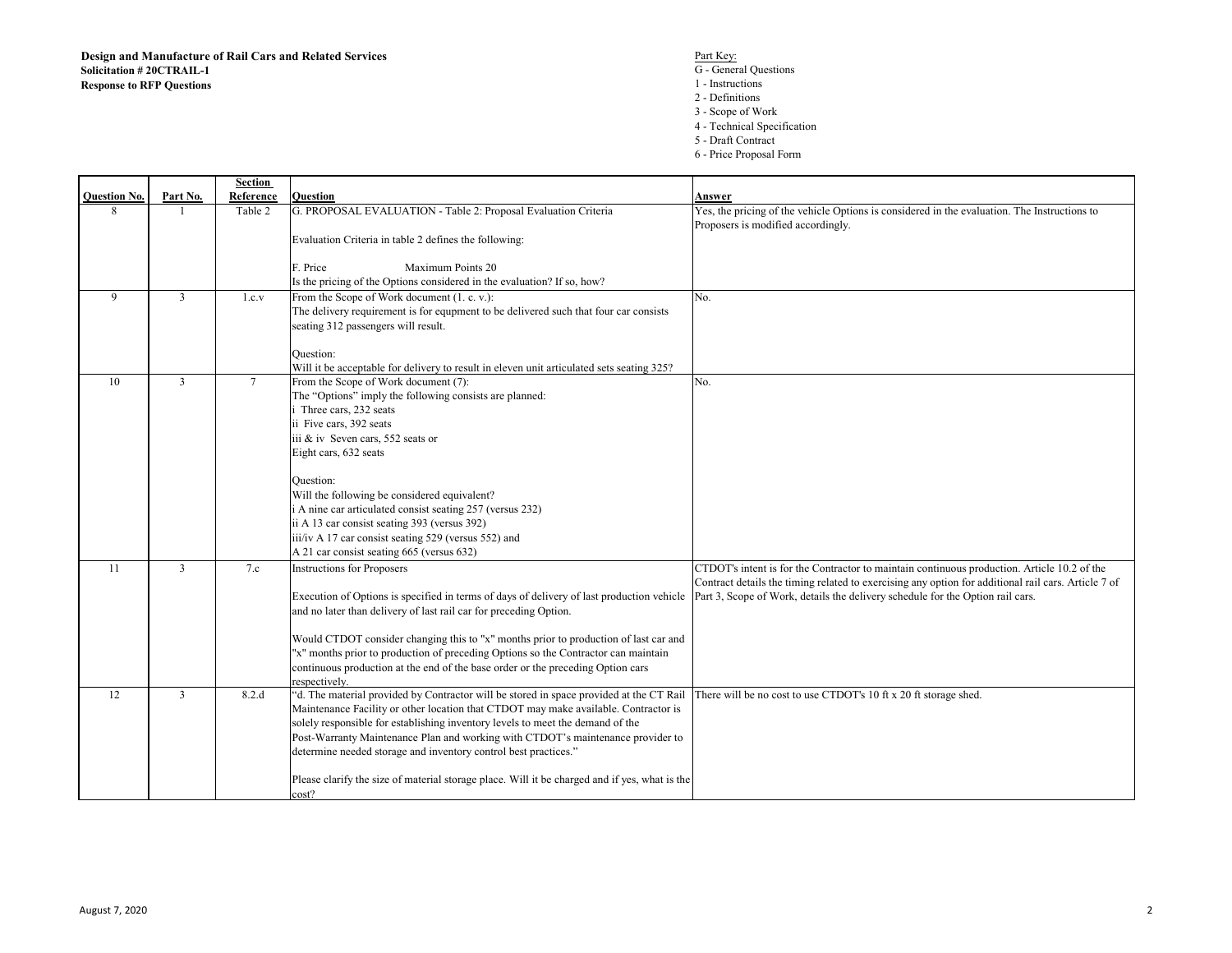|                     |                | Section   |                                                                                                                                                                                                                                                                                                                                                                                                                                                                                                |                                                                                                                                                                                                                                                                                                                                                                                                                                                                                                                                                                                                                                                                                                                                                                                                                                                                                                                                                                                                                                                                                                                                                                                                                                                                                                                                                                                                                                                                                                                                                                                                                                                                                                                                                                                                                                                                                                                                                                                                                                                                                                                                                                                                                                                         |
|---------------------|----------------|-----------|------------------------------------------------------------------------------------------------------------------------------------------------------------------------------------------------------------------------------------------------------------------------------------------------------------------------------------------------------------------------------------------------------------------------------------------------------------------------------------------------|---------------------------------------------------------------------------------------------------------------------------------------------------------------------------------------------------------------------------------------------------------------------------------------------------------------------------------------------------------------------------------------------------------------------------------------------------------------------------------------------------------------------------------------------------------------------------------------------------------------------------------------------------------------------------------------------------------------------------------------------------------------------------------------------------------------------------------------------------------------------------------------------------------------------------------------------------------------------------------------------------------------------------------------------------------------------------------------------------------------------------------------------------------------------------------------------------------------------------------------------------------------------------------------------------------------------------------------------------------------------------------------------------------------------------------------------------------------------------------------------------------------------------------------------------------------------------------------------------------------------------------------------------------------------------------------------------------------------------------------------------------------------------------------------------------------------------------------------------------------------------------------------------------------------------------------------------------------------------------------------------------------------------------------------------------------------------------------------------------------------------------------------------------------------------------------------------------------------------------------------------------|
| <b>Question No.</b> | Part No.       | Reference | Question                                                                                                                                                                                                                                                                                                                                                                                                                                                                                       | Answer                                                                                                                                                                                                                                                                                                                                                                                                                                                                                                                                                                                                                                                                                                                                                                                                                                                                                                                                                                                                                                                                                                                                                                                                                                                                                                                                                                                                                                                                                                                                                                                                                                                                                                                                                                                                                                                                                                                                                                                                                                                                                                                                                                                                                                                  |
| 13                  | 3              | General   | Can CTDOT provide more information about the maintenance mode of existing CTrail<br>vehicles. How often will the vehicle be maintained? What kind of maintenance<br>capabilities does CTDOT's maintenance provider have?                                                                                                                                                                                                                                                                       | CTDOT follows typical U.S. commuter rail maintenance practices with 15-day, 45-day, 90-day,<br>annual, etc. cycles.<br>These coaches will be maintained by Amtrak at the CTrail maintenance facilities in the New<br>Haven Yard.<br>The CTrail Diesel Shop was re-built in 1997 and now supports both SLE and HL services. The<br>facility houses four tracks; 3 raised tracks 340 feet long and a single track flush with the floor.<br>All tracks are run-through. Two raised tracks are equipped with a single wheelset or combo drop<br>table and the release track has a lift top on the flush floor track. Two of the pedestal tracks have<br>a single raised platform between them at car floor level to access the interior of the coaches. The<br>raised tracks and track pits enable servicing under car equipment. The single flush floor track<br>slab is reinforced for locomotive jacking the entire length of the shop. A single car-length pit<br>between the gauge is provided in this area.<br>The shop has two 10-ton cranes over the pedestal track area, one 35-ton capacity bridge crane<br>over the east end of flush floor area able to remove a prime mover, and a 10-ton gantry crane on<br>the west end of the track. The shop is equipped with 480 volt AC outlets for standby power for<br>all tracks, and 120 volt AC and compressed air outlets on all tracks. Outside the east end of the<br>service tracks there are toilet dump stations servicing the 3 tracks. The existing facility was built<br>for 3-car train plus a locomotive service. In case of a power outage a diesel locomotive can be<br>backed up to switchgear that allows the locomotive to at least provide electric power to key parts<br>of the facility.<br>CTrail also intends to re-occupy, in the near term, the adjoining Car Shop that is currently used<br>for another fleet. This would expand CTrail maintenance operations from the present 12 spots, to<br>a 24-spot full maintenance facility.<br>Currently these facilities are being evaluated to determine if modifications will be necessary to<br>maintain the new coaches.<br>Additionally, the CTrail operations has access to two wheel true facilities in the New Haven yard |
|                     |                |           |                                                                                                                                                                                                                                                                                                                                                                                                                                                                                                | complex.                                                                                                                                                                                                                                                                                                                                                                                                                                                                                                                                                                                                                                                                                                                                                                                                                                                                                                                                                                                                                                                                                                                                                                                                                                                                                                                                                                                                                                                                                                                                                                                                                                                                                                                                                                                                                                                                                                                                                                                                                                                                                                                                                                                                                                                |
| 14                  | $\overline{4}$ | 1.03      | Would the CTDOT entertain and equally evaluate alternative proposals for single level<br>equipment that is either self-propelled or utilizes a GenoHead (Powerhead) type<br>solution? Our platform is scalable, and offers the benefit of lower life-cycle costs<br>through savings on maintenance, fuel, etc. Our platform is also lighter in weight, which<br>reduces track infrastructure related repair costs while meeting FTA-AVT requirements<br>allowing it to co-mingle with freight. | No.                                                                                                                                                                                                                                                                                                                                                                                                                                                                                                                                                                                                                                                                                                                                                                                                                                                                                                                                                                                                                                                                                                                                                                                                                                                                                                                                                                                                                                                                                                                                                                                                                                                                                                                                                                                                                                                                                                                                                                                                                                                                                                                                                                                                                                                     |
| 15                  | $\overline{4}$ | 1.03, 2   | From the Tech Spec (1.03, 2):<br>" capable of fully functional co-mingled operation"<br>Question:<br>Will it be acceptable that, while Talgo equipment will be able to intermix with all types<br>of CTDOT equipment while facing in either direction, the minimum Talgo consist will<br>be 183 ft. long and seat 92 passengers?                                                                                                                                                               | No.                                                                                                                                                                                                                                                                                                                                                                                                                                                                                                                                                                                                                                                                                                                                                                                                                                                                                                                                                                                                                                                                                                                                                                                                                                                                                                                                                                                                                                                                                                                                                                                                                                                                                                                                                                                                                                                                                                                                                                                                                                                                                                                                                                                                                                                     |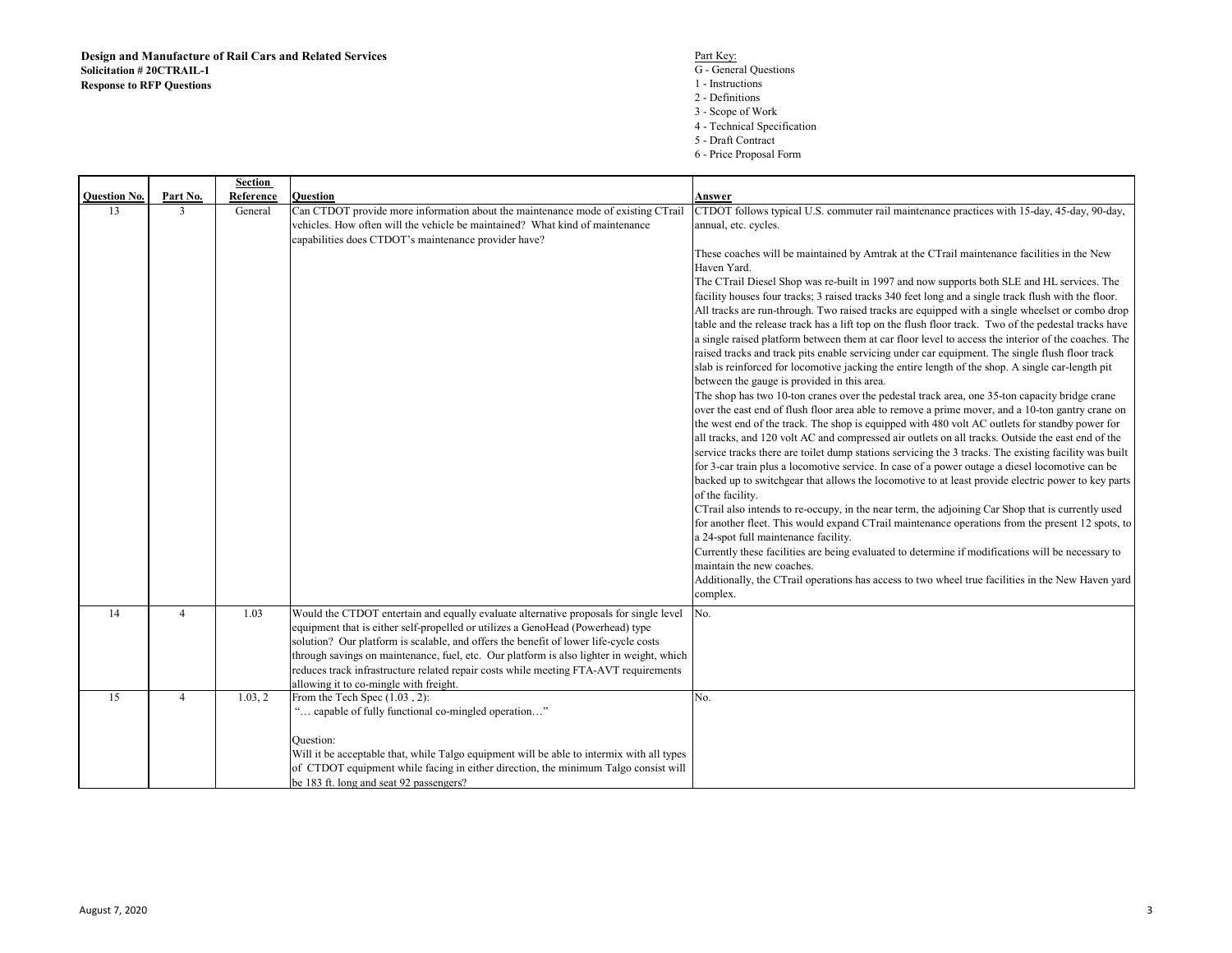- S<br>
G General Questions<br>
G General Questions
	- 1 Instructions
	- 2 Definitions
	- 3 Scope of Work
	- 4 Technical Specification
	- 5 Draft Contract
	- 6 Price Proposal Form

|                     |                | Section     |                                                                                                                                                                                    |                                                                                               |
|---------------------|----------------|-------------|------------------------------------------------------------------------------------------------------------------------------------------------------------------------------------|-----------------------------------------------------------------------------------------------|
| <b>Ouestion No.</b> | Part No.       | Reference   | Question                                                                                                                                                                           | Answer                                                                                        |
| 16                  | $\overline{4}$ | 1.03.B.2    | All cars and car types supplied under this technical specification must be capable of                                                                                              | Confirmed.                                                                                    |
|                     |                |             | fully functional co-mingled operation, both among themselves and when in mixed                                                                                                     |                                                                                               |
|                     |                |             | CTDOT train consists of all types of CTDOT single-level passenger cars in any                                                                                                      |                                                                                               |
|                     |                |             | combination, including if individual cars are turned end-for-end. Complete functional<br>electrical and pneumatic interoperability must be provided with all applicable diesel and |                                                                                               |
|                     |                |             | electrical locomotives, and with all CTDOT single-level trailer and cab cars. All                                                                                                  |                                                                                               |
|                     |                |             | pneumatic trainline, Head End Power (HEP) trainline and communications/door control                                                                                                |                                                                                               |
|                     |                |             | trainline functionality shall be maintained. Push-pull trainline functionality shall also be                                                                                       |                                                                                               |
|                     |                |             | provided when coupled to other CTDOT cars and locomotives so equipped.                                                                                                             |                                                                                               |
|                     |                |             |                                                                                                                                                                                    |                                                                                               |
|                     |                |             | Please confirm or correct our understanding that this requirement only applies to                                                                                                  |                                                                                               |
|                     |                |             | existing cars, cab-cars and locomotives with electrical, pneumatic and mechanical                                                                                                  |                                                                                               |
|                     |                |             | equipment that supports the interoperability requirements as specified.                                                                                                            |                                                                                               |
| 17                  | $\overline{4}$ | 1.03.B.2    | All cars shall be fully compatible for unlimited duration movement when locomotive                                                                                                 | HEP power is not available when cars are coupled in a freight train. Coupling to conventional |
|                     |                |             | hauled, and locomotive pushed, or when coupled to conventional freight cars as in a                                                                                                | freight cars is intended for transportation only.                                             |
|                     |                |             | freight train.                                                                                                                                                                     |                                                                                               |
|                     |                |             |                                                                                                                                                                                    |                                                                                               |
|                     |                |             | Please clarify if HEP power is available when cars are coupled in a freight train, and                                                                                             |                                                                                               |
|                     |                |             | what functionality is required.                                                                                                                                                    |                                                                                               |
| 18                  | $\overline{4}$ | 1.04.01.A   | From the Tech Spec (1.04.01 A):                                                                                                                                                    | No.                                                                                           |
|                     |                |             | "This technical specification provides for two types of cars"                                                                                                                      |                                                                                               |
|                     |                |             |                                                                                                                                                                                    |                                                                                               |
|                     |                |             | Question:                                                                                                                                                                          |                                                                                               |
|                     |                |             | Will it be acceptable to provide equivalent functionality and seating using the following                                                                                          |                                                                                               |
|                     |                |             | car types?                                                                                                                                                                         |                                                                                               |
|                     |                |             | 1. Pairs of intermediate ("trailer") cars seating 68 and including an accessible toilet and                                                                                        |                                                                                               |
|                     |                |             | wheelchair space<br>2. An end car seating 24 paired with an intermediate car with an accessible toilet and                                                                         |                                                                                               |
|                     |                |             | wheelchair space                                                                                                                                                                   |                                                                                               |
|                     |                |             | 3. A cab car with no revenue seating and an HEP plant                                                                                                                              |                                                                                               |
|                     |                |             |                                                                                                                                                                                    |                                                                                               |
|                     |                |             | The lack of revenue seating in the cab car is a safety enhancement, and the HEP plant                                                                                              |                                                                                               |
|                     |                |             | improves reliability by providing redundancy with the locomotive HEP.                                                                                                              |                                                                                               |
| 19                  | $\overline{4}$ |             | 1.04.02.B.2.3 / Several different consist lengths are described in the TS:                                                                                                         | The maximum operating consist is ten (10) cars. Technical Specification sections 12.05.06.B,  |
|                     |                | 13.05.03.B/ | 1.04.02(B)2,3: "Maximum consist of 10 cars"                                                                                                                                        | 13.05.03.B, and 13.12.11 are modified to reflect this.                                        |
|                     |                | 13.12.11    | 12.05.06(B): "The system shall support a consist of up to 8 cars."                                                                                                                 |                                                                                               |
|                     |                |             | 13.05.03(B) "at the extreme end of the 12-car consist " and "one end of a 12-car train"                                                                                            |                                                                                               |
|                     |                |             | 13.12.11: "in a train of up to twelve cars"                                                                                                                                        |                                                                                               |
|                     |                |             |                                                                                                                                                                                    |                                                                                               |
|                     |                |             | Can CTDOT confirm the maximum operating train length is 10 cars? Or do the                                                                                                         |                                                                                               |
|                     |                |             | references to 8- and 12-car consists constitute separate or additional requirements                                                                                                |                                                                                               |
|                     |                |             | planned for support of future increase of train consist length?                                                                                                                    |                                                                                               |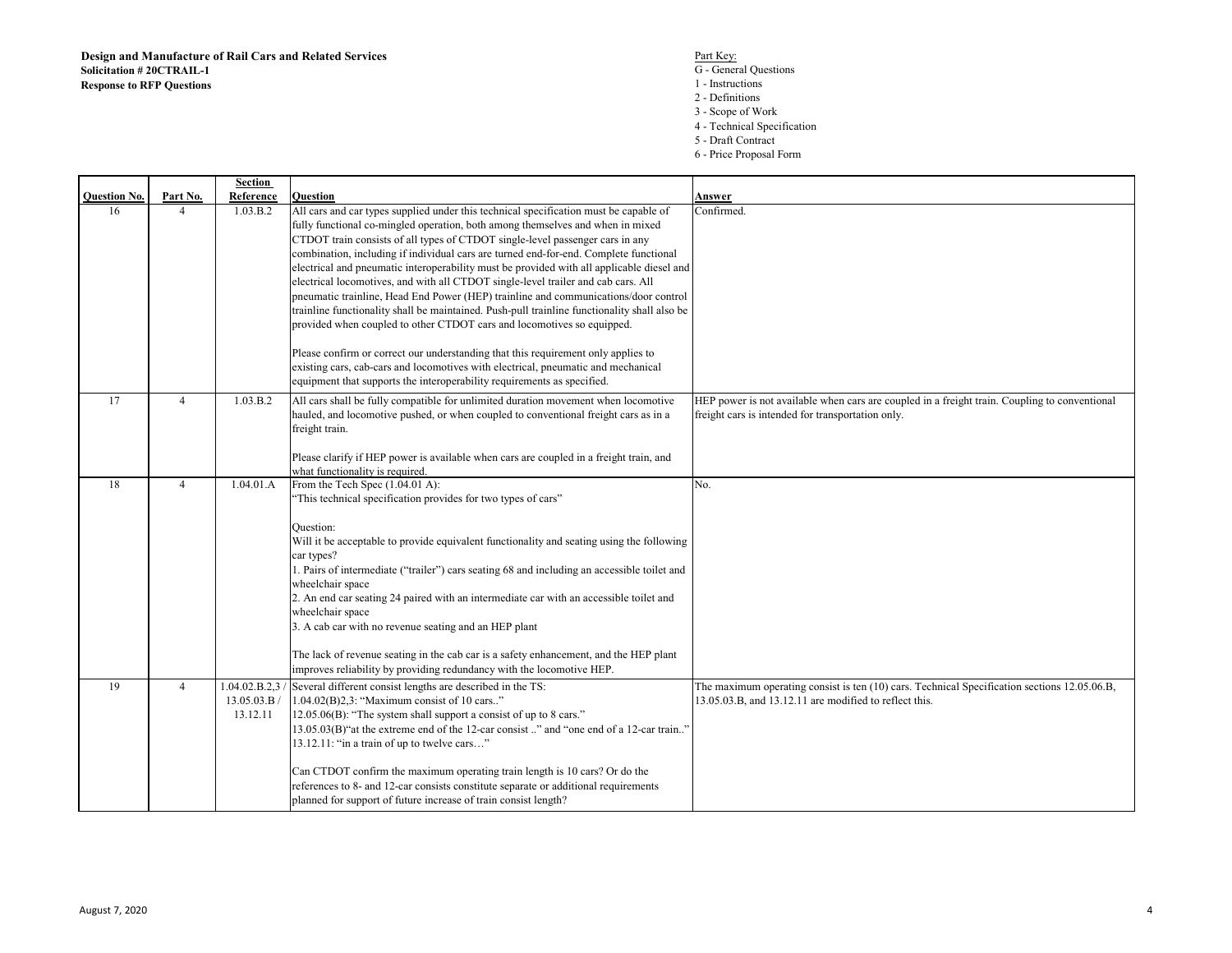- S<br>
G General Questions<br>
G General Questions
	- 1 Instructions
	- 2 Definitions
	- 3 Scope of Work
	- 4 Technical Specification
	- 5 Draft Contract
	- 6 Price Proposal Form

|                     |                | Section                            |                                                                                                                                                                                                                                                                                                                                                                                                                                                                                                                                                                                                         |                                                                                               |
|---------------------|----------------|------------------------------------|---------------------------------------------------------------------------------------------------------------------------------------------------------------------------------------------------------------------------------------------------------------------------------------------------------------------------------------------------------------------------------------------------------------------------------------------------------------------------------------------------------------------------------------------------------------------------------------------------------|-----------------------------------------------------------------------------------------------|
| <b>Ouestion No.</b> | Part No.       | Reference                          | <b>Ouestion</b>                                                                                                                                                                                                                                                                                                                                                                                                                                                                                                                                                                                         | Answer                                                                                        |
| 20                  | 4              | 1.04.03.B                          | Clearances                                                                                                                                                                                                                                                                                                                                                                                                                                                                                                                                                                                              | Yes, attached.                                                                                |
|                     |                |                                    | The cars, including the F-end snowplow pilot on the cab car, shall fully conform to:<br>1. Drawing No. MNR-NO. 8, Rev. B<br>2. Drawing No. MNR-NO. 9, Rev. C.                                                                                                                                                                                                                                                                                                                                                                                                                                           |                                                                                               |
|                     |                |                                    |                                                                                                                                                                                                                                                                                                                                                                                                                                                                                                                                                                                                         |                                                                                               |
|                     |                |                                    | Can CTDOT kindly provide the referenced drawings?                                                                                                                                                                                                                                                                                                                                                                                                                                                                                                                                                       |                                                                                               |
| 21                  | $\overline{4}$ | 1.04.03.C.3                        | Chapter 1.04.03 C.3 stated "The cars shall be capable of negotiating a 250 ft (76,200)<br>mm) radius (18 degree) horizontal curve."                                                                                                                                                                                                                                                                                                                                                                                                                                                                     | CTDOT confirms the 250ft is a depot curve. CTDOT requires a bolster truck design.             |
|                     |                |                                    | Please clarify if 250ft is the revenue curve radius or the depot line curve radius, is it also<br>it the minimum radius?<br>If 250ft is the revenue curve radius, for a no-bolster truck design, the 8 ft 6 in axle base<br>might lead to a faster wheel wear-out. If it's recommended to propose a no-bolster truck<br>design, is possible to shorten the axle base?<br>If 250ft is the depot or yard curve radius, please provide information about the revenue                                                                                                                                       |                                                                                               |
|                     |                |                                    | radius, i.e. curve radius between stations, the super elevation and cant deficiency data.                                                                                                                                                                                                                                                                                                                                                                                                                                                                                                               |                                                                                               |
| 22                  | $\overline{4}$ | 1.04.04.A                          | From the Tech Spec (1.04.04 A):                                                                                                                                                                                                                                                                                                                                                                                                                                                                                                                                                                         | No, a monocoque construction will not be considered. Aluminum carshells will be considered on |
|                     |                |                                    | "Stainless steel car shell "<br>Question:<br>Will CTDOT consider lightweight aluminum monocoque construction?<br>The equipment will be in full compliance with all FRA requirements. But this type of<br>construction will significantly reduce both operating cost and schedule time (as, with<br>any given locomotive, acceleration out of stations will be faster).                                                                                                                                                                                                                                  | a case-by-case basis per RFP Part 4, Technical Specification, Section 4.01.B.                 |
| 23                  | $\overline{4}$ | 1.04.04.D.<br>1.04.08.A<br>4.07.01 | 1.04.04 D Carbody (Chapter 4)<br>Each side of the car has at least two side entries.<br>1.04.08 A Door Systems (Chapter 8)<br>The trailer cars feature at least two side entry doors per side,The cab cars feature at<br>least two side entry doors per side,<br>4.07.01 Side Doorway Framing - Trailer Cars<br>The actual number of doors desired at the above four framed locations will be an<br>Engineer preference that is<br>defined during the procurement process.<br>Please confirm or correct our understanding that each car shall have at least 4 side entry<br>doors, with 2 on each side. | Confirmed. Each side has two (2) doors for a total of four (4) per car.                       |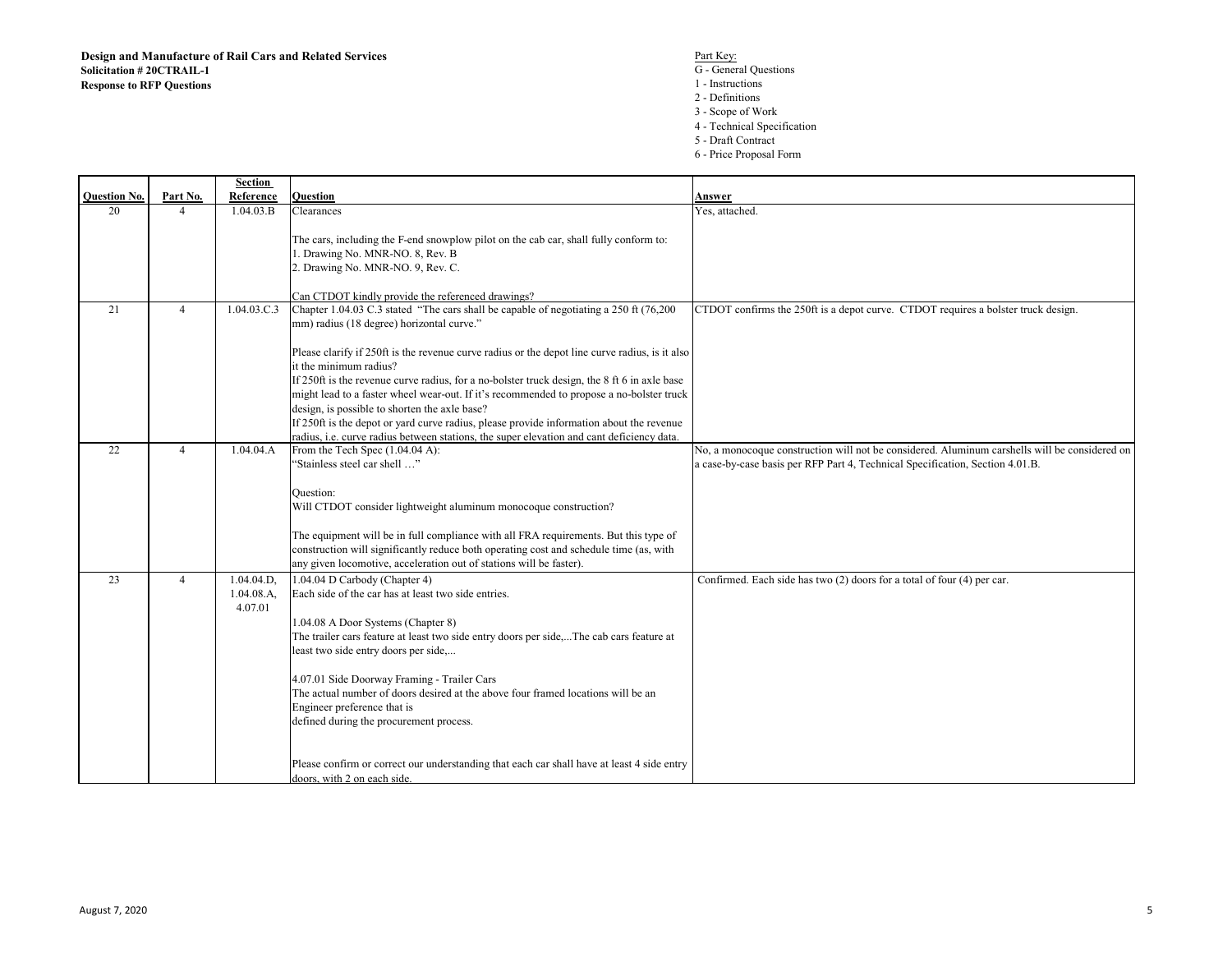- S<br>
G General Questions<br>
G General Questions
	- 1 Instructions
	- 2 Definitions
	- 3 Scope of Work
	- 4 Technical Specification
	- 5 Draft Contract
	- 6 Price Proposal Form

|                     |          | <b>Section</b> |                                                                                                                                                              |        |
|---------------------|----------|----------------|--------------------------------------------------------------------------------------------------------------------------------------------------------------|--------|
| <b>Ouestion No.</b> | Part No. | Reference      | <b>Ouestion</b>                                                                                                                                              | Answer |
| 24                  |          | 1.04.05.B      | From the Tech Spec (1.04.05 B):                                                                                                                              | No.    |
|                     |          |                | "All trucks will use standard Amtrak wheelsets."                                                                                                             |        |
|                     |          |                |                                                                                                                                                              |        |
|                     |          |                | Question 6:                                                                                                                                                  |        |
|                     |          |                | Will it be acceptable to use Talgo independent, steered wheels at the articulations?                                                                         |        |
|                     |          |                |                                                                                                                                                              |        |
|                     |          |                | This system eliminates hunting and reduces flanging, greatly improving comfort and                                                                           |        |
|                     |          |                | reducing wheel wear.                                                                                                                                         |        |
| 25                  | 4        | 1.04.10.C      | From the Tech Spec (1.04.10 C):                                                                                                                              | No.    |
|                     |          |                | "Two identical HVAC units"                                                                                                                                   |        |
|                     |          |                |                                                                                                                                                              |        |
|                     |          |                | Ouestion:                                                                                                                                                    |        |
|                     |          |                | Will our arrangement be considered equivalent to this requirement? This arrangement                                                                          |        |
|                     |          |                | uses one unit per car, which results in almost exactly the specified two per 85 feet of                                                                      |        |
|                     |          |                | train length. In addition, each unit is internally redundant, essentially two units in one                                                                   |        |
|                     |          |                | enclosure, producing the intended reliability.                                                                                                               |        |
|                     |          |                |                                                                                                                                                              |        |
|                     |          |                | We suggest that in the post Covid-19 environment passengers are likely to greatly prefer                                                                     |        |
|                     |          |                | vehicles accommodating fewer than 40 passengers to those seating twice that number.                                                                          |        |
| 26                  | 4        | 1.04.15        | For Chapter 1.04.15 B: "All waste water will be captured and stored in a 100-gal (379 L) Section 1.04.15.B is modified to require a 120 gallon (454 L) tank. |        |
|                     |          |                | waste retention tank at the B-end of each car."and Chapter 15.03.01 D "The WCRS                                                                              |        |
|                     |          |                | shall be a vacuum system with sufficient capacity to collect and retain all waste water                                                                      |        |
|                     |          |                | generated on the car during a 48-hour period in a single tank, for discharge at a wayside                                                                    |        |
|                     |          |                | dumping facility. Minimum waste capacity shall be 120 gal (454 L), and shall be                                                                              |        |
|                     |          |                | verified during design review.", the question is as follows:                                                                                                 |        |
|                     |          |                |                                                                                                                                                              |        |
|                     |          |                | The description of volume of the waste retention tank in two chapters is contradictory.                                                                      |        |
|                     |          |                | Whether to consider the proposal design according to the minimum 120 gal (454l)                                                                              |        |
|                     |          |                | initially. (In the later stage, according to the results of capacity calculation and space                                                                   |        |
|                     |          |                | check under the vehicle, the value needs to be increased.)                                                                                                   |        |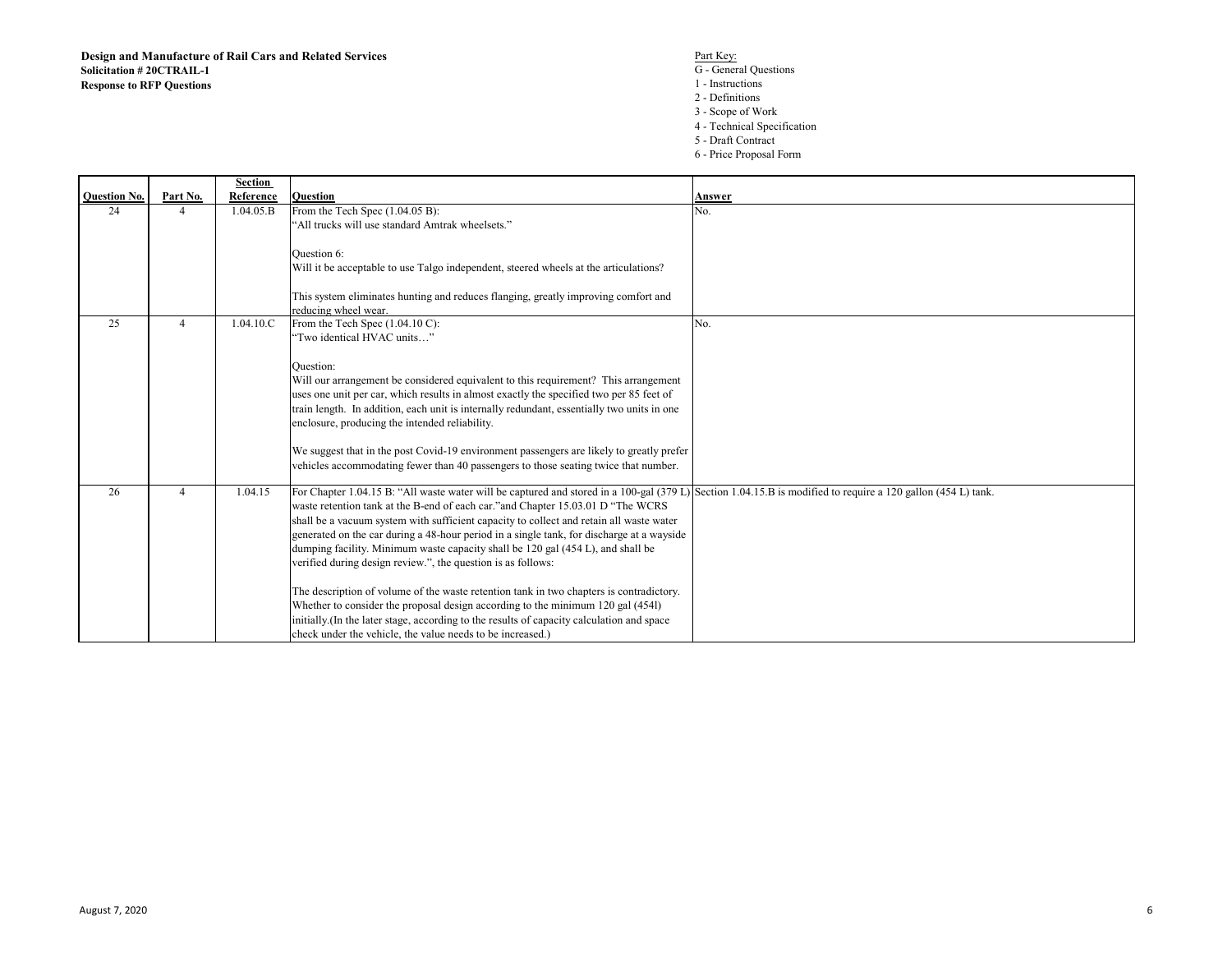- S<br>
G General Questions<br>
G General Questions
	- 1 Instructions
	- 2 Definitions
	-
	- 3 Scope of Work 4 Technical Specification
	- 5 Draft Contract
	- 6 Price Proposal Form

|                     |                          | Section       |                                                                                               |                                                                                                |
|---------------------|--------------------------|---------------|-----------------------------------------------------------------------------------------------|------------------------------------------------------------------------------------------------|
| <b>Question No.</b> | Part No.                 | Reference     | Question                                                                                      | Answer                                                                                         |
| 27                  | $\overline{\mathcal{A}}$ | $1.04.16.G$ , | 1.04.16 G Cab & Controls                                                                      | No pass-through door is required at the cab end of the cab car. The Technical Specification is |
|                     |                          | 16.02.01.C.1, | The cab end of the cab car will include streamlined styling to the extent practical,          | modified accordingly.                                                                          |
|                     |                          | 1.04.08.A.    | considering the limitations of a pass-through door, for reduced wind resistance, which        |                                                                                                |
|                     |                          | 4.07.03,      | reduces fuel consumption and enhances locomotive performance at high speeds when in           |                                                                                                |
|                     |                          | 8.02.02.A     | push mode.                                                                                    |                                                                                                |
|                     |                          |               |                                                                                               |                                                                                                |
|                     |                          |               | 16.02.01 C1 Cab Car Arrange                                                                   |                                                                                                |
|                     |                          |               | The front face of the compartment shall have one body end door in the center, with an         |                                                                                                |
|                     |                          |               | electrically heated windshield on both the right (Operator's) and left (Observer's) sides.    |                                                                                                |
|                     |                          |               |                                                                                               |                                                                                                |
|                     |                          |               | Contradicts                                                                                   |                                                                                                |
|                     |                          |               | 1.04.08 A Door Systems                                                                        |                                                                                                |
|                     |                          |               | The cab cars feature at least two side entry doors per side, a body end door at the           |                                                                                                |
|                     |                          |               | non-cab end, and a sliding pocket vestibule door at the non-cab end.                          |                                                                                                |
|                     |                          |               |                                                                                               |                                                                                                |
|                     |                          |               | 4.07.03 Carbody End Doorways                                                                  |                                                                                                |
|                     |                          |               | Each cab car shall include a carbody end doorway at the non-cab-end.                          |                                                                                                |
|                     |                          |               |                                                                                               |                                                                                                |
|                     |                          |               | 8.02.02 A Carbody End Doors                                                                   |                                                                                                |
|                     |                          |               | Each end of each car, except the cab end of the cab car, shall be equipped with a             |                                                                                                |
|                     |                          |               | stainless steel, single leaf, full height, piano hinged inward swinging car body end door     |                                                                                                |
|                     |                          |               | panel.                                                                                        |                                                                                                |
|                     |                          |               | Specification sections 1.04.16 G & 16.02.01 C1 indicate a "pass-through door" at the          |                                                                                                |
|                     |                          |               | cab end of the cab car.                                                                       |                                                                                                |
|                     |                          |               | However, such door is not specified any further in any other sections, particularly door      |                                                                                                |
|                     |                          |               | sections.                                                                                     |                                                                                                |
| 28                  | $\overline{4}$           | 3.05.01.D.3   | TS Clause: More than 6 minutes late at its destination terminal; or                           | No.                                                                                            |
|                     |                          |               | Clarification: Considering the operating condition and supportive logistic time, suggest      |                                                                                                |
|                     |                          |               | to change train delay as more than 10 minutes late at its destination terminal.               |                                                                                                |
|                     |                          |               | <b>Suggest to amend as follows:</b> More than 10 minutes late at its destination terminal; or |                                                                                                |
|                     |                          |               |                                                                                               |                                                                                                |
| 29                  | $\overline{4}$           | 3.05.04.C.10  | TS Clause: Systems that rely on structural integrity for safety shall have sufficient         | No.                                                                                            |
|                     |                          |               | safety factors such that failures are not possible within the life of the car under all       |                                                                                                |
|                     |                          |               | possible normal conditions.                                                                   |                                                                                                |
|                     |                          |               | Clarification: The common requirement from relevant standards regarding system                |                                                                                                |
|                     |                          |               | safety is to control hazardous failure rate to a certain level of frequency instead of "not   |                                                                                                |
|                     |                          |               | possible within in the life of a system"                                                      |                                                                                                |
|                     |                          |               | Suggest to amend as follows: Please consider to remove this clause or define which            |                                                                                                |
|                     |                          |               | "system that rely on structural integrity for safety" is and what "safety factor" to be       |                                                                                                |
|                     |                          |               | achieved.                                                                                     |                                                                                                |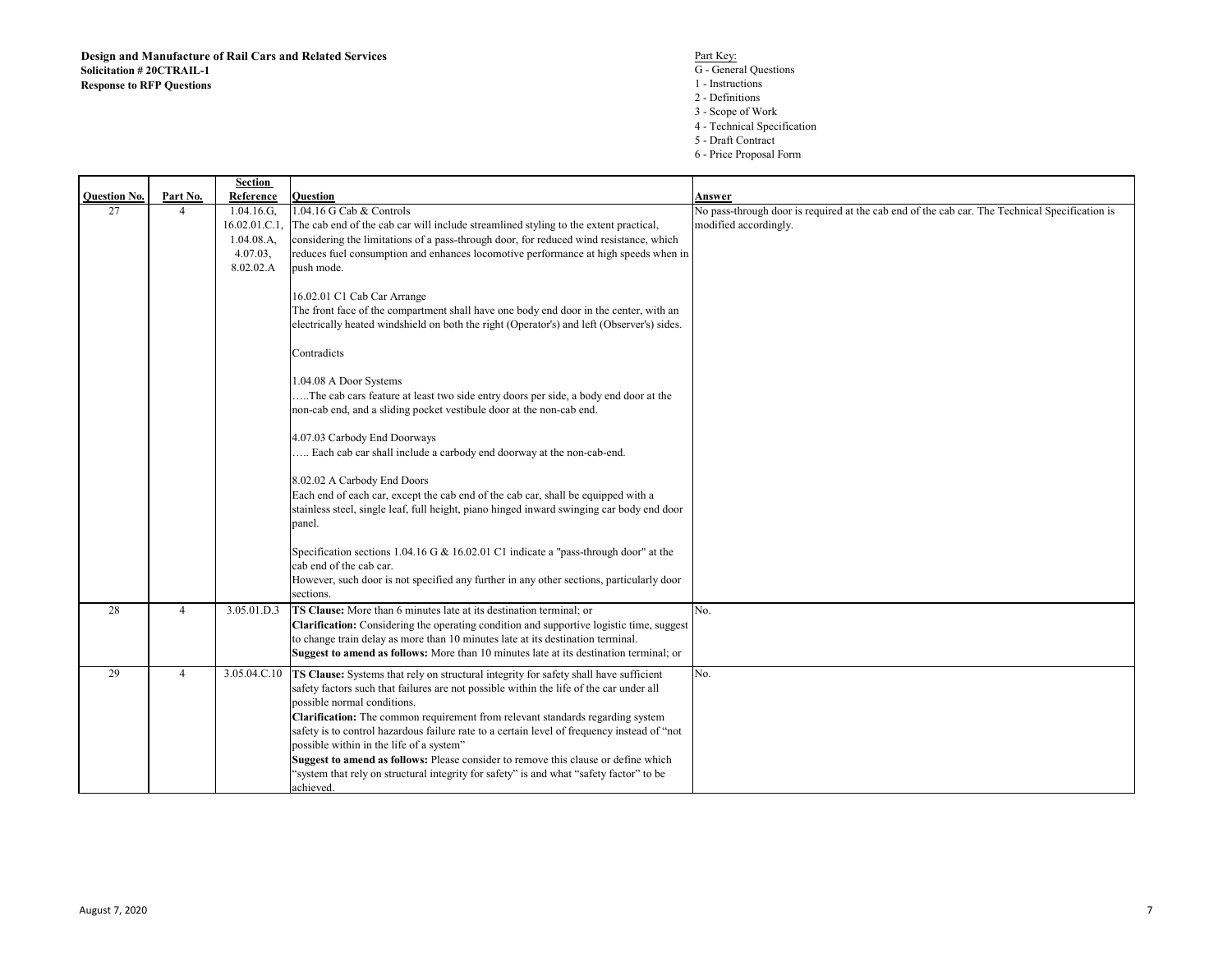- S<br>
G General Questions<br>
G General Questions
	- 1 Instructions
	- 2 Definitions
	- 3 Scope of Work
	- 4 Technical Specification
	- 5 Draft Contract
	- 6 Price Proposal Form

| <b>Question No.</b> | Part No.                 | Section<br>Reference | Question                                                                                                                                                                       | Answer                                                                                        |
|---------------------|--------------------------|----------------------|--------------------------------------------------------------------------------------------------------------------------------------------------------------------------------|-----------------------------------------------------------------------------------------------|
| 30                  | $\boldsymbol{\varDelta}$ | 3.05.04.C.13         | TS Clause: All systems shall function safely under all combinations of supply voltages,                                                                                        | No.                                                                                           |
|                     |                          |                      | fluid pressures, shock, vibration, dirt accumulation and the railroad environment.                                                                                             |                                                                                               |
|                     |                          |                      | Clarification: According to EN 50126, the safety for a system/function is assessed                                                                                             |                                                                                               |
|                     |                          |                      | under a certain defined operating condition. It is not possible to get a conclusion that a                                                                                     |                                                                                               |
|                     |                          |                      | system will not fail under any conditions.                                                                                                                                     |                                                                                               |
|                     |                          |                      | Suggest to amend as follows: All systems shall function safely under all combinations-                                                                                         |                                                                                               |
|                     |                          |                      | of supply voltages, fluid pressures, shock, vibration, dirt accumulation and the railroad-                                                                                     |                                                                                               |
|                     |                          |                      | environment operating conditions as defined in System Definition/Technical                                                                                                     |                                                                                               |
|                     |                          |                      | Specification.                                                                                                                                                                 |                                                                                               |
| 31                  | $\overline{4}$           | 3.05.04.C.17         | TS Clause: No sequence of operations, or the simultaneous activation of any controls,                                                                                          | No.                                                                                           |
|                     |                          |                      | shall result in unsafe conditions.                                                                                                                                             |                                                                                               |
|                     |                          |                      | Clarification: According to EN 50126, the safety for a system/function is assessed                                                                                             |                                                                                               |
|                     |                          |                      | under a certain defined operating condition. It is not possible to get a conclusion that a                                                                                     |                                                                                               |
|                     |                          |                      | system will not fail under any conditions.                                                                                                                                     |                                                                                               |
|                     |                          |                      | Suggest to amend as follows: No sequence of operations, or the simultaneous activation                                                                                         |                                                                                               |
|                     |                          |                      | of any controls, shall result in unsafe conditions in the premise that the operation and                                                                                       |                                                                                               |
|                     |                          |                      | maintenance manuals are strictly followed.                                                                                                                                     |                                                                                               |
| 32                  | $\overline{4}$           | 4.03.01              | "B. The completed car shall include all antennas and other devices mounted to the car,                                                                                         | As required by Section 1.04.03.B, the car shall fully comply to Drawing No. MNR-NO. 8, Rev. B |
|                     |                          |                      | and shall fully conform to PRIIA Drawing 305-801."                                                                                                                             | and Drawing No. MNR-NO. 9, Rev. C. Section 4.03.01.B is modified to reflect this.             |
|                     |                          |                      |                                                                                                                                                                                |                                                                                               |
|                     |                          |                      |                                                                                                                                                                                |                                                                                               |
|                     |                          |                      | The PRIIA Drawing 305-801 mentioned is not found in the Specification, please provide<br>the PRIIA Drawing 305-801. In addition, it appears that the drawing is a bi-level car |                                                                                               |
|                     |                          |                      | clearance drawing.                                                                                                                                                             |                                                                                               |
| 33                  | $\overline{4}$           |                      | Can CTDOT confirm in Section 4.03.01.C, should the cab car weight be 109,960 lbs                                                                                               | Confirmed. Section 4.03.01.C is modified to reflect this.                                     |
|                     |                          | 4.03.01              | $(49,877 \text{ kg})$ ?                                                                                                                                                        |                                                                                               |
|                     |                          |                      |                                                                                                                                                                                |                                                                                               |
| 34                  | $\overline{4}$           | 4.04.03,             | Section 4.04.03.B.4 states: "Notwithstanding the previous paragraph, for each joint                                                                                            | The specification is modified to clarify the requirement.                                     |
|                     |                          | 4.19.04.H.2          | design, the static stress at the AW3 carbody load shall be less than the stress that                                                                                           |                                                                                               |
|                     |                          |                      | determines the allowable fatigue stress range. The                                                                                                                             |                                                                                               |
|                     |                          |                      | allowable fatigue stress range shall be computed by multiplying the static stress at the                                                                                       |                                                                                               |
|                     |                          |                      | AW3 load by the dynamic factor (fatigue load range). This stress range shall be within                                                                                         |                                                                                               |
|                     |                          |                      | the design fatigue stress range (fatigue limit) obtained from AAR Standard C-II, Section<br>7.2, or AWS Standard D1.1, and as approved by the Engineer."                       |                                                                                               |
|                     |                          |                      |                                                                                                                                                                                |                                                                                               |
|                     |                          |                      | 4.19.04.H.2 states: "The minimum allowable fatigue stress range for the carbody is                                                                                             |                                                                                               |
|                     |                          |                      | computed by multiplying the static stress at the AW3 load by the dynamic factor"                                                                                               |                                                                                               |
|                     |                          |                      |                                                                                                                                                                                |                                                                                               |
|                     |                          |                      | We are confused by the underlined texts. Our understanding is that the allowable fatigue                                                                                       |                                                                                               |
|                     |                          |                      | stress range is determined by the properties of the materials and the structural                                                                                               |                                                                                               |
|                     |                          |                      | construction. We don't understand how this can be computed from the actual static                                                                                              |                                                                                               |
|                     |                          |                      | stress sustained by the car structure/joints under the AW3 load. Please clarify the intent                                                                                     |                                                                                               |
|                     |                          |                      | of these requirements.                                                                                                                                                         |                                                                                               |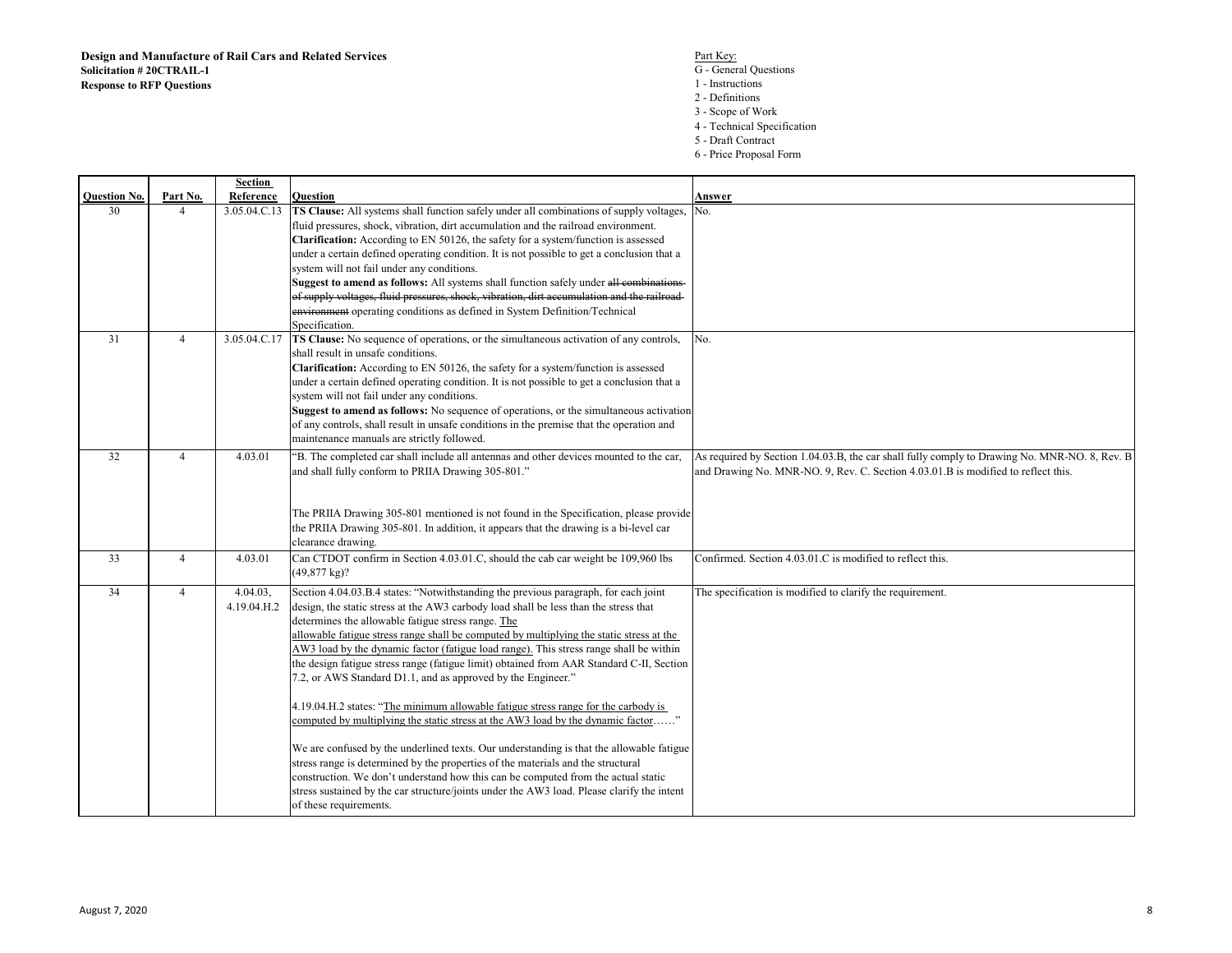- S<br>
G General Questions<br>
G General Questions
	- 1 Instructions
	- 2 Definitions
	- 3 Scope of Work
	- 4 Technical Specification
	- 5 Draft Contract
	- 6 Price Proposal Form

|                     |                | Section                |                                                                                                                                                                                                                                                                                                                                                                                                                                                                                                                                                                                                                                                                                                                                                                                                                                                                                                                                                                                                                                                                                                                                                                                  |                                                                                                                                                                                                                                                                                                                                                                                                                      |
|---------------------|----------------|------------------------|----------------------------------------------------------------------------------------------------------------------------------------------------------------------------------------------------------------------------------------------------------------------------------------------------------------------------------------------------------------------------------------------------------------------------------------------------------------------------------------------------------------------------------------------------------------------------------------------------------------------------------------------------------------------------------------------------------------------------------------------------------------------------------------------------------------------------------------------------------------------------------------------------------------------------------------------------------------------------------------------------------------------------------------------------------------------------------------------------------------------------------------------------------------------------------|----------------------------------------------------------------------------------------------------------------------------------------------------------------------------------------------------------------------------------------------------------------------------------------------------------------------------------------------------------------------------------------------------------------------|
| <b>Question No.</b> | Part No.       | Reference              | Question                                                                                                                                                                                                                                                                                                                                                                                                                                                                                                                                                                                                                                                                                                                                                                                                                                                                                                                                                                                                                                                                                                                                                                         | Answer                                                                                                                                                                                                                                                                                                                                                                                                               |
| 35                  | 4              | 4.13.01.C,<br>18.10.01 | Section 4.13.01.C states: "Construction shall be a double-glazed side window with the<br>exterior light to be tinted polycarbonate, and the inner light to be non-tinted<br>polycarbonate. Laminated safety glass may be specified by the Engineer as a Chapter 23<br>option, for the interior, exterior, or both panes."<br>Section 18.10.01 states: "Side window assemblies (emergency and non-emergency) shall                                                                                                                                                                                                                                                                                                                                                                                                                                                                                                                                                                                                                                                                                                                                                                | The side window pane material is safety glass. Section 4.13.01.C is modified to reflect this.                                                                                                                                                                                                                                                                                                                        |
|                     |                |                        | be double-glazed. The outer pane shall be 0.250-inch (6.35 mm) thick, gray-tinted<br>tempered safety glass unless specified otherwise<br>by the Engineer. The inner pane shall be 0.375-inch (9.5 mm) thick, clear tempered<br>safety glass. The double-glazed assembly shall have a 0.375-inch (9.5 mm) dead air<br>space separating the inner and outer panes. The double-glazed assembly shall be<br>certified FRA Type II and meet all the applicable requirements of ANSI Z-26.1 and U.S.<br>Code of Federal Regulations, 49 CFR Part 223, including Appendix A. The double-<br>glazed assembly shall be a gray tint unless specified otherwise by the Engineer. The<br>double-glazed assembly's visible light transmission shall be 24%. The double-glazed<br>assembly's maximum solar energy transmittance shall not exceed 50%."<br>Please clarify whether the side window pane material is polycarbonate or safety glass.                                                                                                                                                                                                                                               |                                                                                                                                                                                                                                                                                                                                                                                                                      |
| 36                  | $\overline{4}$ | 4.13.02                | Section 4.13.02.C states: "C. A permanent protective veneer shall be applied to the<br>exterior surface of all glazing material. This protective covering shall significantly<br>improve the abrasive resistant qualities of the glazing to abrasive materials, natural<br>atmospheric acids, strong cleaning chemicals and cleaning brushes encountered<br>during normal operating and cleaning conditions."<br>Please confirm the protective veneer is still necessary for the window panes of safety<br>glass, even for the cab windshield.                                                                                                                                                                                                                                                                                                                                                                                                                                                                                                                                                                                                                                   | An exterior protective layer is not required on safety glass windows.                                                                                                                                                                                                                                                                                                                                                |
| 37                  | $\overline{4}$ | 5.01, 5.02A,<br>5.02B  | Chapter 5.01:" The trucks shall incorporate braking via tread and disc brakes." If the<br>brake performance can satisfy the requirement, is it possible to remove tread brake and<br>only keep disc brakes?<br>In 5.02 A: "Truck designs must have a proven service history in North American<br>intercity or commuter rail service, or must be demonstrated as being compliant with all<br>Specification requirements through finite element analysis, truck dynamic behavior<br>through computer simulation (validated as defined by the Engineer) and instrumented<br>testing at an approved test track facility."<br>If the truck to be adopted has no track record in North America, do we have to provide<br>strength calculation report and dynamics calculation report during the bidding phase?<br>Chapter 5.02 B: "All truck-mounted equipment shall conform to the clearance<br>requirements of drawing numbers MNR-NO. 8 Rev. B, M-8 Static Clearance Line, and<br>MNR-NO. 9 Rev. C, M-8 Dynamic Clearance Line."<br>Please provide the clearance drawing.<br>Is it possible to provide drawings of rail profile, rail cant and wheel tread of existing<br>vehicles? | Both tread and disc brakes are preferred.<br>If the truck to be adopted has no track record in North America, it is advisable to provide a<br>strength calculation report and dynamics calculation report during the bidding phase.<br>The clearance drawings are included with this addendum.<br>No, it is not possible to provide drawings of the rail profile, rail cant and wheel tread of existing<br>vehicles. |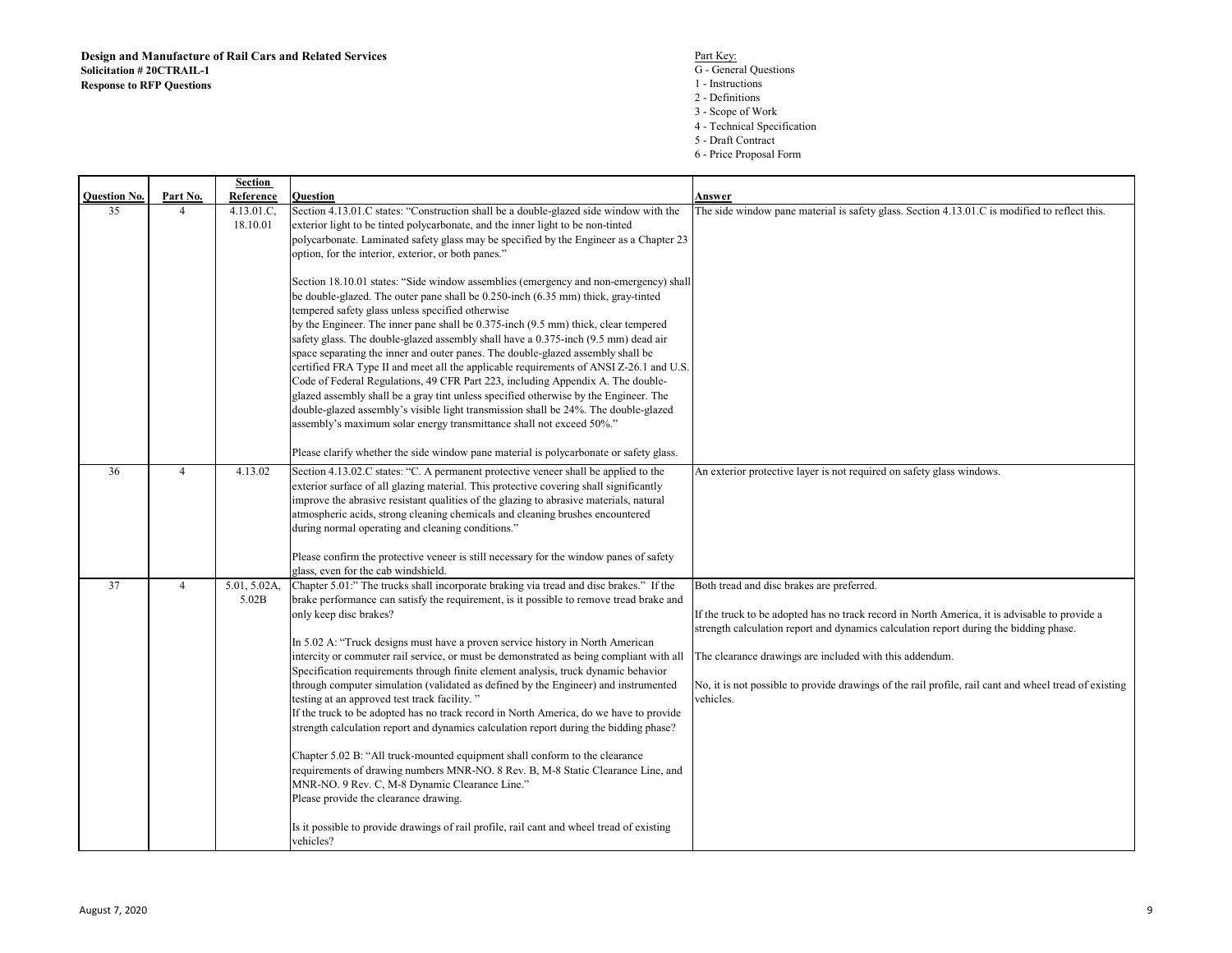- S<br>
G General Questions<br>
G General Questions
	- 1 Instructions
	- 2 Definitions
	- 3 Scope of Work 4 - Technical Specification
	- 5 Draft Contract
	-
	- 6 Price Proposal Form

|                     |                | <b>Section</b> |                                                                                                                                                                                                                                |                                                                                                     |
|---------------------|----------------|----------------|--------------------------------------------------------------------------------------------------------------------------------------------------------------------------------------------------------------------------------|-----------------------------------------------------------------------------------------------------|
| <b>Ouestion No.</b> | Part No.       | Reference      | <b>Ouestion</b>                                                                                                                                                                                                                | Answer                                                                                              |
| 38                  | 4              | 5.07.01        | "The design of the speed sensor cable assemblies shall be submitted to the Engineer for                                                                                                                                        | No, CTDOT will provide the drawings to the selected Contractor.                                     |
|                     |                |                | review and approval. As guidance, the Contractor shall reference Amtrak drawings D-00-                                                                                                                                         |                                                                                                     |
|                     |                |                | 1365 and D-00-1359. " Can CTDOT provide Amtrak drawings D-00-1365 and D-00-                                                                                                                                                    |                                                                                                     |
|                     |                |                | 1359 during the bidding stage?                                                                                                                                                                                                 |                                                                                                     |
| 39                  | $\overline{4}$ | 7.03.B         | The air brake system shall be designed for operation and maintenance in conformance                                                                                                                                            | No.                                                                                                 |
|                     |                |                | with all applicable Amtrak air brake rules.                                                                                                                                                                                    |                                                                                                     |
|                     |                |                |                                                                                                                                                                                                                                |                                                                                                     |
|                     |                |                | Can CTDOT provide a copy of the latest version of Amtrak air brake rules and related                                                                                                                                           |                                                                                                     |
|                     |                |                | specifications' for suppliers and carbuilders to review?                                                                                                                                                                       |                                                                                                     |
| 40                  | $\overline{4}$ | 7.06.02        | Can the Authority please provide the full route profile including timetable with dwell                                                                                                                                         | No.                                                                                                 |
|                     |                |                | times, distance between stations, speed limits, and grades for the referenced routes that                                                                                                                                      |                                                                                                     |
|                     |                |                | should be considered for design and simulation purposes? This information is essential                                                                                                                                         |                                                                                                     |
|                     |                |                | for determining necessary thermal brake capacity for the friction brake system.                                                                                                                                                |                                                                                                     |
| 41                  | $\overline{4}$ | 7.09 and       | Sections 7.09 and 7.01 require a mechanical handbrake. However, section 1.04.07G                                                                                                                                               | Yes, as noted in section 1.04.07.G, a spring applied parking brake may be proposed in place of a    |
|                     |                | 01.04.07G      | states that a spring applied parking brake is allowed as approved the by Engineer.                                                                                                                                             | mechanical handbrake, subject to CTDOT approval.                                                    |
|                     |                |                | Please confirm that a spring applied parking brake may be used for the handbrake                                                                                                                                               |                                                                                                     |
|                     |                |                | function if approved by the Engineer.                                                                                                                                                                                          |                                                                                                     |
| 42                  | $\overline{4}$ | 7.11.02        | Can the authority please clarify if "Handbrake" and "Parking Brake" are interchangeable                                                                                                                                        | The Parking Brake function described in section 7.11.02 of the brake control handle set is          |
|                     |                |                | for this requirement? Parking Brakes are required per TS 7.11.02                                                                                                                                                               | different from the hand/parking brakes that are installed on each car. Another term used for this   |
|                     |                |                |                                                                                                                                                                                                                                | feature is a holding brake. A mechanical handbrake is not suitable for this control. Alternate      |
|                     |                |                |                                                                                                                                                                                                                                | solutions may be be proposed if the holding capacity is equal to or better than a full service      |
|                     |                |                |                                                                                                                                                                                                                                | application of the cab car and the system responds to the command in a timely manner equivalent     |
|                     |                |                |                                                                                                                                                                                                                                | to full service brake application of the cab car.                                                   |
| 43                  | $\overline{4}$ | 8.02           | Section 8.02.A requires: "The carbody end door, exterior side doors, and vestibule                                                                                                                                             | Yes, all door panels, including the body end door, exterior side doors, and sliding end door, shall |
|                     |                |                | sliding end door panels shall be of stainless steel construction bonded with aluminum                                                                                                                                          | be of stainless steel construction with honeycomb core.                                             |
|                     |                |                | honeycomb core."                                                                                                                                                                                                               |                                                                                                     |
|                     |                |                |                                                                                                                                                                                                                                |                                                                                                     |
|                     |                |                | Section 8.02.C requires: "Each door leaf shall be as thin as possible, of hollow                                                                                                                                               |                                                                                                     |
|                     |                |                | lightweight construction, internally reinforced, ".                                                                                                                                                                            |                                                                                                     |
|                     |                |                |                                                                                                                                                                                                                                |                                                                                                     |
| 44                  | $\overline{4}$ | 8.11.02.C      | Please clarify if the aluminum honey core is required for the door panels.<br>In "NORMAL" mode, the end door shall automatically open fully within 2 seconds after The timing starts after the end door has completely opened. |                                                                                                     |
|                     |                |                | the push plate is activated. The door shall remain open for 8 to 10 seconds, then                                                                                                                                              |                                                                                                     |
|                     |                |                | automatically close. If a side door in the same vestibule is opened, the end door shall                                                                                                                                        |                                                                                                     |
|                     |                |                | remain open for 30 seconds before automatically closing. "                                                                                                                                                                     |                                                                                                     |
|                     |                |                |                                                                                                                                                                                                                                |                                                                                                     |
|                     |                |                | Please clarify when does the timing start, to count "the end door remains open for 30                                                                                                                                          |                                                                                                     |
|                     |                |                | seconds"                                                                                                                                                                                                                       |                                                                                                     |
|                     |                |                |                                                                                                                                                                                                                                |                                                                                                     |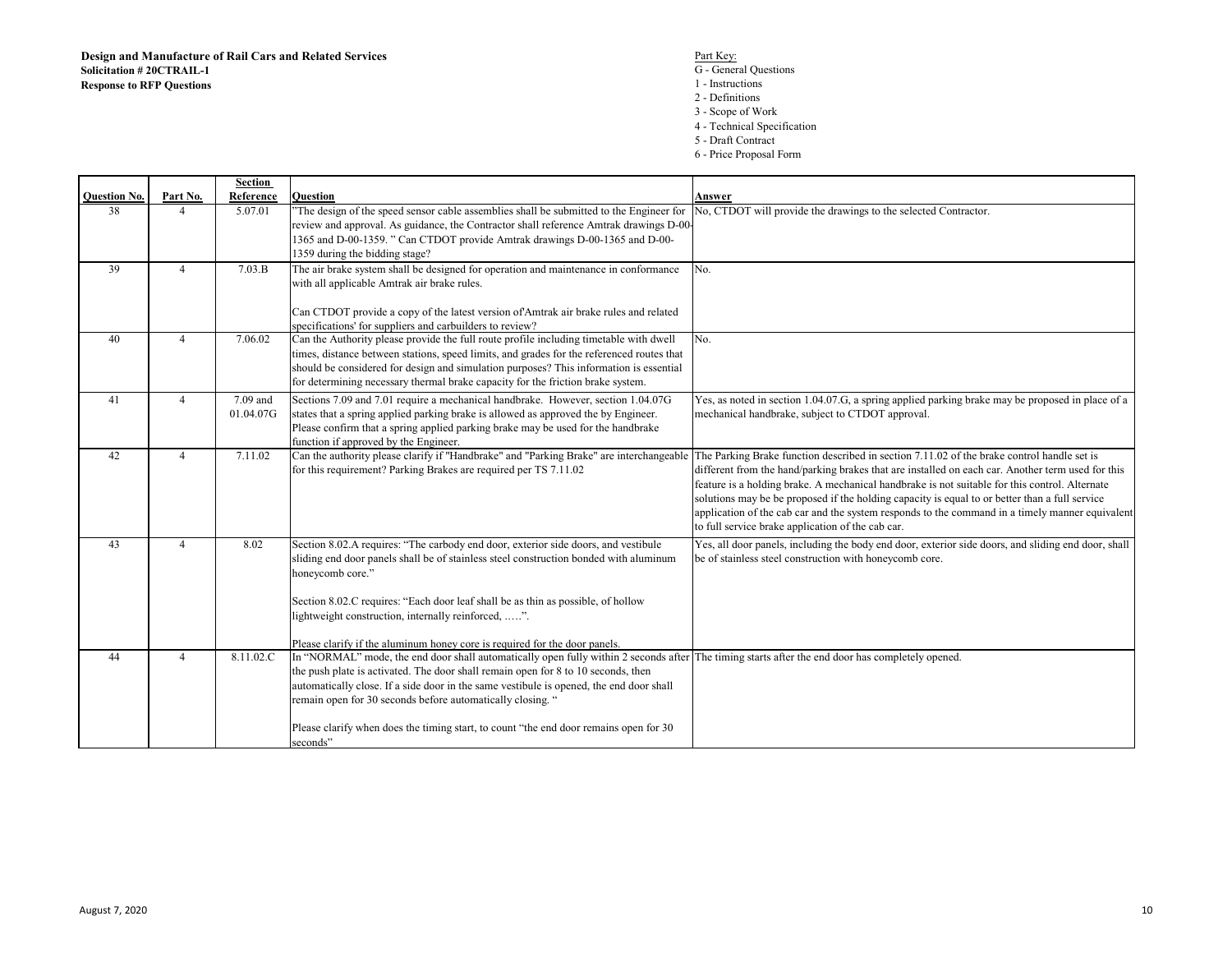- 2 Definitions
- 3 Scope of Work
- 4 Technical Specification
- 5 Draft Contract
- 6 Price Proposal Form

|                     |                | <b>Section</b> |                                                                                                                                                                                                                                                                                                                                                                                                                                                                                                                                                                                                                                                                                                                                                                                                                                                                                                                                           |                                                                                                                                                                                                 |
|---------------------|----------------|----------------|-------------------------------------------------------------------------------------------------------------------------------------------------------------------------------------------------------------------------------------------------------------------------------------------------------------------------------------------------------------------------------------------------------------------------------------------------------------------------------------------------------------------------------------------------------------------------------------------------------------------------------------------------------------------------------------------------------------------------------------------------------------------------------------------------------------------------------------------------------------------------------------------------------------------------------------------|-------------------------------------------------------------------------------------------------------------------------------------------------------------------------------------------------|
| <b>Ouestion No.</b> | Part No.       | Reference      | <b>Ouestion</b>                                                                                                                                                                                                                                                                                                                                                                                                                                                                                                                                                                                                                                                                                                                                                                                                                                                                                                                           | Answer                                                                                                                                                                                          |
| 45                  | 4              | 10.04.01       | Section 10.2.A.2 states: "The vehicle's interior temperature, including the Engineer's<br>cab, shall be maintained to the specified value (68°F - 76°F) (20°C – 24°C) under all<br>specified conditions."                                                                                                                                                                                                                                                                                                                                                                                                                                                                                                                                                                                                                                                                                                                                 | Section 10.02.A.2 is modified to reflect the vehicle's interior temperature shall be maintained to<br>$(68^{\circ}F - 72^{\circ}F) (20^{\circ}C - 22^{\circ}C)$ under all specified conditions. |
|                     |                |                | We request that the table in Section 10.04.01.A be revised to change the temperature<br>from $72^{\circ}$ F (22 $^{\circ}$ C) to $76^{\circ}$ F (24 $^{\circ}$ C) to be consistent with the Section 10.2.A.2.                                                                                                                                                                                                                                                                                                                                                                                                                                                                                                                                                                                                                                                                                                                             |                                                                                                                                                                                                 |
|                     |                |                | <b>Outside Ambient</b><br>Interior Vehicle Temperature<br>Below -30 $\mathrm{F}$ (-34 $\mathrm{C}$ )<br>As system will provide<br>$-30^{\circ}$ F (-34 $^{\circ}$ C) to $+60^{\circ}$ F (16 $^{\circ}$ C)<br>68°F (20°C) ± 2°F (±1°C) [±4°F (±2°C) for toilet<br>room]<br>$60^{\circ}$ F (16°C) to 110°F (43°C)<br>72°F (22°C) 76°F (24°C) ± 2°F (±1°C) [±4°F (±2°C)<br>for toilet room]<br>Above $110^{\circ}$ F (43°C)<br>As system will provide.<br>85°F (29°C) [ $\pm$ 4°F ( $\pm$ 2°C) for toilet room]<br>Layover Cool Mode<br>Layover Heat Mode<br>50°F (10°C) [ $\pm$ 4°F ( $\pm$ 2°C) for toilet room]                                                                                                                                                                                                                                                                                                                           |                                                                                                                                                                                                 |
| 46                  | $\overline{4}$ | 10.06          | In Paragraph A of Chapter 10.06, the overhead heater is required to be put in HVAC<br>unit. The original text in Specification says: "The cars shall be electrically heated using<br>forced air overhead heaters in the roof-mounted HVAC unit and by convection heaters<br>at the sidewalls."<br>In Paragraph B of Chapter 19.06.08, the electrical heating of air duct is required to be<br>verified. The original text in Specification says: "2. Duct heater operation<br>Duct heat of each car shall be verified for function, uniform temperature distribution<br>and correct current draw.<br>3. Duct heater shunt trip operation<br>Proper operation of each safety interlock of the duct heat control system shall be<br>verified on each car. In addition, operation of the shunt trip feature of the circuit breaker<br>shall be exercised by applying heat directly to the high limit thermostat of each heater<br>assembly." | Section 19.06.08 is modified to replace "duct heater" with "HVAC unit heater".                                                                                                                  |
|                     |                |                | The descriptions in Chapter 10.06 A and Chapter 19.06.08 B are inconsistent. It is<br>suggested that the overhead heater in Chapter 10.06 A can be placed in HVAC unit or in<br>air duct, or both, and the details will be determined according to design requirements. In<br>Chapter 19.06.08 B, it is suggested to change the electrical heating test of air duct to the<br>overhead heater electrical heating test.                                                                                                                                                                                                                                                                                                                                                                                                                                                                                                                    |                                                                                                                                                                                                 |
| 47                  | $\overline{4}$ | 12.01.C        | Paragraph C of Chapter 12,01 stated "The PA and IC systems shall be fully compatible<br>with existing locomotives operating in CTDOT service." Please provide the relevant<br>requirements of the existing locomotive operating in CTDOT service.                                                                                                                                                                                                                                                                                                                                                                                                                                                                                                                                                                                                                                                                                         | Section 12.01.C is modified to delete this requirement.                                                                                                                                         |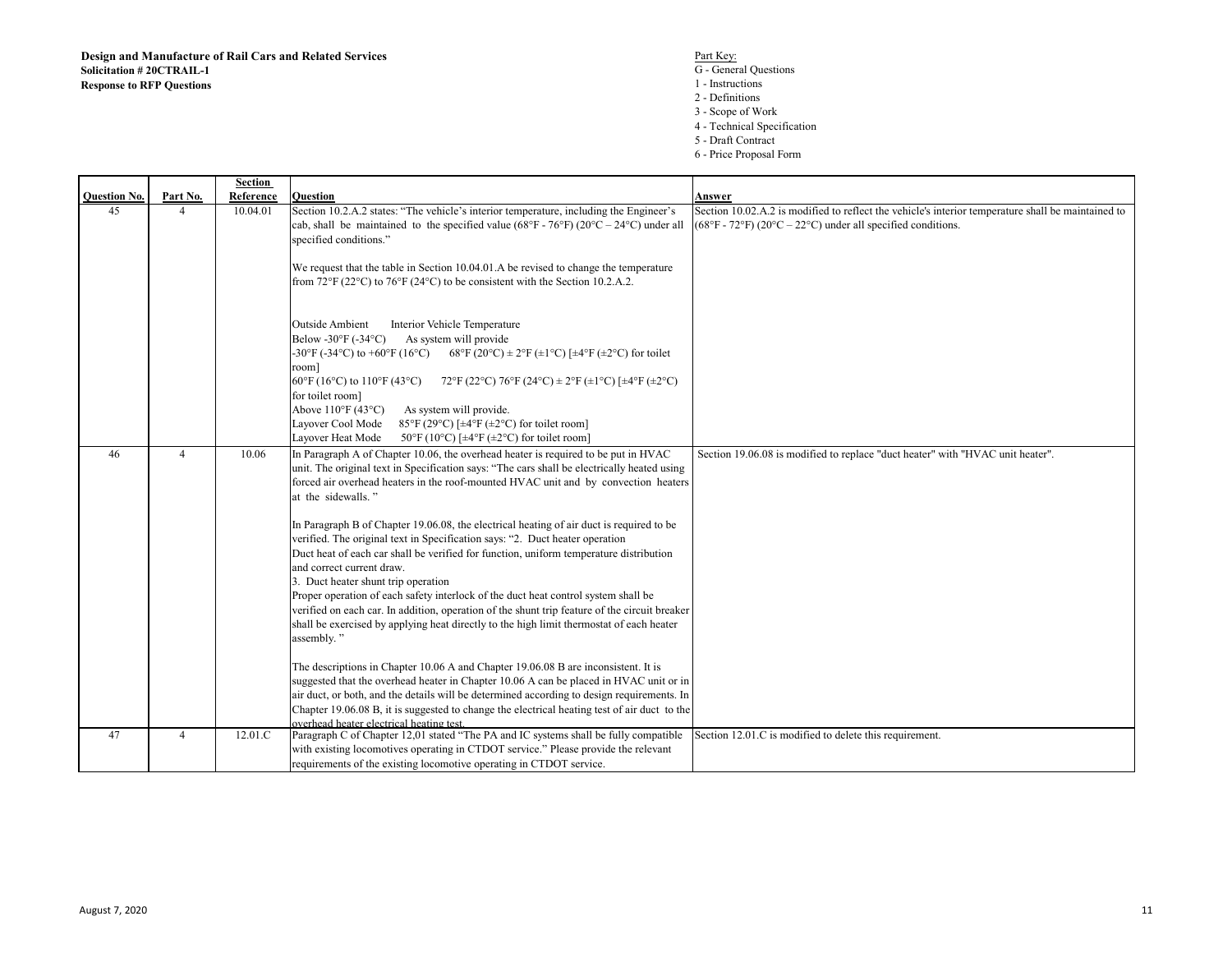## S<br>
G - General Questions<br>
G - General Questions

- 1 Instructions
- 2 Definitions
- 3 Scope of Work
- 4 Technical Specification
- 5 Draft Contract
- 6 Price Proposal Form

|                     |                | <b>Section</b> |                                                                                                                                                              |                                                                                                                                                                                    |
|---------------------|----------------|----------------|--------------------------------------------------------------------------------------------------------------------------------------------------------------|------------------------------------------------------------------------------------------------------------------------------------------------------------------------------------|
| <b>Ouestion No.</b> | Part No.       | Reference      | <b>Ouestion</b>                                                                                                                                              | Answer                                                                                                                                                                             |
| 48                  | $\overline{4}$ | 12.01.G,       | "G. The Contractor shall supply, install, and test all equipment and software necessary                                                                      | The existing wayside Train Information System (TIS) functions are provided by a Clever Devices                                                                                     |
|                     |                | 12.02.C        | to successfully integrate with the existing CTDOT Train Information System (TIS),"                                                                           | wayside system, which interfaces with the onboard Intelligent Vehicle Network (IVN-R). The                                                                                         |
|                     |                |                |                                                                                                                                                              | Contractor is responsible for integration of the onboard Passenger Information System (PIS) with                                                                                   |
|                     |                |                | Can CTDOT clarify the existing wayside TIS system functions? Are these functions                                                                             | the IVN-R. The TIS facilitates on-time performance measurements and integrated on-board and                                                                                        |
|                     |                |                | provided by the Wayside System Server (WSS) referenced in 12.02(C)?                                                                                          | wayside sign control to provide information to CTDOT systems and passengers. The TIS is                                                                                            |
|                     |                |                |                                                                                                                                                              | separate from the Wayside System Server (WSS) functions required to be implemented by the                                                                                          |
| 49                  | $\overline{4}$ | 12.01.G.6      | Please confirm that the trainline audio interfacing is performed by the PA Amplifier and                                                                     | Contractor as referenced in $12.02(C)$ .<br>The Contractor is responsible for integration of the onboard audio and video public address                                            |
|                     |                |                | not by the IVN-R.                                                                                                                                            | systems with the Clever Devices IVN-R equipment, as well as interface to trainlines including                                                                                      |
|                     |                |                |                                                                                                                                                              | analog fallback of digital PA/IC communications.                                                                                                                                   |
| 50                  | $\overline{4}$ | 12.01.G.6,     | Could CTDOT please clarify the specific functions to be performed by the Clever                                                                              | The IVN-R and ZTCH should be considered as an overlay device which interfaces with and may                                                                                         |
|                     |                | 12.05.02       | Devices IVN-R and ZTCH on the new cars? Several of the functions to be performed by                                                                          | control functions of the CCU described in Section 12.05.02. The CCU should be able to take                                                                                         |
|                     |                |                | the CCU in Section 12.05.02 appear to overlap with the functions of the Clever Devices                                                                       | IVN-R prompts in order to trigger train-wide messaging, set routes, and receive messages for                                                                                       |
|                     |                |                | equipment.                                                                                                                                                   | broadcast, but the CCU shall also be capable of operation, announcements, and graphical sign                                                                                       |
|                     |                |                |                                                                                                                                                              | control if the IVN-R is not available.                                                                                                                                             |
| 51                  | $\overline{4}$ | 12.01.G.6,     | 12.01(G)6 requires integration of the IVN-R with passenger counting data, including                                                                          | The CTDOT Train Information System (TIS) is a separate system with separate requirements.                                                                                          |
|                     |                | 12.05.09       | transfer to wayside systems. 12.05.09 requires an optional wayside APC server. Can                                                                           |                                                                                                                                                                                    |
|                     |                |                | CTDOT confirm the TIS and optional APC systems are separate? Can CTDOT confirm                                                                               |                                                                                                                                                                                    |
|                     |                |                | there is no requirement for optional APC wayside server integration with existing                                                                            |                                                                                                                                                                                    |
|                     |                |                | CTDOT TIS?                                                                                                                                                   |                                                                                                                                                                                    |
| 52                  | $\overline{4}$ | 12.01.G.6,     |                                                                                                                                                              | Can the IVN-R and reading lights in the Cab Car be powered by the same 24VDC power As required by Section 12.01.G.2, the IVN-R should be powered by a dedicated circuit (including |
|                     |                | 13.10.03       | supply?                                                                                                                                                      | dedicated 24VDC power supply), such that the failure of the unrelated reading light function                                                                                       |
|                     |                |                |                                                                                                                                                              | would not impact the ability for the CTDOT TIS from functioning.                                                                                                                   |
| 53                  | $\overline{4}$ | 12.02.F        | The functionality of the communication system described in this section shall be                                                                             | The API is intended for access by additional software running on additional equipment installed                                                                                    |
|                     |                |                | exposed for future system modifications and upgrades through a defined, verified,                                                                            | on the car or installed on secured wayside servers in the future.                                                                                                                  |
|                     |                |                | secure application programing interface (API). Functions to be exposed by the API                                                                            |                                                                                                                                                                                    |
|                     |                |                | include control and monitoring of all system components.                                                                                                     |                                                                                                                                                                                    |
|                     |                |                | Please clarify whether this API is intended for access by additional software to be                                                                          |                                                                                                                                                                                    |
|                     |                |                | installed on the OTIS/PIS equipment described in this specification, or if the API is                                                                        |                                                                                                                                                                                    |
|                     |                |                | intended to be accessed by additional equipment to be installed in the future.                                                                               |                                                                                                                                                                                    |
| 54                  | $\overline{4}$ | 12.04.02       | A separate Ethernet Train Backbone trainline network between cars dedicated to                                                                               | The intentions of how CTDOT will use the Passenger Internet ETB has not been determined.                                                                                           |
|                     |                |                | passenger Internet access and provision of 802.11ax access points in each car to provide Please see the Technical Specification for Contractor requirements. |                                                                                                                                                                                    |
|                     |                |                | wireless Internet services to passengers shall be provided.                                                                                                  |                                                                                                                                                                                    |
|                     |                |                |                                                                                                                                                              |                                                                                                                                                                                    |
|                     |                |                | Does CTDOT intend to use the Passenger Internet ETB to access a single backhaul link                                                                         |                                                                                                                                                                                    |
| $\overline{55}$     | $\overline{4}$ | 12.05.04.D     | on the cab car?<br>The cellular connection shall be implemented by utilizing the latest commercially                                                         | The specification for cellular technology includes requirements for the capabilities of the                                                                                        |
|                     |                |                | available cellular technology suited for operating in CTDOT service at the time of the                                                                       | hardware. Cellular carrier certification requirements identify what is required in terms of                                                                                        |
|                     |                |                | earliest design review, minimally a 4G LTE-Advanced Category 12 modem if the                                                                                 | fallback, but it is understood that in certain areas the cellular networks may not support the                                                                                     |
|                     |                |                | availability of 5G (sub 6Ghz and mm-wave) devices suited for the environment are not                                                                         | fastest speeds the selected modules are capable of. It is acceptable to fall back to 3G or other                                                                                   |
|                     |                |                | available.                                                                                                                                                   | speeds in areas not supported by the selected carrier's faster cellular networks, but the modems                                                                                   |
|                     |                |                |                                                                                                                                                              | should be configured to use faster networks whenever possible based on cellular reception.                                                                                         |
|                     |                |                | Most cellular connections have fallback speeds due to existing infrastructure. Is it                                                                         |                                                                                                                                                                                    |
|                     |                |                | acceptable to fall back to 3G or other speeds in areas not supported by the selected                                                                         |                                                                                                                                                                                    |
|                     |                |                | cellular carrier's 4G/5G cell coverage?                                                                                                                      |                                                                                                                                                                                    |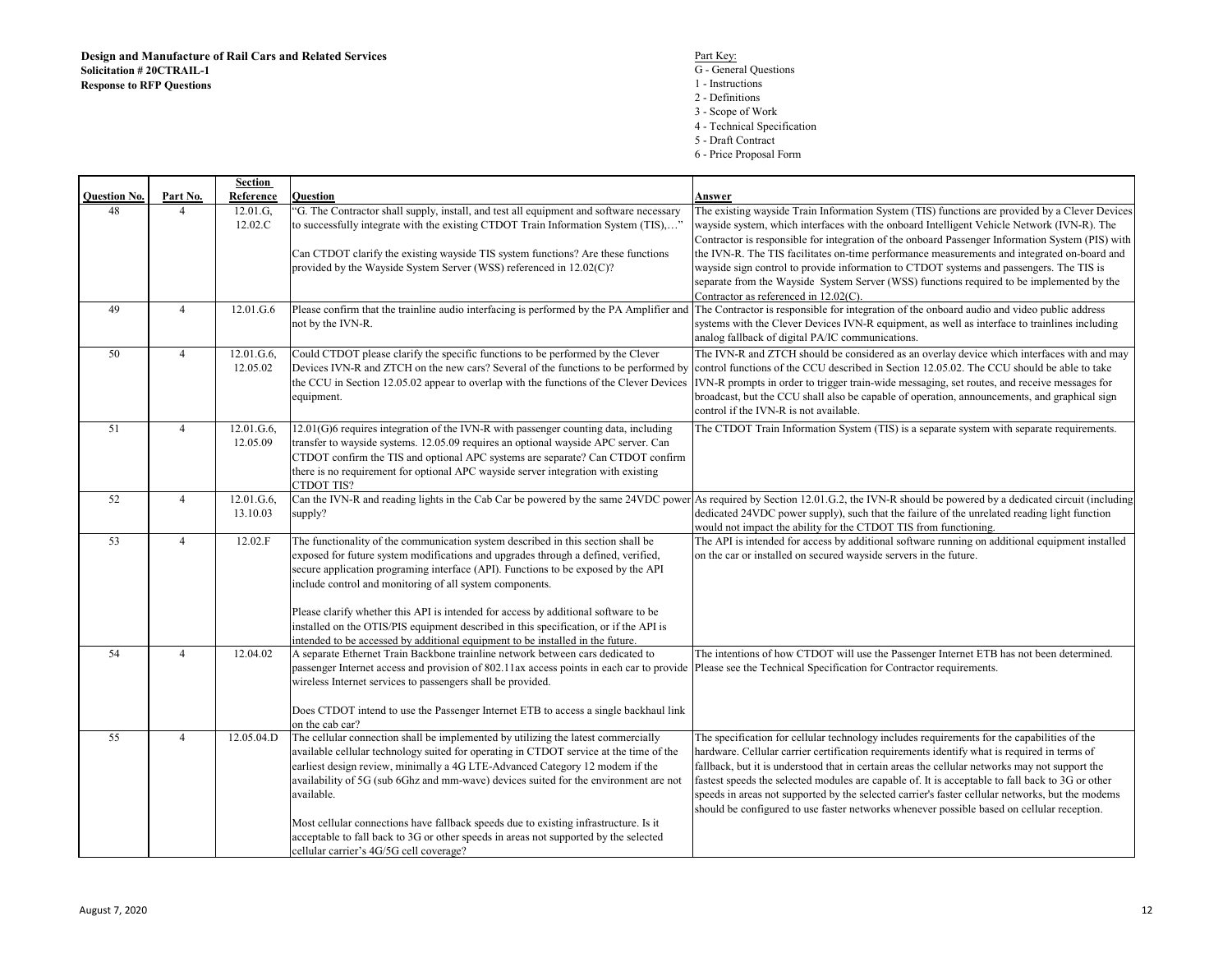$\frac{\text{Part Key}}{\text{Part Key}}$ G - General Questions1 - Instructions 2 - Definitions 3 - Scope of Work 4 - Technical Specification5 - Draft Contract6 - Price Proposal Form

**Question No. Part No. Section ReferenceReference Question**<br>12.05.07 Paragraph **Answer** <sup>56</sup> <sup>4</sup> 12.05.07 Paragraph A of Chapter 12.05.07 stated "Twelve(12) antenna cables shall be installed to support the six rooftop antennas as they are expected to be multiple input, multiple output (MIMO)antennas." Please confirm what kind of devices are included for 6 rooftop antennas, and provide relevant technical requirements.The antenna selection has not been completed. The Contractor shall assume sizing and space requirements identified in section 12.05.07 A.4. The antenna cable selection should be submitted for approval during design review, as selection would depend on the distance between the roof location and the location of the mounting provisions for the passenger wireless internet access control equipment. It is expected that an appropriate limitation will be included in the design to prevent access <sup>57</sup> <sup>4</sup> 12.05.07.A "The passenger wireless LAN connectivity described in this section shall be capable of augmenting the capabilities of the train to wayside communication described in section 12.5.4."Passenger internet access networks are generally isolated from train operation networks for cybersecurity reasons. Does CTDOT intend to allow the interchange of data between the passenger internet system and the TWC system? Does CTDOT require additional cybersecurity analysis/protection for the interface between the Passenger Wireless and TWC systems? <sup>58</sup> <sup>4</sup> 12.05.09.I The Contractor shall supply a hosted web-based wayside reporting server, providing between the passenger WiFi network and other devices on the train. The specific measures employed will be evaluated during design review. The Contractor is required to perform and maintain throughout the design a Cyber Security Risk Assessment as required by Section 13.04.01.H.access to near real-time passenger counts for all cars and trains in the system, including raw data and processed data of collected reports, and facilitate export of the reports to CSV, XLS/XLSX, and text formats.Can the APC web-hosted service be integrated with the TWC web-hosted services described in 12.05.04? <sup>59</sup> <sup>4</sup> 12.05.10.H.2.c …the output from the rear-view cameras shall be displayed on the cab video monitor The APC web-hosted service may be integrated with the TWC web-hosted services. In this case, user permissions as required by Section 12.05.04 should include the ability to limit certain user accounts or credentials to APC-related web services only.beginning when the vehicle is at zero-speed and for five seconds after the vehicle begins system, and will not be located in the cab. The cab will include a Drive Display Unit (DDU) for moving.Would it be acceptable to integrate the Rear View Monitor functions into the OTIS/PISCU?The OTIS/PISCU touchscreen is the train crew (and not Operator) interface to the OTIS/PIS interfacing with the onboard VMS and OTIS/PIS system, a cab video monitor for the rear-view cameras, an ADU, and other controls as identified throughout the specification. As the rear-view cameras are to be displayed each time the vehicle has stopped, a dedicated display shall be provided to allow the operator to also view active faults, and other train status information on the DDU. CTDOT would consider integrations that provide additional functionality (such as redundancy in the event of a failure of one of the two screens), but given the functionality required it is not practical to combine the functions of VMS, OTIS/PISCU, and rear-view camera on one screen. The quantities provided in the specification are accurate for Portable Test Equipment (example: <sup>60</sup> <sup>4</sup> 20.02 TS 20.02 specifies (4) sets of portable test equipment while TS20.02 requires (2) sets of bench test equipment. Can the authority please clarify which quantity of test equipment should be provided? Can CTDOT further clarify the quantity of sets necessary for overhaul purposes. Qty 2 Automated BTEs suitable for testing every LRU in a system will be a significant cost driver.laptop with diagnostic software) used on the car and Bench Test Equipment for support of overhaul of equipment. The Contractor may propose alternate quantities of equipment which will be evaluated on a case-by-case basis. The evaluation will take into account possible cost savings to CTDOT for reduced quantities of equipment vs. anticipated need during maintenance activities. Note the Contractor's proposal must include costing for the specification-required quantities along with details for possible savings. A cab simulator module is not required. The technical specification is modified accordingly.<sup>61</sup> <sup>4</sup> 22.09 Contract Deliverable Requirements List CDRL 22-026 Cab Simulator ModuleNo specifications for CDRL 22-026 are provided.

Please provide the requirements for the Cab Simulator Module.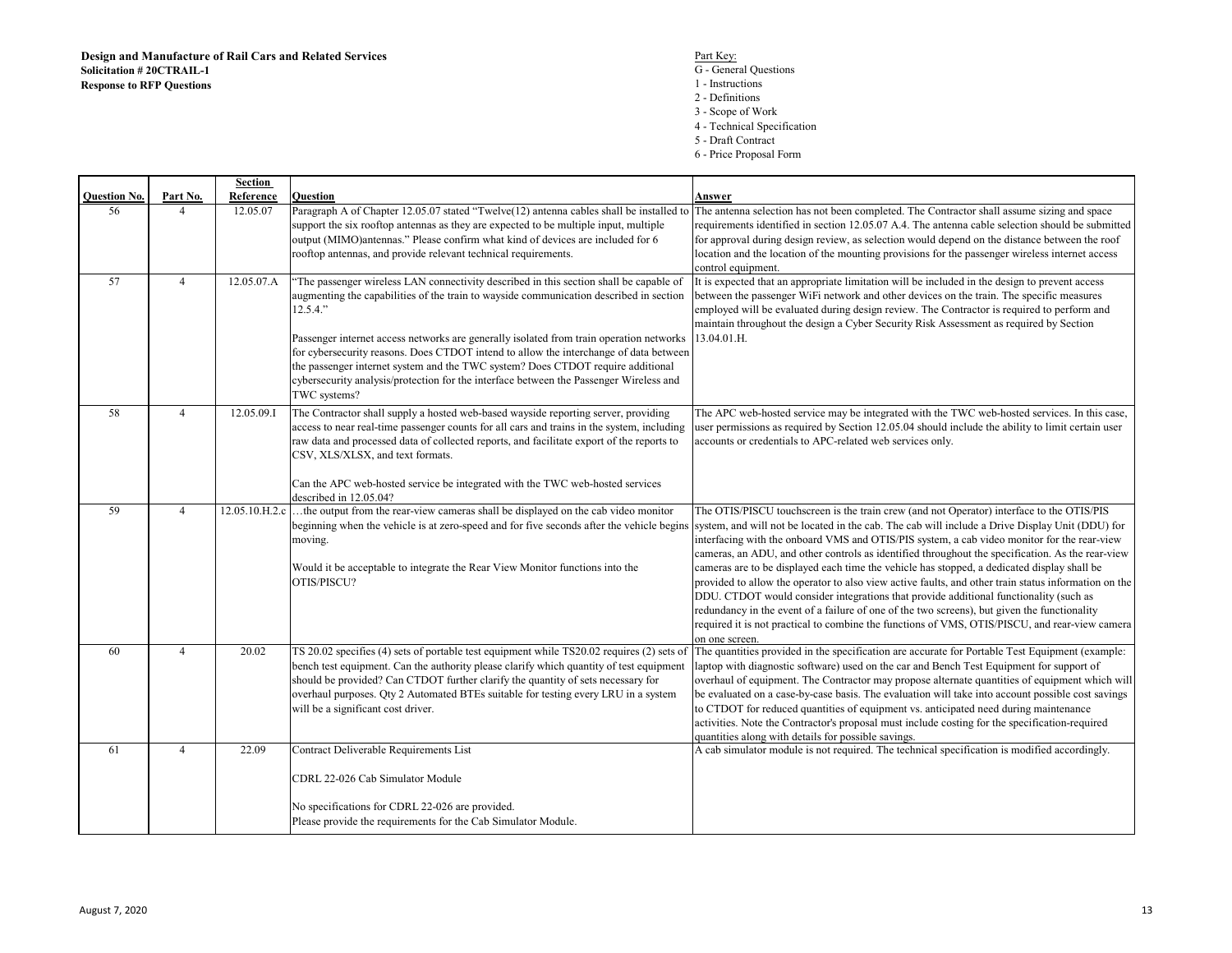S<br>
G - General Questions<br>
G - General Questions 1 - Instructions 2 - Definitions 3 - Scope of Work 4 - Technical Specification5 - Draft Contract6 - Price Proposal Form

|                     |          | <b>Section</b> |                                                                                           |                                                                                                                                                                                                     |
|---------------------|----------|----------------|-------------------------------------------------------------------------------------------|-----------------------------------------------------------------------------------------------------------------------------------------------------------------------------------------------------|
| <b>Ouestion No.</b> | Part No. | Reference      | Ouestion                                                                                  | Answer                                                                                                                                                                                              |
| 62                  | 5        | 1.4            | Upon prior written approval from CTDOT, Contractor may engage subcontractors to           | The language at issue in Section 1.4 of the Contract applies to those subcontractors who                                                                                                            |
|                     |          |                | perform portions of the Work. In the event of subcontracting, Contractor shall impose     | "perform portions of the Work." It requires such subcontracts to include "all applicable 'flow-                                                                                                     |
|                     |          |                | onto its subcontractor(s) all requirements under this Contract related to such Work being | down' provisions." Such subcontractors may not, per se, be limited to those which the Proposer                                                                                                      |
|                     |          |                | subcontracted and, accordingly, include in its subcontracts all applicable "flow-down"    | listed as "major subcontractors" within its Proposal. At time of Contract finalization, CTDOT is                                                                                                    |
|                     |          |                | provisions.                                                                               | willing to consider clarifying revisions as may be necessary. Any revisions to the Contract will<br>be subject to review and approval as to form by the State of Connecticut Office of the Attorney |
|                     |          |                | Please clarify whether CTDOT would consider that this would only apply to the major       | General.                                                                                                                                                                                            |
|                     |          |                | subcontractors list submitted per proposal instructions and deemed accepted by contract   |                                                                                                                                                                                                     |
|                     |          |                | award and only changes to these major subcontractors would require CTDOT approval.        |                                                                                                                                                                                                     |
|                     |          |                |                                                                                           |                                                                                                                                                                                                     |
| 63                  | 5        | 1.7            | Step in Rights                                                                            | Upon finalization of the Contract with the successful Proposer, CTDOT is willing to consider                                                                                                        |
|                     |          |                |                                                                                           | clarifying revisions to address this concern. Any revisions to the Contract will be subject to                                                                                                      |
|                     |          |                | If any portion of the Work performed by Contractor or its subcontractor(s) is not         | review and approval as to form by the State of Connecticut Office of the Attorney General.                                                                                                          |
|                     |          |                | completed to CTDOT's satisfaction,                                                        |                                                                                                                                                                                                     |
|                     |          |                | We respectfully request that CTDOT revises this requirement to more specifically state    |                                                                                                                                                                                                     |
|                     |          |                | " not completed in accordance with the Contract requirements."                            |                                                                                                                                                                                                     |
| 64                  | 5        | 1.8            | Deficiency Mitigation Obligation                                                          | Upon finalization of the Contract with the successful Proposer, CTDOT is willing to consider                                                                                                        |
|                     |          |                |                                                                                           | clarifying revisions to address this concern. Any revisions to the Contract will be subject to                                                                                                      |
|                     |          |                | Contractor shall perform any additional work required in order to correct deficiencies    | review and approval as to form by the State of Connecticut Office of the Attorney General.                                                                                                          |
|                     |          |                | resulting from the acts or omissions of Contractor or its subcontractor(s) performing     |                                                                                                                                                                                                     |
|                     |          |                | under the Contract, as determined by CTDOT in its sole reasonable discretion, without     |                                                                                                                                                                                                     |
|                     |          |                | charge to CTDOT. Any investigation associated with such additional work shall be          |                                                                                                                                                                                                     |
|                     |          |                | performed by Contractor at its sole cost and expense and shall not be considered Change   |                                                                                                                                                                                                     |
|                     |          |                | Order Work.                                                                               |                                                                                                                                                                                                     |
|                     |          |                |                                                                                           |                                                                                                                                                                                                     |
|                     |          |                | We respectfully request that CTDOT revises the highlighted text to more specifically      |                                                                                                                                                                                                     |
|                     |          |                | state " in accordance with the Contract requirements,"                                    |                                                                                                                                                                                                     |
| 65                  | 5        | 6.3            | All risk of loss to the rail car or any part thereof, prior to Contractor's delivery and  | No.                                                                                                                                                                                                 |
|                     |          |                | CTDOT's Conditional Acceptance shall be borne by Contractor.                              |                                                                                                                                                                                                     |
|                     |          |                | The implication of the transfer of the risk of loss at Conditional Acceptance is that     |                                                                                                                                                                                                     |
|                     |          |                | Contractor will retain the risk of loss after delivery, upon which the vehicle is in the  |                                                                                                                                                                                                     |
|                     |          |                | customer's custody and the Contractor may have limited control over it.                   |                                                                                                                                                                                                     |
|                     |          |                |                                                                                           |                                                                                                                                                                                                     |
|                     |          |                | Would CTDOT consider changing risk of loss to transfer at delivery?                       |                                                                                                                                                                                                     |
| 66                  | 5        | 7.2            | <b>Liquidated Damages</b>                                                                 | No, at this time CTDOT will not add a 10% of Contract Value cap on Liquidated Damages.                                                                                                              |
|                     |          |                | This section establishes the liquidated damages profile but lacks a cap on liquidated     |                                                                                                                                                                                                     |
|                     |          |                | damages as is common in the industry.                                                     |                                                                                                                                                                                                     |
|                     |          |                |                                                                                           |                                                                                                                                                                                                     |
|                     |          |                | Would CTDOT consider adding a 10% of Contract Value cap on Liquidated Damages             |                                                                                                                                                                                                     |
|                     |          |                | and expressly providing that LDs are the sole and exclusive remedy for delays?            |                                                                                                                                                                                                     |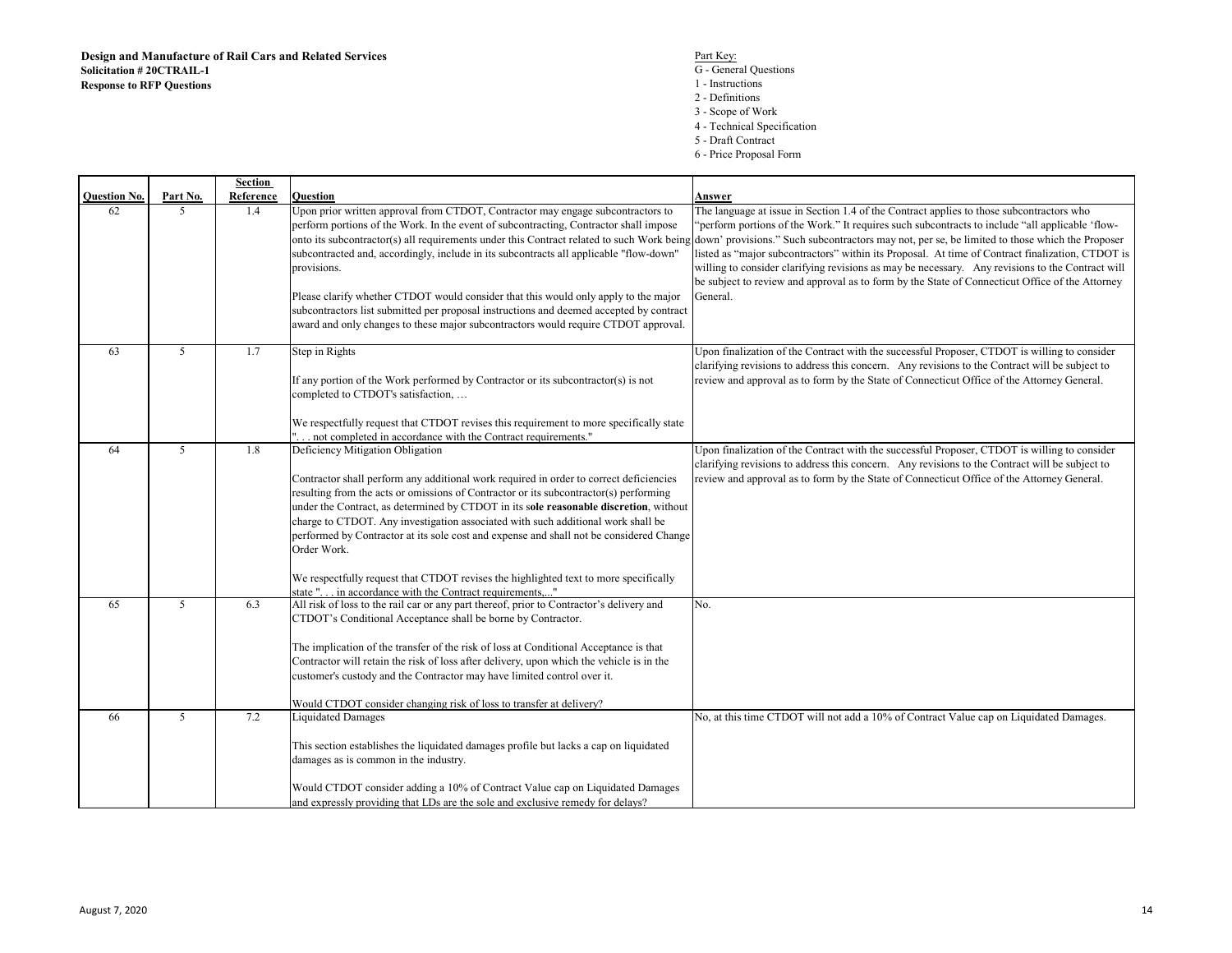$\mathsf{r}$ 

- S<br>
G General Questions<br>
G General Questions
	- 1 Instructions
	- 2 Definitions
	- 3 Scope of Work
	- 4 Technical Specification
	- 5 Draft Contract
	- 6 Price Proposal Form

|                     |                | Section    |                                                                                                                                                                                                                                                                                                                                                                                                                                                                                                                                                                                                                                                                                                                                                                                       |                                                                                                                                                                                                                                                                                                                                                                                                                                                                                   |
|---------------------|----------------|------------|---------------------------------------------------------------------------------------------------------------------------------------------------------------------------------------------------------------------------------------------------------------------------------------------------------------------------------------------------------------------------------------------------------------------------------------------------------------------------------------------------------------------------------------------------------------------------------------------------------------------------------------------------------------------------------------------------------------------------------------------------------------------------------------|-----------------------------------------------------------------------------------------------------------------------------------------------------------------------------------------------------------------------------------------------------------------------------------------------------------------------------------------------------------------------------------------------------------------------------------------------------------------------------------|
| <b>Ouestion No.</b> | Part No.       | Reference  | <b>Ouestion</b>                                                                                                                                                                                                                                                                                                                                                                                                                                                                                                                                                                                                                                                                                                                                                                       | Answer                                                                                                                                                                                                                                                                                                                                                                                                                                                                            |
| 67                  | $\mathfrak{F}$ | 9.1        | Correction of Deficiencies<br>This section describes a right of CTDOT and an obligation of Contractor to correct<br>deficiencies and the associated process.                                                                                                                                                                                                                                                                                                                                                                                                                                                                                                                                                                                                                          | CTDOT is preparing clarifying revisions and will issue upon completion as an addendum. Any<br>revisions to the Contract will be subject to review and approval as to form by the State of<br>Connecticut Office of the Attorney General.                                                                                                                                                                                                                                          |
|                     |                |            | It is unclear how this section is implemented as opposed to the Warranty obligations.<br>Can CTDOT please explain how this obligation is different from the Warranty                                                                                                                                                                                                                                                                                                                                                                                                                                                                                                                                                                                                                  |                                                                                                                                                                                                                                                                                                                                                                                                                                                                                   |
| 68                  | 5              | 15         | obligations?<br>The Proponent has approached leading sureties, each of whom meet the requirements of<br>the RFP. These institutions would, in order to be ready to issue the bonds, each propose<br>using bond forms consistent with surety industry practice. Thus, we propose using the<br>American Institute of Architects bond forms that are used in the rail industry.<br>Thank you for considering this request. Please confirm if this is acceptable.                                                                                                                                                                                                                                                                                                                         | Confirmed.                                                                                                                                                                                                                                                                                                                                                                                                                                                                        |
| 69                  | 5              | 15.2       | In order to maintain the clear distinction between base and option orders, we<br>respectfully request that CTDOT consider that the option bonds can also be issued as a<br>separate bond instead of increasing and extending the base order Securities. Failure to<br>provide a security for the options orders should not result in a default under the base<br>order contract. Our experience working with leading surety companies would require<br>this as a market-standard approach.                                                                                                                                                                                                                                                                                            | CTDOT does not object to this approach. Upon Contract finalization, CTDOT is willing to<br>consider modifying the Contract language accordingly. Any revisions to the Contract will be<br>subject to review and approval as to form by the State of Connecticut Office of the Attorney<br>General.                                                                                                                                                                                |
| 70                  | 5              | 15.2, 15.4 | It is our understanding that CTDOT requires a Performance Bond for the performance<br>of work that shall be maintained until Conditional Acceptance of the last base order<br>vehicle. At that time a bond for the performance of warranty work will be required and<br>maintained for only the two (2) year base warranty period.<br>Please confirm or correct our understanding.                                                                                                                                                                                                                                                                                                                                                                                                    | Per Section 15.2, the amount of the Performance Bond shall be adjusted accordingly throughout<br>the Term as Contractor completes Work, and, in the event, CTDOT exercises any Option Work.<br>Therefore, upon Conditional Acceptance of each car, the amount of the Performance Bond may<br>be reduced. Prior to Conditional Acceptance of each rail car, Contractor shall furnish a warranty<br>bond which shall be maintained throughout the warranty period of each rail car. |
| 71                  | 5              | 15.5       | Section 15.5 of the Contract provides for release of Bonds "by CTDOT not sooner than<br>$s$ ix $(6)$ months after the expiration of the Contract or earlier termination of the<br>Contract."<br>We would like to clarify if CTDOT would provide written release of the Performance<br>and Payment bonds six (6) months following Conditional Acceptance of the last base<br>order vehicle or of the last vehicle under a contract option, and warranty bonds to be<br>released in writing six (6) months following the conclusion a warranty period. The RFP<br>does not indicate if the original Bond forms will be retained by CTDOT or returned to<br>the Contractor.<br>Proponent respectfully requests that all original bond instruments be returned with a<br>written release. | CTDOT will return the original bonds in a mutually acceptable manner. Upon Contract<br>finalization, CTDOT is willing to consider modifying the Contract language accordingly. Any<br>revisions to the Contract will be subject to review and approval as to form by the State of<br>Connecticut Office of the Attorney General.                                                                                                                                                  |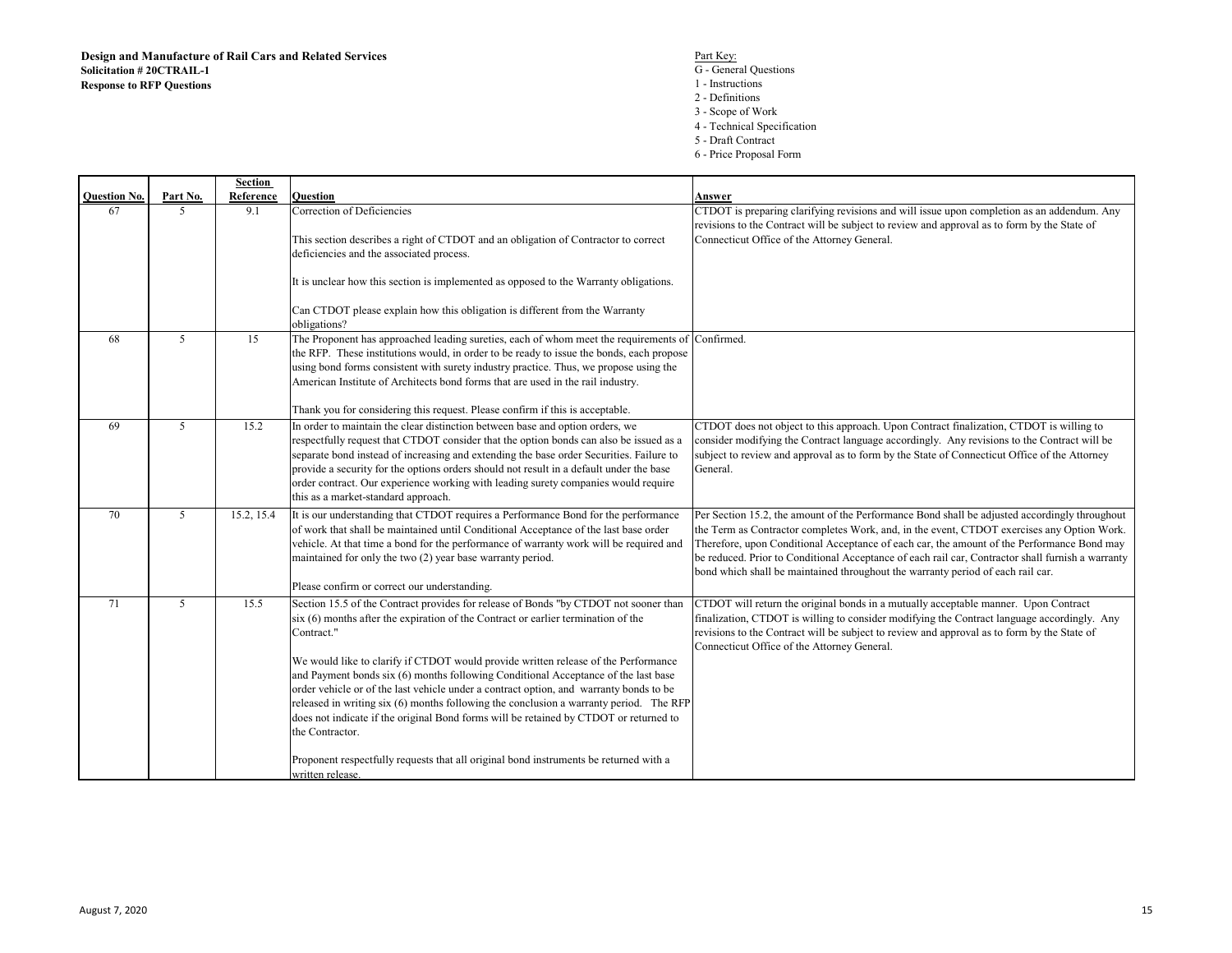**Question No. Part No. Section Reference Question Answer** <sup>72</sup> <sup>5</sup> 16.2 and 30.1 16.2 Assignment Contractor shall not subcontract any portion of the Work required for the completion of Connecticut Office of the Attorney General. this Contract without the prior written approval of CTDOT. The form of any subcontract shall be as developed by Contractor and must be approved by CTDOT.30.1 SubcontractorsCTDOT must approve any and all subcontractors utilized by Contractor prior to any such Subcontractor commencing any workPlease clarify whether CTDOT would consider that this would only apply to the major subcontractors list submitted per proposal and deemed accepted by contract award and only changes to these major subcontractors would require CTDOT approval.CTDOT is preparing clarifying revisions and will issue upon completion as an addendum. Any revisions to the Contract will be subject to review and approval as to form by the State of <sup>73</sup> <sup>5</sup> <sup>17</sup> Confidential Information Protection Note: provision does not stipulate that customer's confidential information will be marked as such.Would CTDOT consider adding language that provides that any Confidential Information under this paragraph must be clearly marked as Confidential in order to be subject to confidentiality?Upon finalization of the Contract with the successful Proposer, CTDOT is willing to consider clarifying revisions to address this concern. Any revisions to the Contract will be subject to review and approval as to form by the State of Connecticut Office of the Attorney General.<sup>74</sup> <sup>5</sup> <sup>18</sup> Non-Infringement Indemnity If a suit or proceeding based on a claimed infringement of a patent or copyright is brought against CTDOT, Contractor shall, at its own cost and expense, defend or settle any such suit or proceeding if authorized to do so in writing by CTDOT, and indemnify and hold harmless the State and CTDOT, its successors and/or assigns, its subsidiaries, agents and employees from all liability, reasonable damages, costs, and expenses associated therewith, including, without limitation, defense costs and attorney fees.Would CTDOT consider adding language that limits the indemnity obligation to the following conditions: 1. Contractor choice of remedy 2. Prompt notification of claim to Contractor 3. Contractor exclusive right to conduct the defense 4. Customer being expressly prohibited from acknowledging validity of the claimUpon finalization of the Contract with the successful Proposer, CTDOT is willing to consider clarifying revisions to address this concern. Any revisions to the Contract will be subject to review and approval as to form by the State of Connecticut Office of the Attorney General.<sup>75</sup> <sup>5</sup> <sup>21</sup> Termination for Breach Such Official Notice may set forth, at CTDOT's discretion, an opportunity to cure such Breach within the time period set forth in the notice (the "Cure Period").Would CTDOT be open to limiting the termination for breach rights to material breaches of contract only? Upon finalization of the Contract with the successful Proposer, CTDOT is willing to consider clarifying revisions to address this concern. Any revisions to the Contract will be subject to review and approval as to form by the State of Connecticut Office of the Attorney General.

Also, would CTDOT be open to making the opportunity to cure mandatory?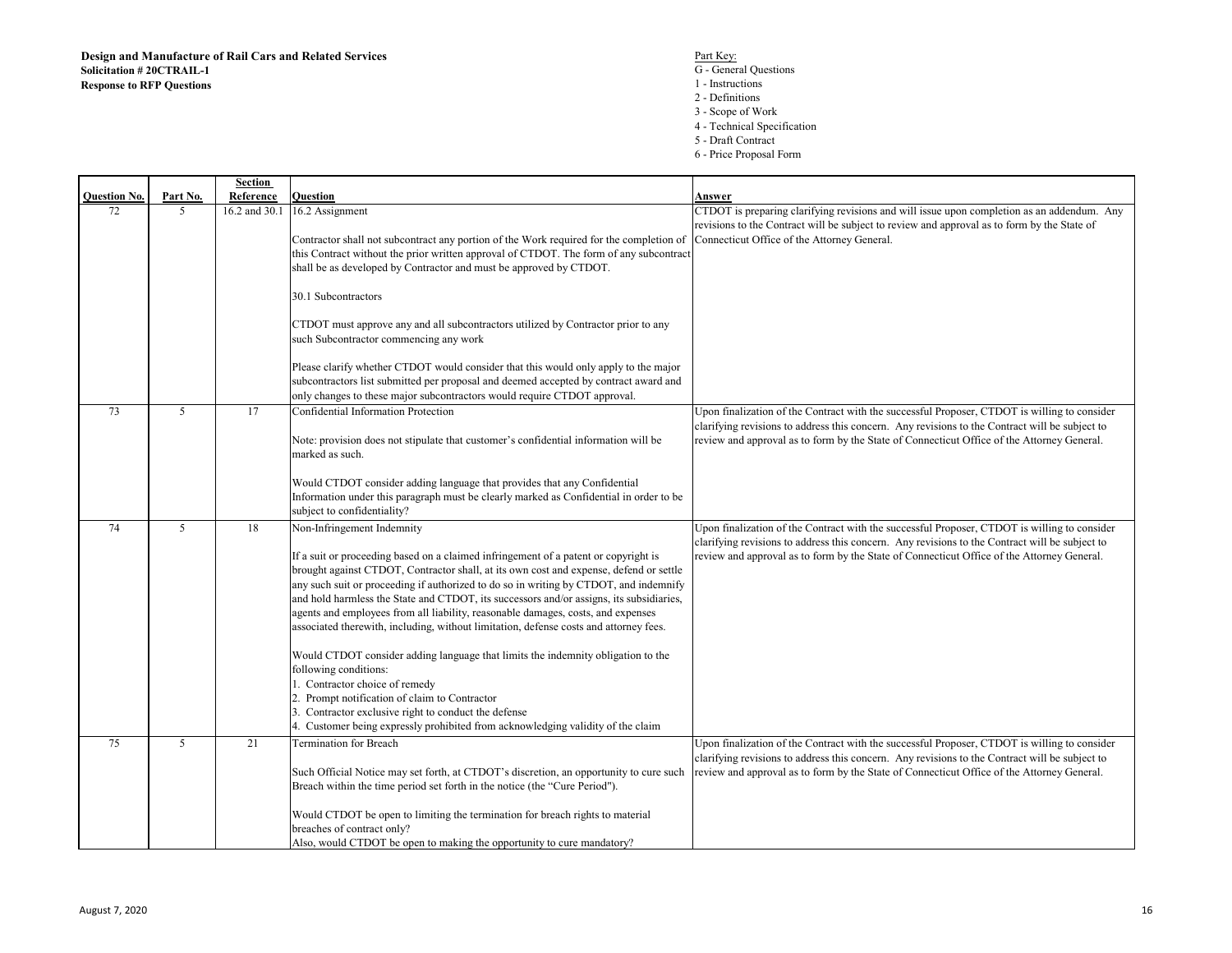- S<br>
G General Questions<br>
G General Questions
	- 1 Instructions
	- 2 Definitions
	- 3 Scope of Work
	- 4 Technical Specification
	- 5 Draft Contract
	- 6 Price Proposal Form

|                     |          | <b>Section</b> |                                                                                           |                                                                                                |
|---------------------|----------|----------------|-------------------------------------------------------------------------------------------|------------------------------------------------------------------------------------------------|
| <b>Ouestion No.</b> | Part No. | Reference      | <b>Ouestion</b>                                                                           | Answer                                                                                         |
| 76                  | 5        | 22.5           | Right to Procure Similar Services                                                         | Upon finalization of the Contract with the successful Proposer, CTDOT is willing to consider   |
|                     |          |                |                                                                                           | clarifying revisions to address this concern. Any revisions to the Contract will be subject to |
|                     |          |                | In the event CTDOT terminates this Contract in whole or in part, CTDOT may procure,       | review and approval as to form by the State of Connecticut Office of the Attorney General.     |
|                     |          |                | upon such terms and in such manner as CTDOT may deem appropriate, supplies or             |                                                                                                |
|                     |          |                | services similar to those so terminated, and Contractor shall be liable to CTDOT for any  |                                                                                                |
|                     |          |                | excess costs for such similar supplies or services; provided that Contractor shall        |                                                                                                |
|                     |          |                | continue the performance of this Contract to the extent not terminated under the          |                                                                                                |
|                     |          |                | provision of this Article 22.                                                             |                                                                                                |
|                     |          |                |                                                                                           |                                                                                                |
|                     |          |                | As drafted this provision seems to essentially allow CTDOT to unilaterally terminate      |                                                                                                |
|                     |          |                | any portion of the contract they deem appropriate, contract the terminated scope with     |                                                                                                |
|                     |          |                | another entity, and the Contractor would be liable for excess costs. While this is not    |                                                                                                |
|                     |          |                | unusual for events of termination for breach, it is not industry practice for termination |                                                                                                |
|                     |          |                | for convenience. Please clarity CTDOT's intent with regards to this provision.            |                                                                                                |
| 77                  | 5        | 23.10.a        | Right to Suspend                                                                          | Upon finalization of the Contract with the successful Proposer, CTDOT is willing to consider   |
|                     |          |                | Any dispute concerning whether the delay or suspension is unreasonable or any other       | clarifying revisions to address this concern. Any revisions to the Contract will be subject to |
|                     |          |                | question of fact arising under this paragraph shall be determined by CTDOT or its         | review and approval as to form by the State of Connecticut Office of the Attorney General.     |
|                     |          |                | designee and such determination and decision                                              |                                                                                                |
|                     |          |                |                                                                                           |                                                                                                |
|                     |          |                | The dispute resolution process is described in Article 20. We respectfully request that   |                                                                                                |
|                     |          |                | CTDOT consider that this specific dispute should be covered under that process and        |                                                                                                |
|                     |          |                | revise accordingly.                                                                       |                                                                                                |
| 78                  | 5        | 25.1           | <b>Fleet Defect</b>                                                                       | No.                                                                                            |
|                     |          |                |                                                                                           |                                                                                                |
|                     |          |                | CTDOT may declare a fleet defect in the event that cumulative failures by either system   |                                                                                                |
|                     |          |                | orientation or of any kind identical components serving substantially similar functions   |                                                                                                |
|                     |          |                | exceed three (3) total failures or exceed five (5) percent of the total number of such    |                                                                                                |
|                     |          |                | components in the vehicles, in any consecutive twelve (12) month period prior to the      |                                                                                                |
|                     |          |                | expiration of the warranty period for the last rail car.                                  |                                                                                                |
|                     |          |                |                                                                                           |                                                                                                |
|                     |          |                | Would CTDOT consider the following, which is more in line with industry standard:         |                                                                                                |
|                     |          |                | A defect in a component which occurs as a result of the same root cause in any            |                                                                                                |
|                     |          |                | consecutive twelve (12) month period prior to the expiration of the warranty period for   |                                                                                                |
|                     |          |                | the last rail car, in 10% or more of any kind identical component.                        |                                                                                                |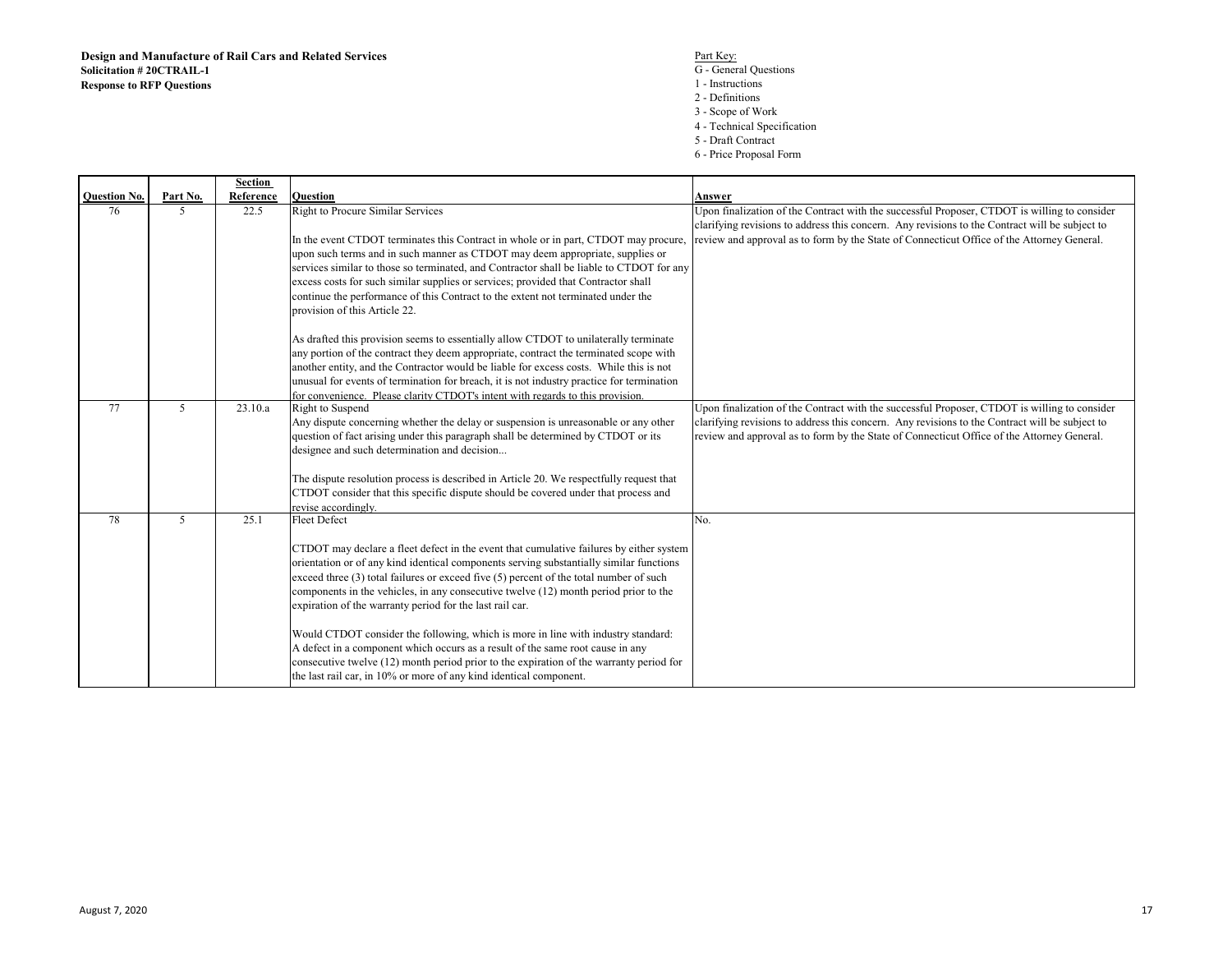- S<br>
G General Questions<br>
G General Questions
	- 1 Instructions
	- 2 Definitions
	- 3 Scope of Work
	- 4 Technical Specification
	- 5 Draft Contract
	- 6 Price Proposal Form

|                           |               | Section        |                                                                                                                                                                                    |                                                                                                                                                                                                |
|---------------------------|---------------|----------------|------------------------------------------------------------------------------------------------------------------------------------------------------------------------------------|------------------------------------------------------------------------------------------------------------------------------------------------------------------------------------------------|
| <b>Ouestion No.</b><br>79 | Part No.<br>5 | Reference      | <b>Ouestion</b>                                                                                                                                                                    | Answer                                                                                                                                                                                         |
|                           |               | 26.1, 26.2, 27 | 26.1-26.2 Technology License                                                                                                                                                       | Upon finalization of the Contract with the successful Proposer, CTDOT is willing to consider<br>clarifying revisions to address this concern. Any revisions to the Contract will be subject to |
|                           |               |                | 27.1<br>Software License                                                                                                                                                           |                                                                                                                                                                                                |
|                           |               |                | Provision provides that the license shall be "irrevocable, perpetual, royalty-free,                                                                                                | review and approval as to form by the State of Connecticut Office of the Attorney General.                                                                                                     |
|                           |               |                | nonexclusive license and sublicense ("Technology License") to use, itself or through its                                                                                           |                                                                                                                                                                                                |
|                           |               |                | agents, for the approved purposes"                                                                                                                                                 |                                                                                                                                                                                                |
|                           |               |                | Also establishes the Approved Purposes.                                                                                                                                            |                                                                                                                                                                                                |
|                           |               |                | While Proposer understands the intent and purpose of the rights sought under Section                                                                                               |                                                                                                                                                                                                |
|                           |               |                | 26, Technology License, the approved purposes listed in sections 26.1 and 26.2 go                                                                                                  |                                                                                                                                                                                                |
|                           |               |                | beyond what can be reasonable attainable by itself and from its major system suppliers.                                                                                            |                                                                                                                                                                                                |
|                           |               |                | Accordingly, we kindly request these two Sections to be modified as follows:                                                                                                       |                                                                                                                                                                                                |
|                           |               |                | Article 26. TECHNOLOGY LICENSE                                                                                                                                                     |                                                                                                                                                                                                |
|                           |               |                | 26.1 Contractor hereby grants to CTDOT on Contractor's behalf, and on behalf of its                                                                                                |                                                                                                                                                                                                |
|                           |               |                | Subcontractors, suppliers and manufacturers (as to whom Contractor represents and                                                                                                  |                                                                                                                                                                                                |
|                           |               |                | warrants that it has the power and authority to grant such sublicense), an irrevocable, a                                                                                          |                                                                                                                                                                                                |
|                           |               |                | perpetual, royalty-free, nonexclusive license and sublicense ("Technology License") to                                                                                             |                                                                                                                                                                                                |
|                           |               |                | use, itself or through its agents, for the approved purposes described in Section 26.2,                                                                                            |                                                                                                                                                                                                |
|                           |               |                | below without recourse to the original Contractor, Subcontractor, supplier or                                                                                                      |                                                                                                                                                                                                |
|                           |               |                | manufacturer: all patented, copyrighted and unpatented technology, know-how, trade-<br>secrets and other proprietary rights, and documentation thereof (except manufacturing       |                                                                                                                                                                                                |
|                           |               |                | detailed drawings and software, which is separately defined at and licensed pursuant to                                                                                            |                                                                                                                                                                                                |
|                           |               |                |                                                                                                                                                                                    |                                                                                                                                                                                                |
|                           |               |                | Article 27), which is included in the rail car, including but not limited to all systems,<br>subsystems, assemblies, subassemblies, components, and interface systems and controls |                                                                                                                                                                                                |
|                           |               |                | which are necessary for the maintenance and repair, modification and upgrading, and                                                                                                |                                                                                                                                                                                                |
|                           |               |                | overhaul and/or remanufacture of the rail car, and for the manufacture of parts which are                                                                                          |                                                                                                                                                                                                |
|                           |               |                |                                                                                                                                                                                    |                                                                                                                                                                                                |
|                           |               |                | unavailable for purchas, as defined below, all of which shall be designated the<br>"Licensed Technology".                                                                          |                                                                                                                                                                                                |
|                           |               |                |                                                                                                                                                                                    |                                                                                                                                                                                                |
|                           |               |                | 26.2 CTDOT's rights under this Technology License shall be limited to its use for the<br>following:                                                                                |                                                                                                                                                                                                |
|                           |               |                | which shall be designated the "Licensed Technology".                                                                                                                               |                                                                                                                                                                                                |
|                           |               |                | 26.2 CTDOT's rights under this Technology License shall be limited to its use for the                                                                                              |                                                                                                                                                                                                |
|                           |               |                | following:                                                                                                                                                                         |                                                                                                                                                                                                |
|                           |               |                | (a) evaluation and qualification for the purposes of future procurements of systems,                                                                                               |                                                                                                                                                                                                |
|                           |               |                | subsystems and components of subsystems on the rail car to be delivered under this                                                                                                 |                                                                                                                                                                                                |
|                           |               |                | Contract:                                                                                                                                                                          |                                                                                                                                                                                                |
|                           |               |                | (b) preparation of specifications for future production orders of passenger rail vehicles                                                                                          |                                                                                                                                                                                                |
|                           |               |                | employing some or all of the Licensed Technology;                                                                                                                                  |                                                                                                                                                                                                |
|                           |               |                | (c) maintenance and repair of the rail cars;                                                                                                                                       |                                                                                                                                                                                                |
|                           |               |                | (d) modification and upgrading of the rail cars;                                                                                                                                   |                                                                                                                                                                                                |
|                           |               |                | (e) overhaul and/or remanufacture of the rail cars;                                                                                                                                |                                                                                                                                                                                                |
|                           |               |                | (f) manufacture of parts for the rail cars which become unavailable for purchase. The                                                                                              |                                                                                                                                                                                                |
|                           |               |                | term "unavailable for purchase" means that a part is no longer being manufactured; or an                                                                                           |                                                                                                                                                                                                |
|                           |               |                | inventory of the part in sufficient quantities to meet CTDOT's needs as listed in (a), (b),                                                                                        |                                                                                                                                                                                                |
|                           |               |                | (c) and (e) is not available for purchase; or no supplier will sell a part to CTDOT or                                                                                             |                                                                                                                                                                                                |
|                           |               |                | cannot supply the part according to a delivery schedule that meets CTDOT's needs                                                                                                   |                                                                                                                                                                                                |
|                           |               |                | (taking into account the customary lead time for such parts); or that no supplier will                                                                                             |                                                                                                                                                                                                |
|                           |               |                | offer the part at a commercially reasonable aftermarket price.                                                                                                                     |                                                                                                                                                                                                |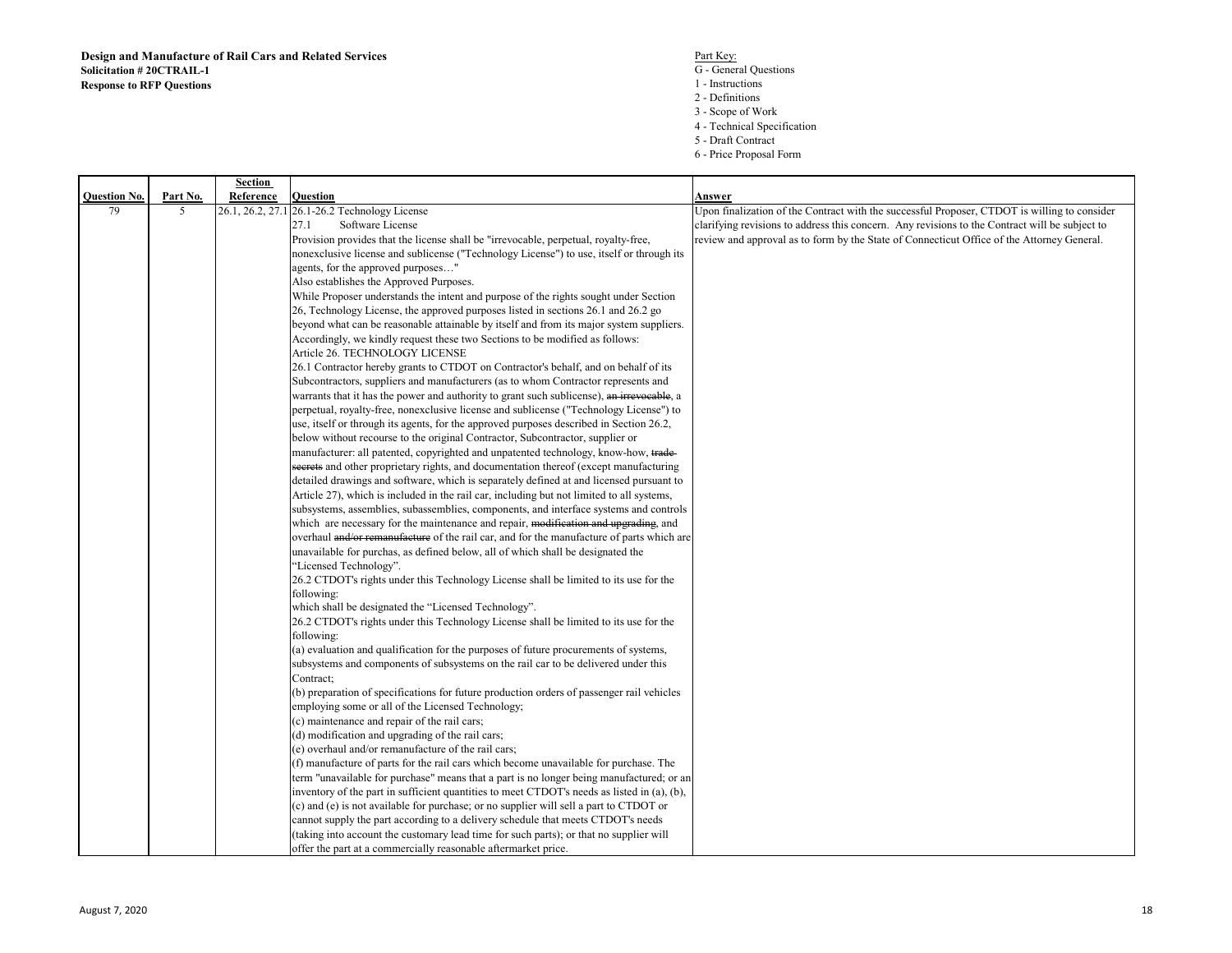- S<br>
G General Questions<br>
G General Questions
	- 1 Instructions
	- 2 Definitions
	- 3 Scope of Work
	- 4 Technical Specification
	- 5 Draft Contract
	- 6 Price Proposal Form

|                     |          | Section    |                                                                                              |                                                                                                                                                                                        |
|---------------------|----------|------------|----------------------------------------------------------------------------------------------|----------------------------------------------------------------------------------------------------------------------------------------------------------------------------------------|
| <b>Question No.</b> | Part No. | Reference  | <b>Ouestion</b>                                                                              | Answer                                                                                                                                                                                 |
| 80                  | .5       | 30.5       | Indemnity                                                                                    | Upon finalization of the Contract with the successful Proposer, CTDOT is willing to consider                                                                                           |
|                     |          |            |                                                                                              | clarifying revisions to address this concern. Any revisions to the Contract will be subject to                                                                                         |
|                     |          |            | Broad indemnity for Claims arising, (1) directly or indirectly, in connection with the       | review and approval as to form by the State of Connecticut Office of the Attorney General.                                                                                             |
|                     |          |            | Contract, including the acts of commission or omission (collectively, the "Acts") of         |                                                                                                                                                                                        |
|                     |          |            | Contractor or Contractor Parties; and (2) liabilities, damages, losses, costs and expenses,  |                                                                                                                                                                                        |
|                     |          |            | including but not limited to, attorneys' and other professionals' fees, arising, directly or |                                                                                                                                                                                        |
|                     |          |            | indirectly, in connection with Claims, Acts or the Contract confidentiality of any part of   |                                                                                                                                                                                        |
|                     |          |            | or all of Contractor's bid, proposal or any Records, any intellectual property rights, other |                                                                                                                                                                                        |
|                     |          |            | proprietary rights of any person or entity, copyrighted or uncopyrighted compositions,       |                                                                                                                                                                                        |
|                     |          |            | secret processes, patented or unpatented inventions, articles or appliances furnished or     |                                                                                                                                                                                        |
|                     |          |            | used in the performance.                                                                     |                                                                                                                                                                                        |
|                     |          |            | Would CTDOT consider adding language that limits the indemnity obligation to the             |                                                                                                                                                                                        |
|                     |          |            | following conditions:                                                                        |                                                                                                                                                                                        |
|                     |          |            | 1. Contractor choice of remedy                                                               |                                                                                                                                                                                        |
|                     |          |            | 2. Prompt notification of claim to Contractor                                                |                                                                                                                                                                                        |
|                     |          |            | 3. Contractor's exclusive right to conduct the defense                                       |                                                                                                                                                                                        |
|                     |          |            | 4. CTDOT being expressly prohibited from acknowledging validity of the claim?                |                                                                                                                                                                                        |
| 81                  | 5        | Schedule D | Schedule D - Payment Summary                                                                 | The milestone table is modified to reflect a cumulative total of 100%.                                                                                                                 |
|                     |          |            |                                                                                              |                                                                                                                                                                                        |
|                     |          |            | The Payment % per milestone adds up to 102%, not 100% as indicated in the                    |                                                                                                                                                                                        |
|                     |          |            | Cumulative percentage. Please advise.                                                        |                                                                                                                                                                                        |
| 82                  | 5        | General    | <b>Implied Warranty Disclaimer</b>                                                           | At this time, CTDOT will not commit to include such a provision. Upon finalization of the                                                                                              |
|                     |          |            |                                                                                              | Contract with the successful Proposer, CTDOT is willing to consider concerns with respect to                                                                                           |
|                     |          |            | The Contract does not specify a disclaimer for implied warranties. Would CTDOT be            | implied warranties. For the purposes of preparing a Proposal, please assume that the Contract                                                                                          |
|                     |          |            | open to the inclusion of a disclaimer of implied warranties (such as merchantability and     | will not include a waiver of any implied warranties.                                                                                                                                   |
|                     |          |            | fitness for a particular purpose) that is mutually acceptable?                               |                                                                                                                                                                                        |
| 83                  | 5        | General    | Limitation of Liability and Consequential Damages                                            | Upon finalization of the Contract with the successful Proposer, CTDOT is willing to consider                                                                                           |
|                     |          |            |                                                                                              | clarifying revisions to address this concern. Any revisions to the Contract will be subject to                                                                                         |
|                     |          |            |                                                                                              | Contract does not include a limitation of liability clause or a disclaimer of consequential review and approval as to form by the State of Connecticut Office of the Attorney General. |
|                     |          |            | damages as is common in the industry.                                                        |                                                                                                                                                                                        |
|                     |          |            | Would CTDOT be open to the inclusion of a Limitation of Liability clause that includes       |                                                                                                                                                                                        |
|                     |          |            | a disclaimer of consequential, indirect and incidental damages?                              |                                                                                                                                                                                        |
| 84                  | 5        | General    | Changes in Law                                                                               | Upon finalization of the Contract with the successful Proposer, CTDOT is willing to consider                                                                                           |
|                     |          |            |                                                                                              | clarifying revisions to address this concern. Any revisions to the Contract will be subject to                                                                                         |
|                     |          |            | There is no changes in law provision as is typical in industry contracts.                    | review and approval as to form by the State of Connecticut Office of the Attorney General.                                                                                             |
|                     |          |            |                                                                                              |                                                                                                                                                                                        |
|                     |          |            | Would CTDOT be open to the inclusion of a mutually acceptable changes-in-law                 |                                                                                                                                                                                        |
|                     |          |            | provision that is consistent with industry standards?                                        |                                                                                                                                                                                        |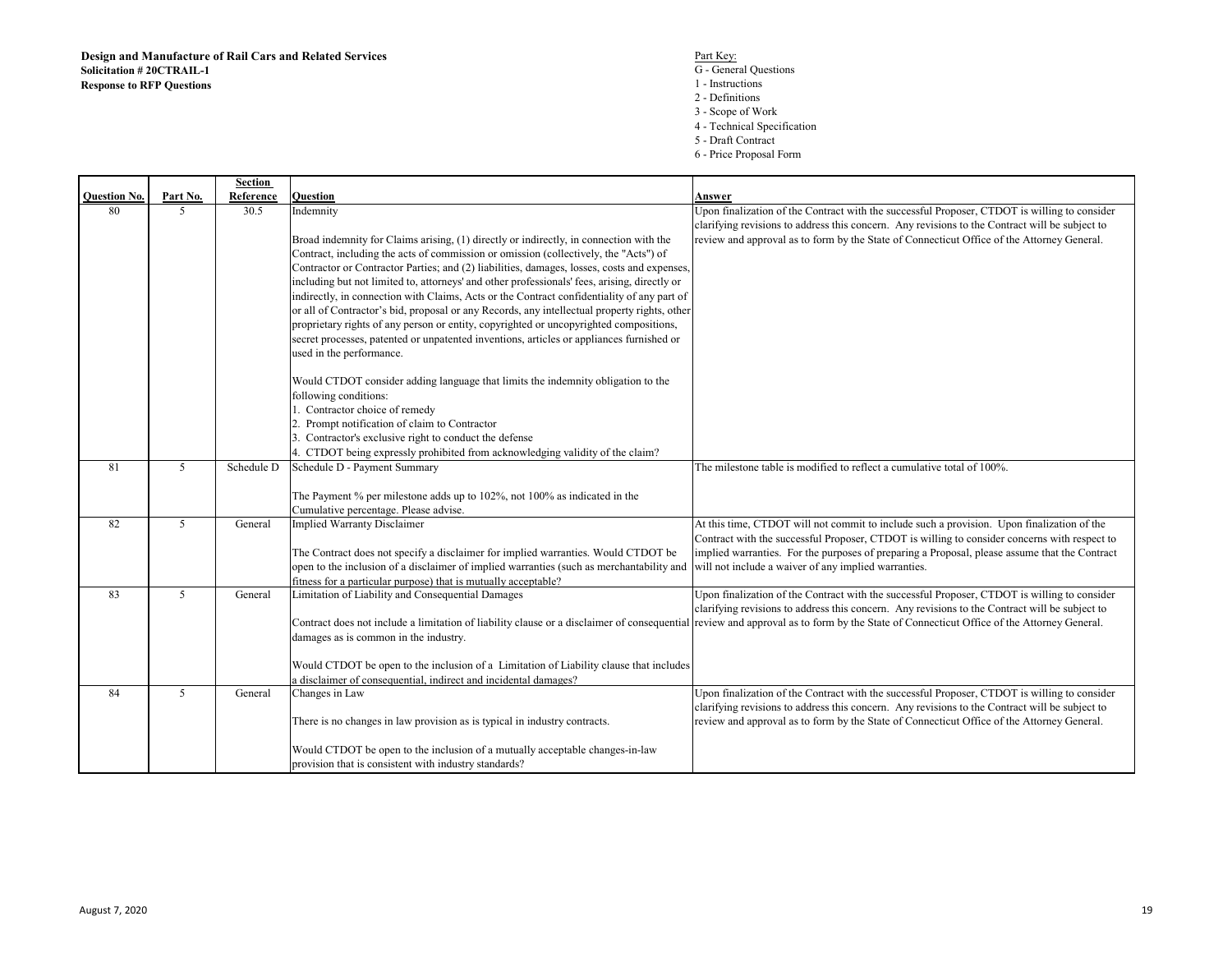The following changes are made to the Request for Proposal for Design and Manufacture of Rail Cars and Related Services, Solicitation # 20CTRAIL-1:

#### **Part 1, Paragraph F.2.o is replaced by the following:**

Post-Warranty Service and Support: Proposer shall submit a separate technical proposal for all requirements described in RFP Part 3 (Scope of Work) Section 12: Post-Warranty Service and Support (Option 5) *Section 8: Option for Post-Warranty Service and Support*. The proposal shall include a detailed narrative on the Proposer's approach to the requirements listed in the Scope of Work. All material to be furnished in accordance with the Technical Specification.

#### **Part 1, Table 2, Note 1 is replaced by the following:**

1 - The Price Proposal with the lowest *average vehicle price* total Base Order Pricing will receive the maximum of twenty (20) points. *The average vehicle price will be calculated by average the proposed price for Base Order vehicles (Base Order Items 1 & 2) and the Option vehicles (Option Pricing items 1A, 1B, 2A, 2B, 3A, 3B, 4A, and 4B*. The remaining higher priced Proposals will receive fewer points based on the following formula: "Price Score" = Lowest proposed average vehicle price for total cost ÷ proposed average vehicle price for total cost X 20

#### **Part 4, Paragraph 1.04.15.B is replaced by the following:**

All waste water will be captured and stored in a 100-gal (379 L) *120 gal (454 L)* waste retention tank at the B-end of each car.

### **Part 4, Paragraph 1.04.16.G is replaced by the following:**

The cab end of the cab car will include streamlined styling to the extent practical, considering the limitations of a pass-through door, for reduced wind resistance, which reduces fuel consumption and enhances locomotive performance at high speeds when in push mode.

### **Part 4, Paragraph 3.03.C is replaced by the following:**

In addition to the requirement for updated versions of the CPM plan to be submitted to the Engineer, the Contractor shall submit to the Engineer a monthly progress status report in the form of updated computer printouts and narrative reports. [CDRL 03-003] In the narrative report, the Contractor shall state the percentage of work physically completed and include a description of the physical progress during the report period; plans for the forthcoming report period; problem areas *and key risks*, current and anticipated; delaying factors and their impact; and an explanation of corrective actions taken or proposed. Specifically addressed in the report shall be the status of uncompleted activities which have less than 30 calendar days float and which are either in progress or scheduled to be started within the next reporting period. At the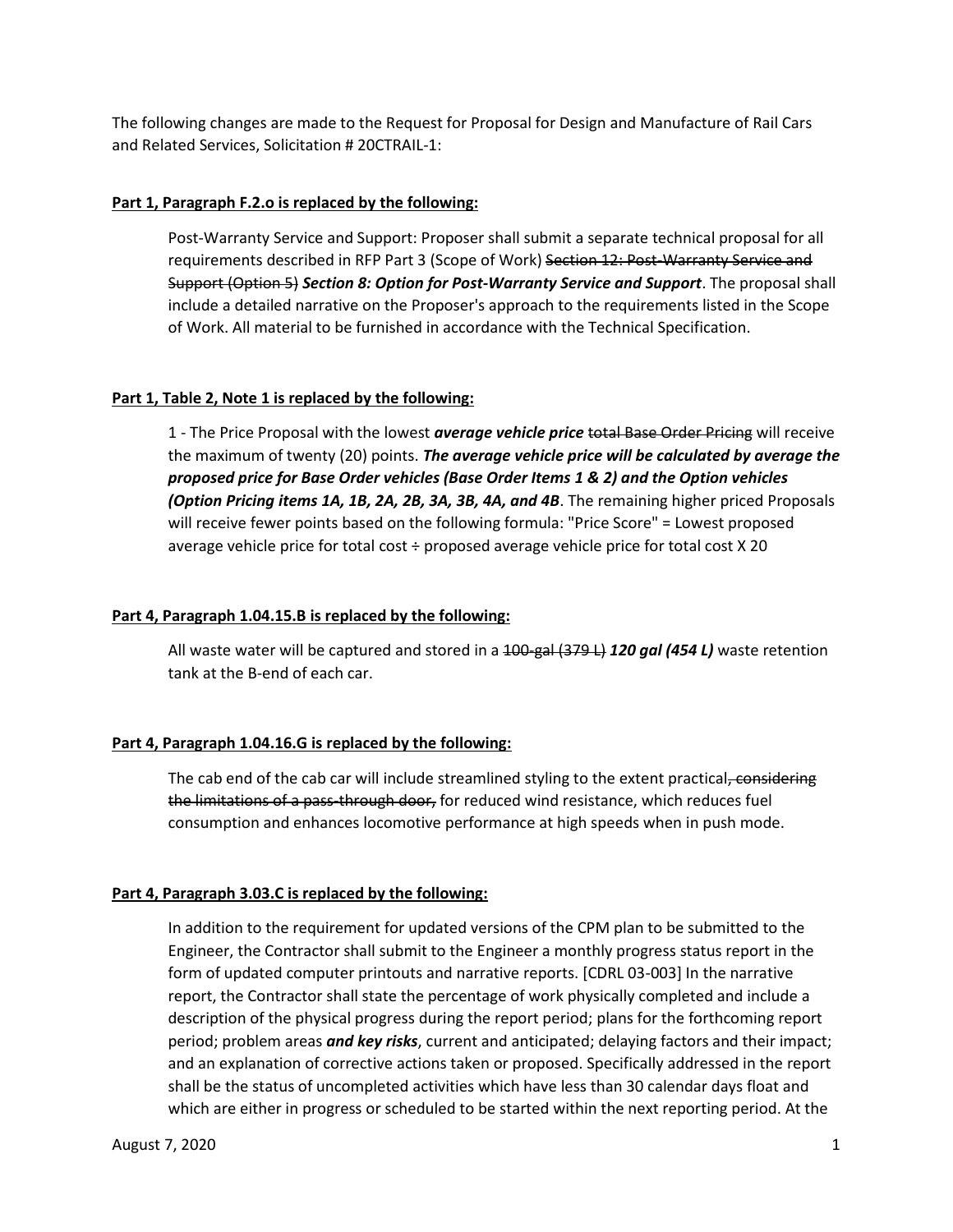request of the Engineer, the Contractor shall participate in pre-update conferences to verify progress and review modifications to the detailed network schedule prior to the formal monthly submittal. This report shall also include the work done by major suppliers and subcontractors.

#### **Part 4, Paragraph 4.03.01.B is replaced by the following:**

The completed car shall include all antennas and other devices mounted to the car, and shall fully conform to PRHA Drawing 305-801 *Drawing No. MNR-NO. 8, Rev. B and Drawing No. MNR-NO. 9, Rev. C*.

#### **Part 4, Paragraph 4.03.01.C is replaced by the following:**

The final car dry weight shall not exceed the following weight restrictions:

Trailer Car 105,506 lbs (47,882 kg)

Cab Car 109,960 lbs (19,877 *49,877* kg)

#### **Part 4, Paragraph 4.04.03.B.4 is replaced by the following:**

Notwithstanding the previous paragraph, for each joint design, the static stress at the AW3 carbody load shall be less than the stress that determines the allowable fatigue stress range. The allowable *A* fatigue stress range*, which will be deemed acceptable,* shall be computed by multiplying the static stress at the AW3 load by the dynamic factor (fatigue load range). This stress range shall be within the design fatigue stress range (fatigue limit) obtained from AAR Standard C-II, Section 7.2, or AWS Standard D1.1, and as approved by the Engineer.

#### **Part 4, Paragraph 4.13.01.C is replaced by the following:**

Construction shall be a double-glazed *safety glass* window *in accordance with section 18.10*. side window with the exterior light to be tinted polycarbonate and the inner light to be nontinted polycarbonate. *Polycarbonate* Laminated safety glass may be specified by the Engineer as a Chapter 23 option, for the interior, exterior or both panes.

#### **Part 4, Paragraph 4.13.02.C is replaced by the following:**

A permanent protective veneer shall be applied to the exterior surface of all glazing material. This protective covering shall significantly improve the abrasive resistant qualities of the glazing to abrasive materials, natural atmospheric acids, strong cleaning chemicals and cleaning brushes encountered. *Not used.*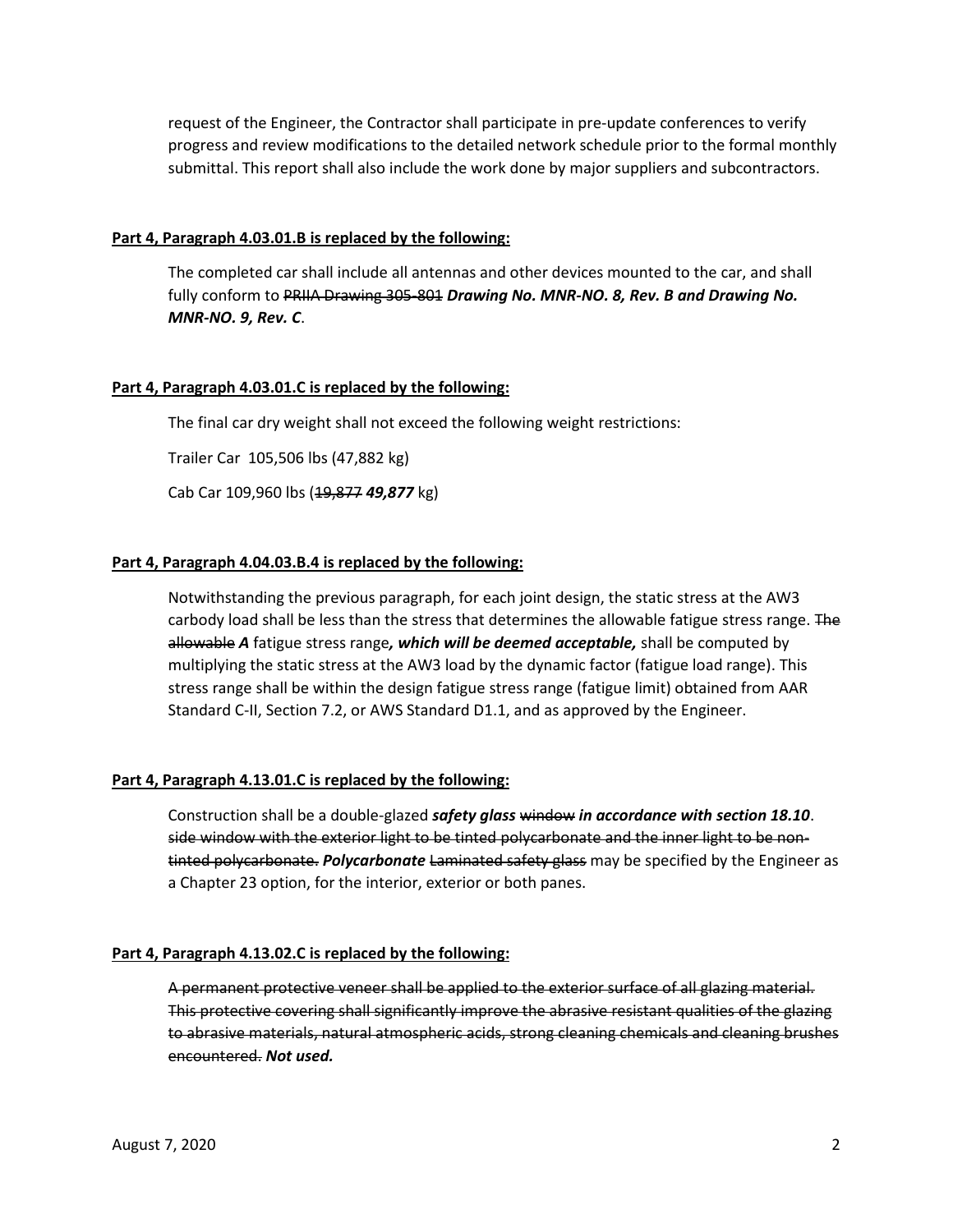#### **Part 4, Paragraph 4.19.04.H.2 is replaced by the following:**

The minimum allowable fatigue stress range*, which will be deemed acceptable* for the carbody*,* is computed by multiplying the static stress at the AW3 load by the dynamic factor……"

#### **Part 4, Paragraph 10.2.A.2 is replaced by the following:**

The vehicle's interior temperature, including the Engineer's cab, shall be maintained to the specified value (68°F - 76°F) (20°C – 24°C) *(68°F - 72°F) (20°C – 22°C)* under all specified conditions.

#### **Part 4, Paragraph 12.01.C is replaced by the following:**

The PA and IC systems shall be fully compatible with existing locomotives operating in CTDOT service, including receiving and originating PA announcements and IC communications. Proper PA and IC volume shall be maintained in each car regardless of strength of trainline signal. *Not used.*

#### **Part 4, Paragraph 12.05.06.B is replaced by the following:**

The system shall support a consist of up to 8 *10* cars.

#### **Part 4, Paragraph 13.05.03.B is replaced by the following:**

The wire used in the trainline power cables and jumpers shall be 4/0 as specified in APTA-PR-E-RP-016-99. The voltage drop due to the impedance of the power trainline at the extreme end of the 12*10*-car consist shall be minimized under the train's heaviest load. The Contractor shall supply a line voltage analysis showing the voltage loss from one end of a 12*10*-car train to the opposite end under the heaviest load case.

#### **Part 4, Paragraph 13.12.11 is replaced by the following:**

The VMS shall utilize the Ethernet Train Backbone for train initiation and sequencing, obtaining the car numbers of each vehicle in the train. The train makeup function shall be capable of identifying the number, sequence, and orientation of each car in a train of up to twelve *ten* cars. The Ethernet Train Backbone shall detect and report any dead cars and their location in the train. When vehicles are coupled or uncoupled, the Ethernet Train Backbone shall automatically reconfigure itself for the new train configuration. Fault and event messages pertaining to the disconnected vehicles shall be removed from display on the DDU and MDU.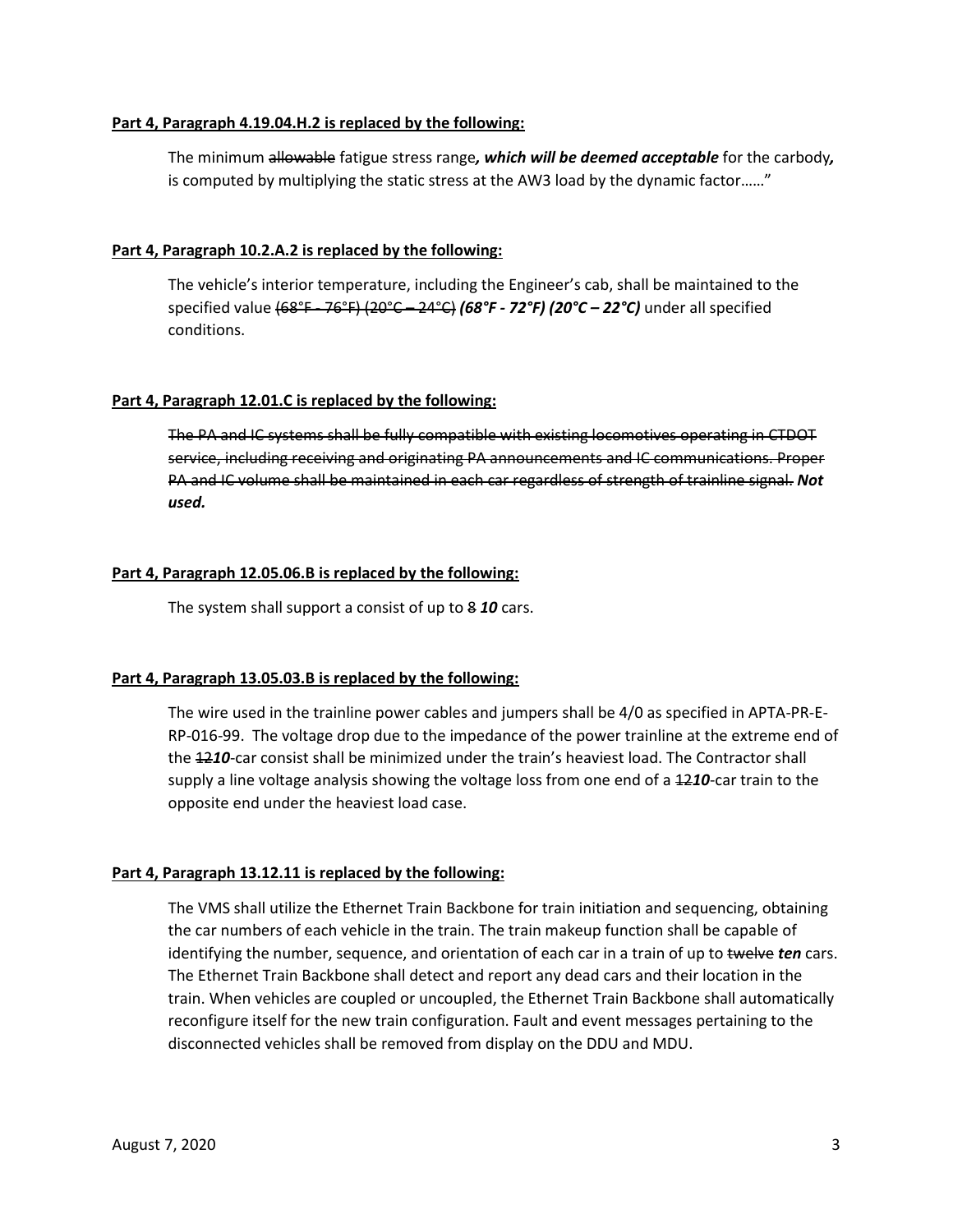#### **Part 4, Paragraph 16.02.01.C.1 is replaced by the following:**

The front face of the compartment shall *include* have one body end door in the center, with an electrically heated windshield on both the right (Operator's) and left (Observer's) sides.

#### **Part 4, Paragraph 19.06.08.B is replaced by the following:**

#### 2. Duct *HVAC unit* heater operation

Duct *HVAC unit* heat of each car shall be verified for function, uniform temperature distribution and correct current draw.

#### 3. Duct *HVAC unit* heater shunt trip operation

Proper operation of each safety interlock of the duct *HVAC unit* heat control system shall be verified on each car. In addition, operation of the shunt trip feature of the circuit breaker shall be exercised by applying heat directly to the high limit thermostat of each heater assembly.

#### **Part 4, Paragraph 22.09, Item 22-026 is replaced by the following:**

22-026 Cab Simulator Module All

#### **Part 5, Article 15.2 is replaced by the following:**

Peformance Bond. A Performance Bond will be required in the amount of the Base Order Pricing and shall *be* adjusted accordingly throughout the Term as Contractor completes Work and, in the event, CTDOT exercises any Option Work. Such bond must be received prior to issuance of NTP. It is the responsibility of the Contractor to ensure that its bond is updated as required.

#### **Part 6, New calculation is added:**

Average Vehicle Price = (Total Base Proposal Price Line 1 + Total Base Proposal Price Line 2 + Total Option Proposal Price Line 1A + Total Option Proposal Price Line 1B + Total Option Proposal Price Line 2A + Total Option Proposal Price Line 2B + Total Option Proposal Price Line 3A + Total Option Proposal Price Line 3B + Total Option Proposal Price Line 4A + Total Option Proposal Price Line 4B) ÷ 132

At: example and the Dollars (average price written in words)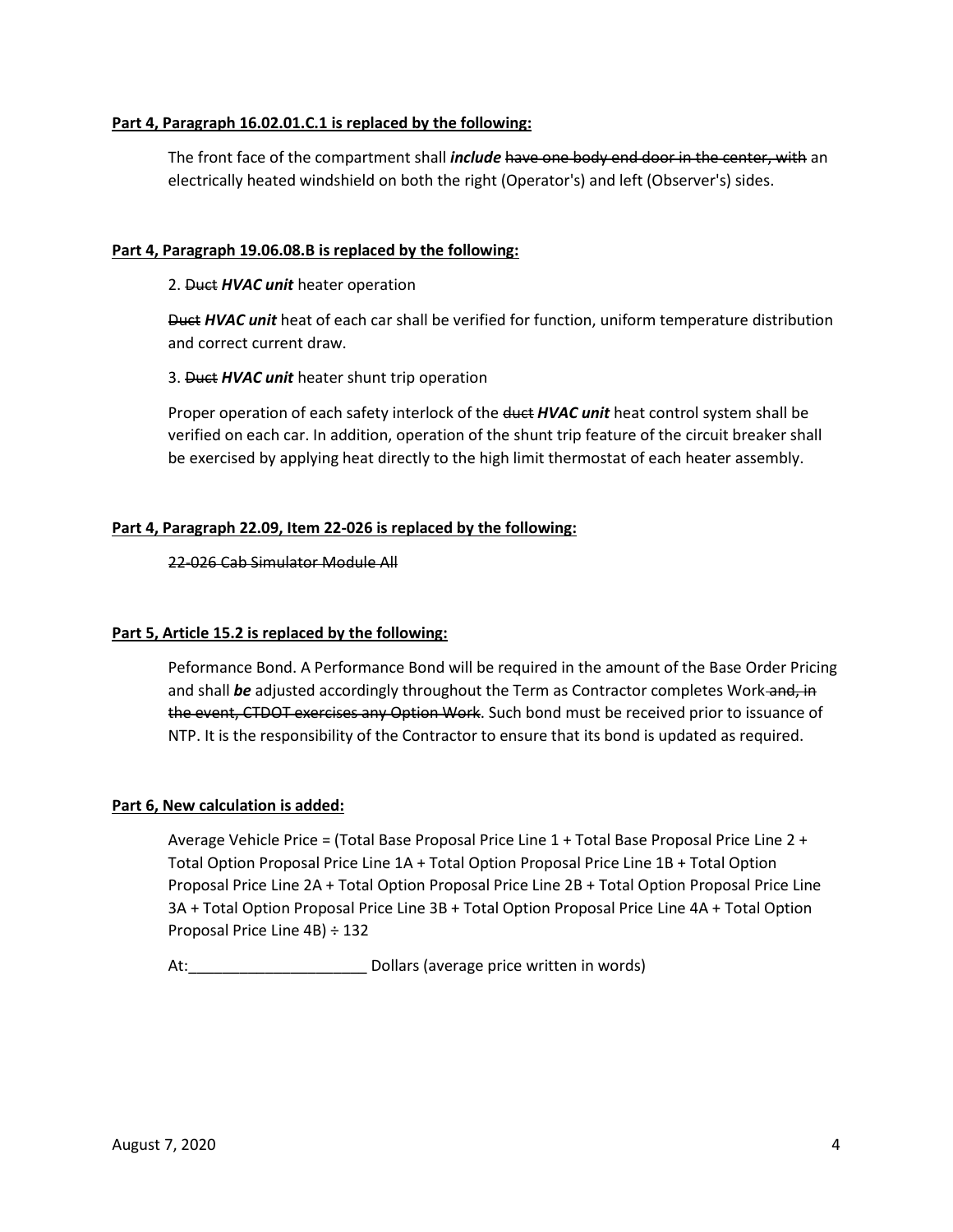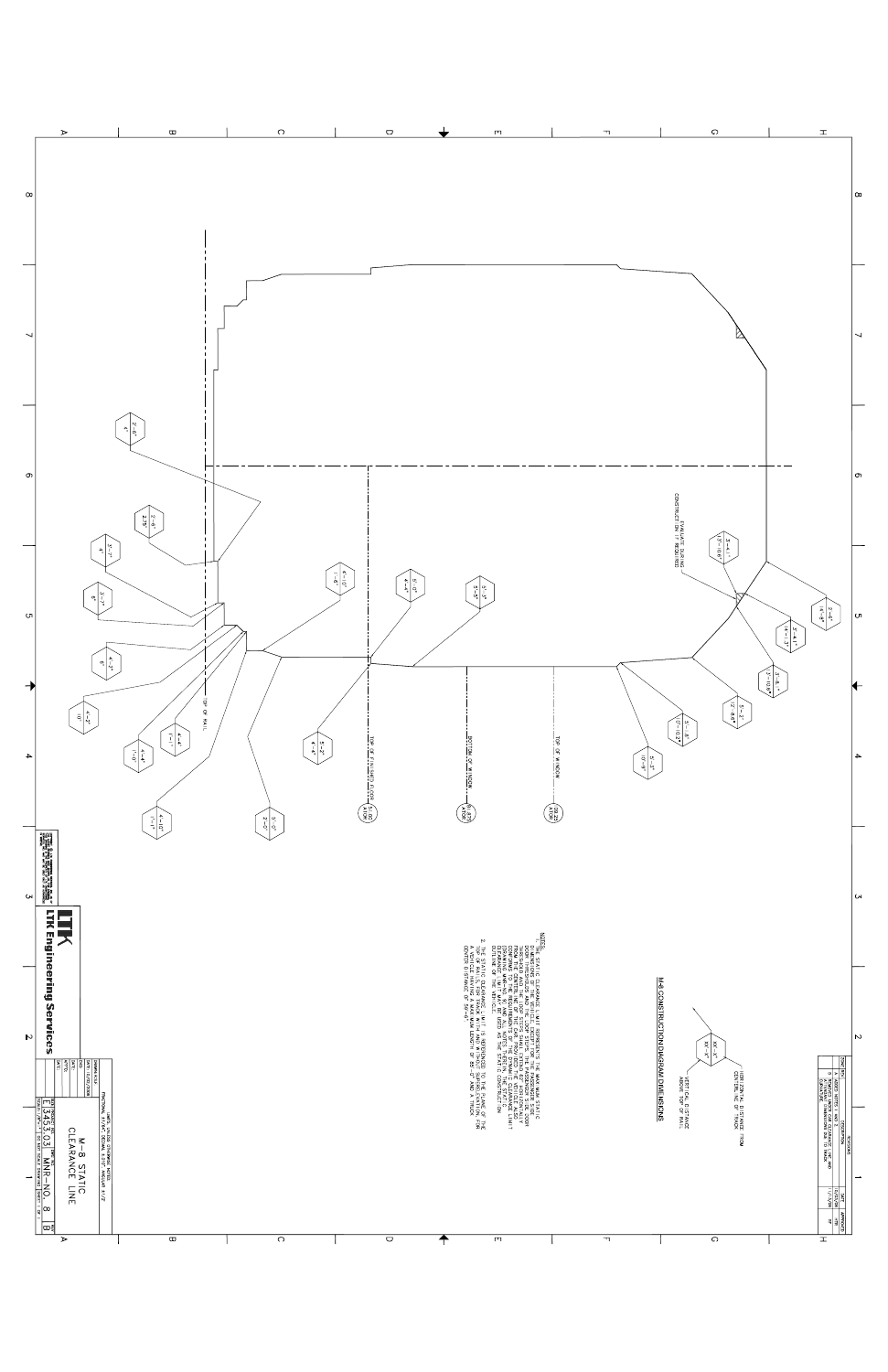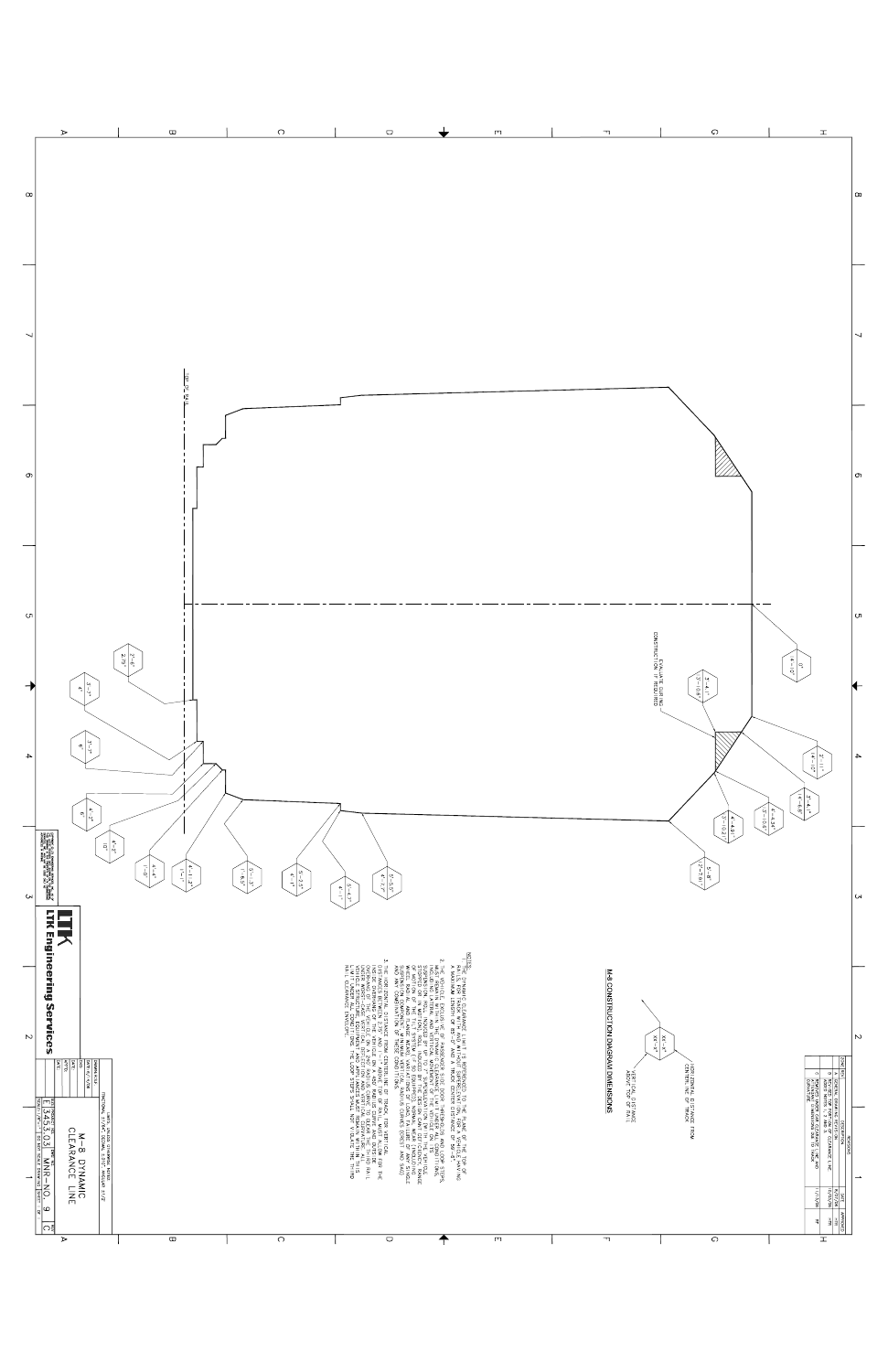## **Request for Proposal for Design and Manufacture of Rail Cars and Related Services Solicitation # 20CTRAIL-1**

## **PART 6: PRICE PROPOSAL FORM**

#### Base Order Pricing

| ITEM | QTY | <b>DESCRIPTION</b>                                                     | <b>DELIVERED UNIT PRICE</b> | TOTAL BASE PROPOSAL PRICE |
|------|-----|------------------------------------------------------------------------|-----------------------------|---------------------------|
| #    |     |                                                                        |                             |                           |
|      | 41  | SINGLE-LEVEL PUSH-PULL RAIL CAR, INCLUDING SITE SUPPORT, WARRANTY, AND |                             |                           |
|      |     | ALL DELIVERABLES, PER TECHNICAL SPECIFICATION (TRAILER CAR VERSION)    |                             |                           |
|      |     | AT:                                                                    |                             |                           |
|      |     | Dollars each (unit price written in words)                             |                             |                           |
|      | 19  | SINGLE-LEVEL PUSH-PULL RAIL CAR, INCLUDING SITE SUPPORT, WARRANTY, AND |                             |                           |
|      |     | ALL DELIVERABLES, PER TECHNICAL SPECIFICATION (CAB CAR VERSION)        |                             |                           |
|      |     | AT:                                                                    |                             |                           |
|      |     | Dollars each (unit price written in words)                             |                             |                           |
|      |     |                                                                        |                             |                           |
|      |     | <b>GRAND TOTAL</b>                                                     |                             |                           |
|      |     |                                                                        |                             |                           |

#### Add-On Pricing

| <b>ITEM</b> | <b>QTY</b> | <b>DESCRIPTION</b>                                                                                                                                                     | DELIVERED UNIT PRICE | TOTAL ADD-ON PROPOSAL PRICE |
|-------------|------------|------------------------------------------------------------------------------------------------------------------------------------------------------------------------|----------------------|-----------------------------|
| #           |            |                                                                                                                                                                        |                      | <b>FOR BASE ORDER</b>       |
|             | 60         | ADD-ON INSTALLED SIDE DOOR STATUS INDICATORS PER TECHNICAL<br>SPECIFICATION SECTION 8.12 (ONE CARSET)<br>AT:<br>Dollars each (unit price written in words)             |                      |                             |
|             | 60         | ADD-ON INSTALLED FORBO FLOTEX FLOORING PER TECHNICAL SPECIFICATION<br>SECTION 9.06.03 (ONE CARSET)<br>AT:<br>Dollars each (unit price written in words)                |                      |                             |
|             | 60         | ADD-ON INSTALLED AUTOMATIC PASSENGER COUNTING SYSTEM PER TECHNICAL<br>SPECIFICATION SECTION 12.05.09 (ONE CARSET)<br>AT:<br>Dollars each (unit price written in words) |                      |                             |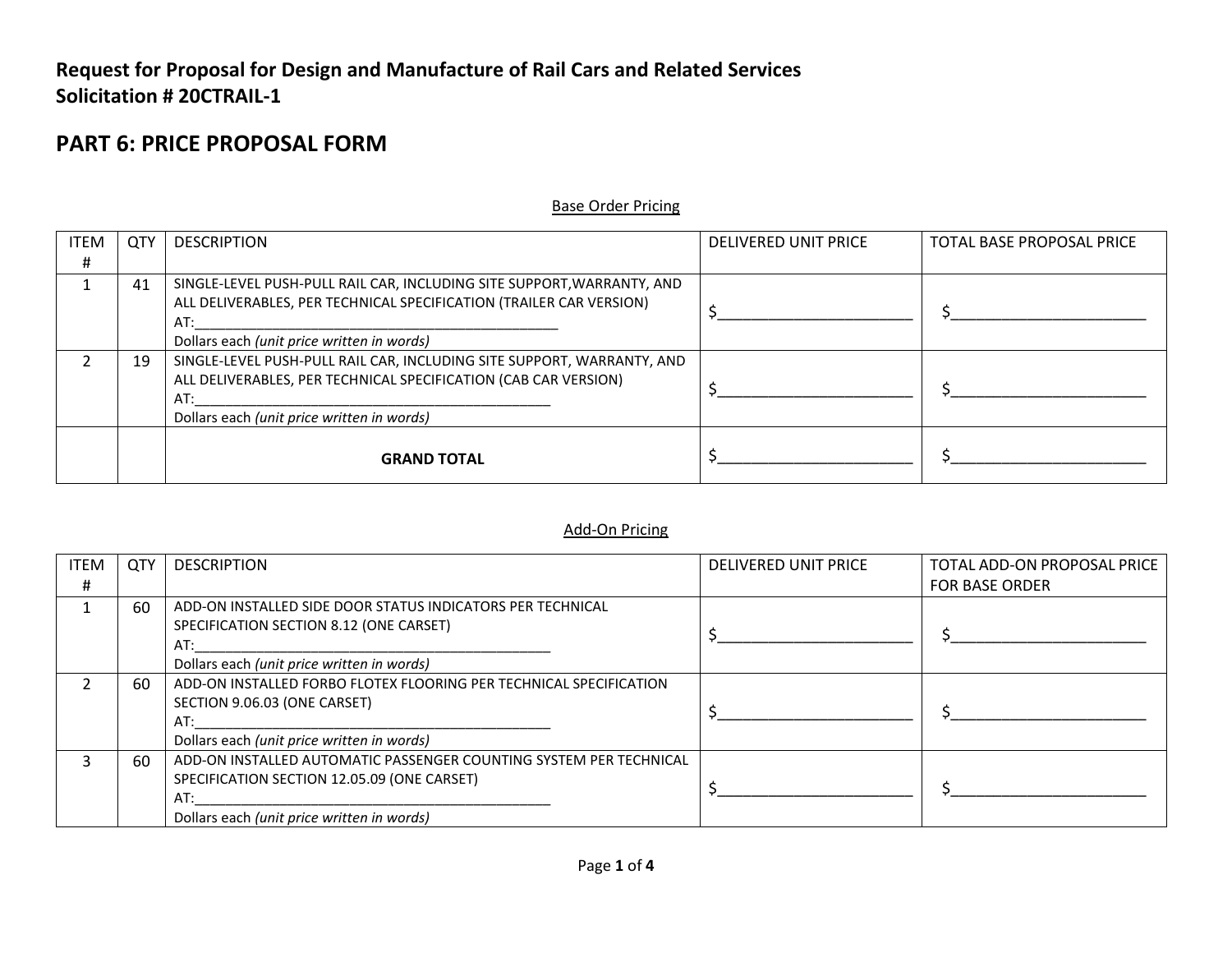| <b>ITEM</b> | QTY            | <b>DESCRIPTION</b>                                                                                                                                                                                                             | <b>DELIVERED UNIT PRICE</b> | TOTAL OPTION PROPOSAL PRICE                                                                                                                                                                                                                                                                                                                                                                                                                                                                |
|-------------|----------------|--------------------------------------------------------------------------------------------------------------------------------------------------------------------------------------------------------------------------------|-----------------------------|--------------------------------------------------------------------------------------------------------------------------------------------------------------------------------------------------------------------------------------------------------------------------------------------------------------------------------------------------------------------------------------------------------------------------------------------------------------------------------------------|
| $\#$        |                |                                                                                                                                                                                                                                |                             |                                                                                                                                                                                                                                                                                                                                                                                                                                                                                            |
| 1A          | 8              | ADDITIONAL SINGLE-LEVEL PUSH-PULL RAIL CAR, INCLUDING SITE SUPPORT AND                                                                                                                                                         |                             |                                                                                                                                                                                                                                                                                                                                                                                                                                                                                            |
|             |                | WARRANTY, PER TECHNICAL SPECIFICATION (TRAILER CAR VERSION)                                                                                                                                                                    | $\ddot{\mathsf{S}}$         |                                                                                                                                                                                                                                                                                                                                                                                                                                                                                            |
|             |                | AT:                                                                                                                                                                                                                            |                             |                                                                                                                                                                                                                                                                                                                                                                                                                                                                                            |
|             |                | Dollars each (unit price written in words)                                                                                                                                                                                     |                             |                                                                                                                                                                                                                                                                                                                                                                                                                                                                                            |
| 1B          | 4              | ADDITIONAL SINGLE-LEVEL PUSH-PULL RAIL CAR, INCLUDING SITE SUPPORT AND                                                                                                                                                         |                             |                                                                                                                                                                                                                                                                                                                                                                                                                                                                                            |
|             |                | WARRANTY, PER TECHNICAL SPECIFICATION (CAB CAR VERSION)                                                                                                                                                                        | $\sharp$                    |                                                                                                                                                                                                                                                                                                                                                                                                                                                                                            |
|             |                | AT:                                                                                                                                                                                                                            |                             |                                                                                                                                                                                                                                                                                                                                                                                                                                                                                            |
|             |                | Dollars each (unit price written in words)<br>ADDITIONAL SINGLE-LEVEL PUSH-PULL RAIL CAR, INCLUDING SITE SUPPORT AND                                                                                                           |                             |                                                                                                                                                                                                                                                                                                                                                                                                                                                                                            |
| 2A          | 12             | WARRANTY, PER TECHNICAL SPECIFICATION (TRAILER CAR VERSION)                                                                                                                                                                    |                             |                                                                                                                                                                                                                                                                                                                                                                                                                                                                                            |
|             |                | AT:                                                                                                                                                                                                                            | $\mathsf{S}$                |                                                                                                                                                                                                                                                                                                                                                                                                                                                                                            |
|             |                | Dollars each (unit price written in words)                                                                                                                                                                                     |                             |                                                                                                                                                                                                                                                                                                                                                                                                                                                                                            |
| 2B          | $\overline{3}$ | ADDITIONAL SINGLE-LEVEL PUSH-PULL RAIL CAR, INCLUDING SITE SUPPORT AND                                                                                                                                                         |                             |                                                                                                                                                                                                                                                                                                                                                                                                                                                                                            |
|             |                | WARRANTY, PER TECHNICAL SPECIFICATION (CAB CAR VERSION)                                                                                                                                                                        |                             |                                                                                                                                                                                                                                                                                                                                                                                                                                                                                            |
|             |                | AT: the contract of the contract of the contract of the contract of the contract of the contract of the contract of the contract of the contract of the contract of the contract of the contract of the contract of the contra | $\mathsf{S}$                |                                                                                                                                                                                                                                                                                                                                                                                                                                                                                            |
|             |                | Dollars each (unit price written in words)                                                                                                                                                                                     |                             |                                                                                                                                                                                                                                                                                                                                                                                                                                                                                            |
| 3A          | 13             | ADDITIONAL SINGLE-LEVEL PUSH-PULL RAIL CAR, INCLUDING SITE SUPPORT AND                                                                                                                                                         |                             |                                                                                                                                                                                                                                                                                                                                                                                                                                                                                            |
|             |                | WARRANTY, PER TECHNICAL SPECIFICATION (TRAILER CAR VERSION)                                                                                                                                                                    |                             |                                                                                                                                                                                                                                                                                                                                                                                                                                                                                            |
|             |                |                                                                                                                                                                                                                                |                             |                                                                                                                                                                                                                                                                                                                                                                                                                                                                                            |
|             |                | Dollars each (unit price written in words)                                                                                                                                                                                     |                             |                                                                                                                                                                                                                                                                                                                                                                                                                                                                                            |
| 3B          | $2^{\circ}$    | ADDITIONAL SINGLE-LEVEL PUSH-PULL RAIL CAR, INCLUDING SITE SUPPORT AND                                                                                                                                                         |                             |                                                                                                                                                                                                                                                                                                                                                                                                                                                                                            |
|             |                | WARRANTY, PER TECHNICAL SPECIFICATION (CAB CAR VERSION)                                                                                                                                                                        | $\zeta$                     |                                                                                                                                                                                                                                                                                                                                                                                                                                                                                            |
|             |                |                                                                                                                                                                                                                                |                             |                                                                                                                                                                                                                                                                                                                                                                                                                                                                                            |
|             |                | Dollars each (unit price written in words)                                                                                                                                                                                     |                             |                                                                                                                                                                                                                                                                                                                                                                                                                                                                                            |
| 4A          | 26             | ADDITIONAL SINGLE-LEVEL PUSH-PULL RAIL CAR, INCLUDING SITE SUPPORT AND                                                                                                                                                         |                             |                                                                                                                                                                                                                                                                                                                                                                                                                                                                                            |
|             |                | WARRANTY, PER TECHNICAL SPECIFICATION (TRAILER CAR VERSION)                                                                                                                                                                    | $\sim$                      | $\begin{array}{c} \n \uparrow \text{S} \quad \text{S} \quad \text{S} \quad \text{S} \quad \text{S} \quad \text{S} \quad \text{S} \quad \text{S} \quad \text{S} \quad \text{S} \quad \text{S} \quad \text{S} \quad \text{S} \quad \text{S} \quad \text{S} \quad \text{S} \quad \text{S} \quad \text{S} \quad \text{S} \quad \text{S} \quad \text{S} \quad \text{S} \quad \text{S} \quad \text{S} \quad \text{S} \quad \text{S} \quad \text{S} \quad \text{S} \quad \text{S} \quad \text{S}$ |
|             |                | AT:<br>Dollars each (unit price written in words)                                                                                                                                                                              |                             |                                                                                                                                                                                                                                                                                                                                                                                                                                                                                            |
|             | 4              | ADDITIONAL SINGLE-LEVEL PUSH-PULL RAIL CAR, INCLUDING SITE SUPPORT AND                                                                                                                                                         |                             |                                                                                                                                                                                                                                                                                                                                                                                                                                                                                            |
| 4B          |                | WARRANTY, PER TECHNICAL SPECIFICATION (CAB CAR VERSION)                                                                                                                                                                        |                             |                                                                                                                                                                                                                                                                                                                                                                                                                                                                                            |
|             |                | AT:                                                                                                                                                                                                                            | $\mathsf{S}$                |                                                                                                                                                                                                                                                                                                                                                                                                                                                                                            |
|             |                | Dollars each (unit price written in words)                                                                                                                                                                                     |                             |                                                                                                                                                                                                                                                                                                                                                                                                                                                                                            |
| 5           | Lot            | POST-WARRANTY SERVICE AND SUPPORT FOR THE RAIL CARS PER SCOPE OF                                                                                                                                                               |                             |                                                                                                                                                                                                                                                                                                                                                                                                                                                                                            |
|             |                | WORK (INITIAL 10-YEAR PERIOD)                                                                                                                                                                                                  |                             |                                                                                                                                                                                                                                                                                                                                                                                                                                                                                            |
|             |                | AT:                                                                                                                                                                                                                            | N/A                         |                                                                                                                                                                                                                                                                                                                                                                                                                                                                                            |
|             |                | Dollars each (unit price written in words)                                                                                                                                                                                     |                             |                                                                                                                                                                                                                                                                                                                                                                                                                                                                                            |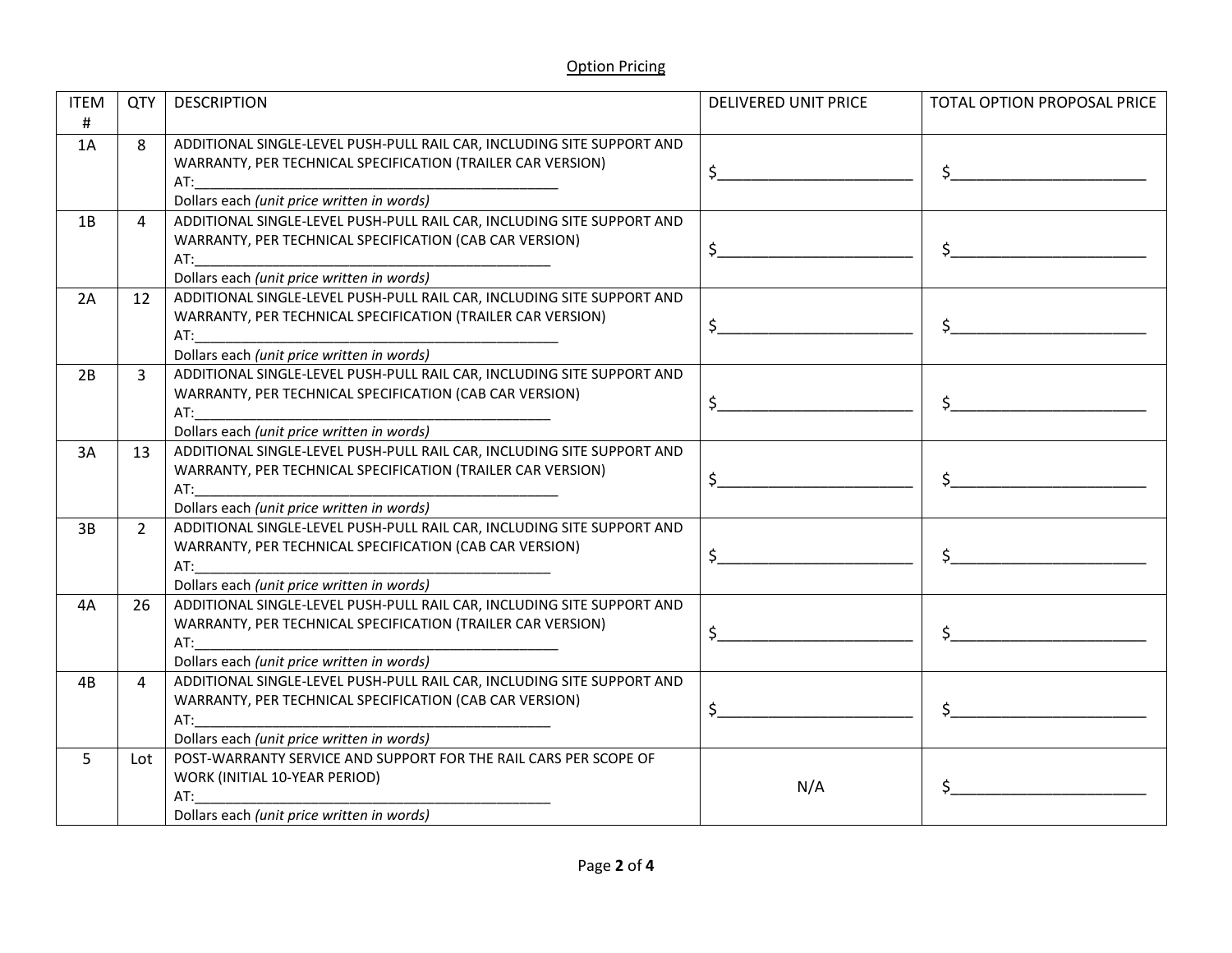| <b>ITEM</b> | <b>QTY</b> | <b>DESCRIPTION</b>                                                                                      | DELIVERED UNIT PRICE | TOTAL OPTION PROPOSAL PRICE |
|-------------|------------|---------------------------------------------------------------------------------------------------------|----------------------|-----------------------------|
| #           |            |                                                                                                         |                      |                             |
|             | Lot        | POST-WARRANTY SERVICE AND SUPPORT FOR THE RAIL CARS PER SCOPE OF<br>WORK (SECOND 10-YEAR PERIOD)<br>AT: | N/A                  |                             |
|             |            | Dollars each (unit price written in words)                                                              |                      |                             |